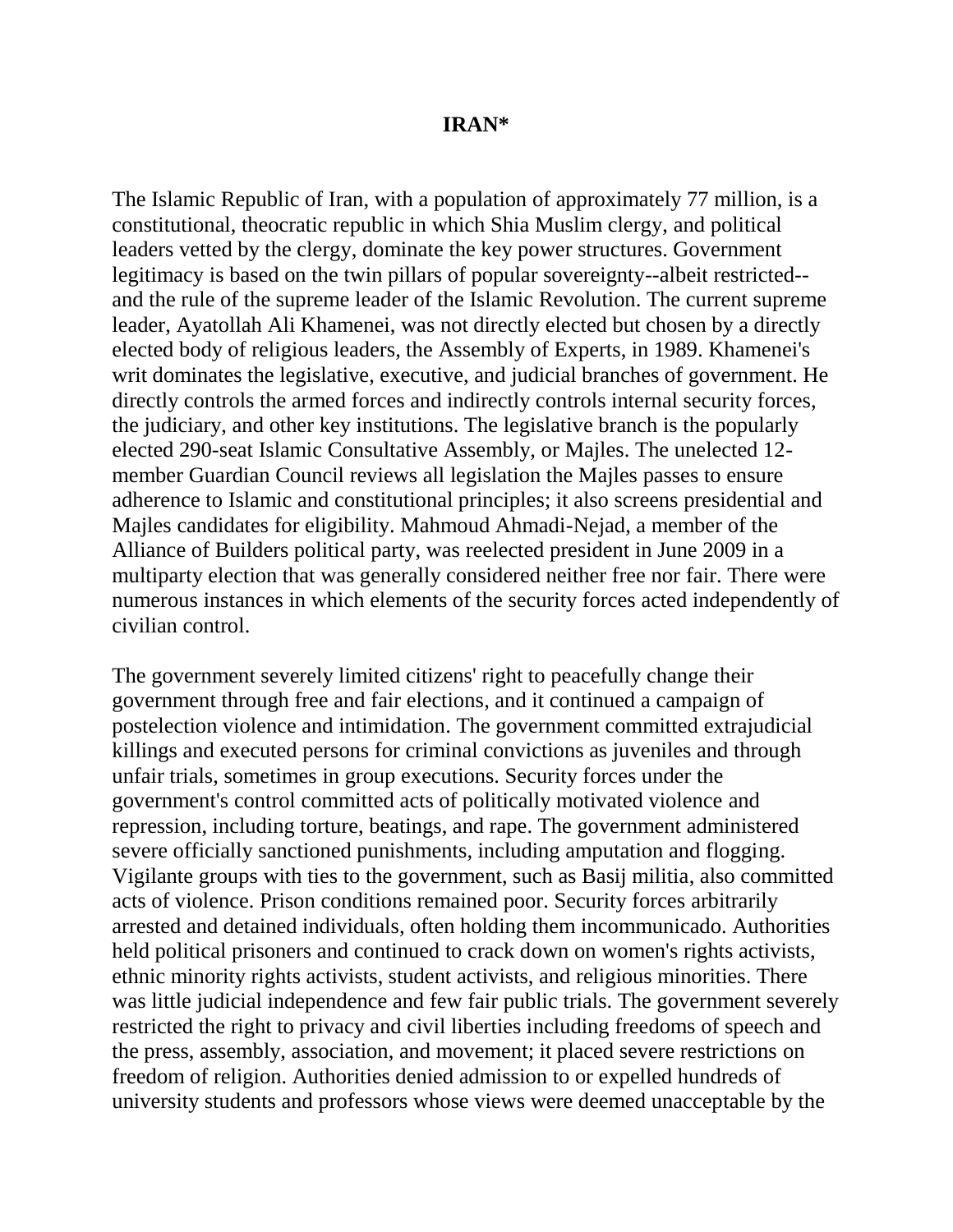regime. Official corruption and a lack of government transparency persisted. Violence and legal and societal discrimination against women, children, ethnic and religious minorities, and lesbian, gay, bisexual, and transgender persons were extant. Trafficking in persons and incitement to anti-Semitism remained problems. The government severely restricted workers' rights and arrested numerous union leaders. Child labor remained a serious problem.

# **RESPECT FOR HUMAN RIGHTS**

Section 1 Respect for the Integrity of the Person, Including Freedom From:

a. Arbitrary or Unlawful Deprivation of Life

There were reports that the government and its agents committed multiple acts of arbitrary or unlawful killings, and the government made only limited attempts to investigate killings.

There were at least two extrajudicial killings during the year, and there were few updates or investigations into cases from previous years.

On February 22, Yavar Khodadoust, held at Gohardasht Prison in Karaj, reportedly died as a result of severe torture. Prison officials reportedly warned Khodadoust's family from pursuing an investigation into his death.

On April 30, according to multiple sources, unknown persons in Sari Prison reportedly tortured to death Hadi Aravand, a death row prisoner, who had been convicted of murder. Sari Prison's warden claimed that Aravand's death was the result of suicide, but the coroner ruled that Aravand died from suffocation with a plastic bag tied over his head and confirmed that Aravand's arms were tied behind his back and his legs tied together at the time of his death. Torture and bruise marks were reportedly visible on Aravand's body, including a broken arm, wounds on his back, and a small deep slit around his neck.

There were no updates in the June 2009 killings in separate incidents of Amir Mirza or Taraneh Mousavi. After Basij militia arrested Mirza and Mousavi, authorities allegedly beat and tortured them in custody, including raping Mousavi.

There was no update in the July 2009 killing of Mohammad Naderipour, chairman of the student chapter in former presidential candidate Mir Hossein Mousavi's election campaign. According to Iran Human Rights Voice (IHRV), Naderipour's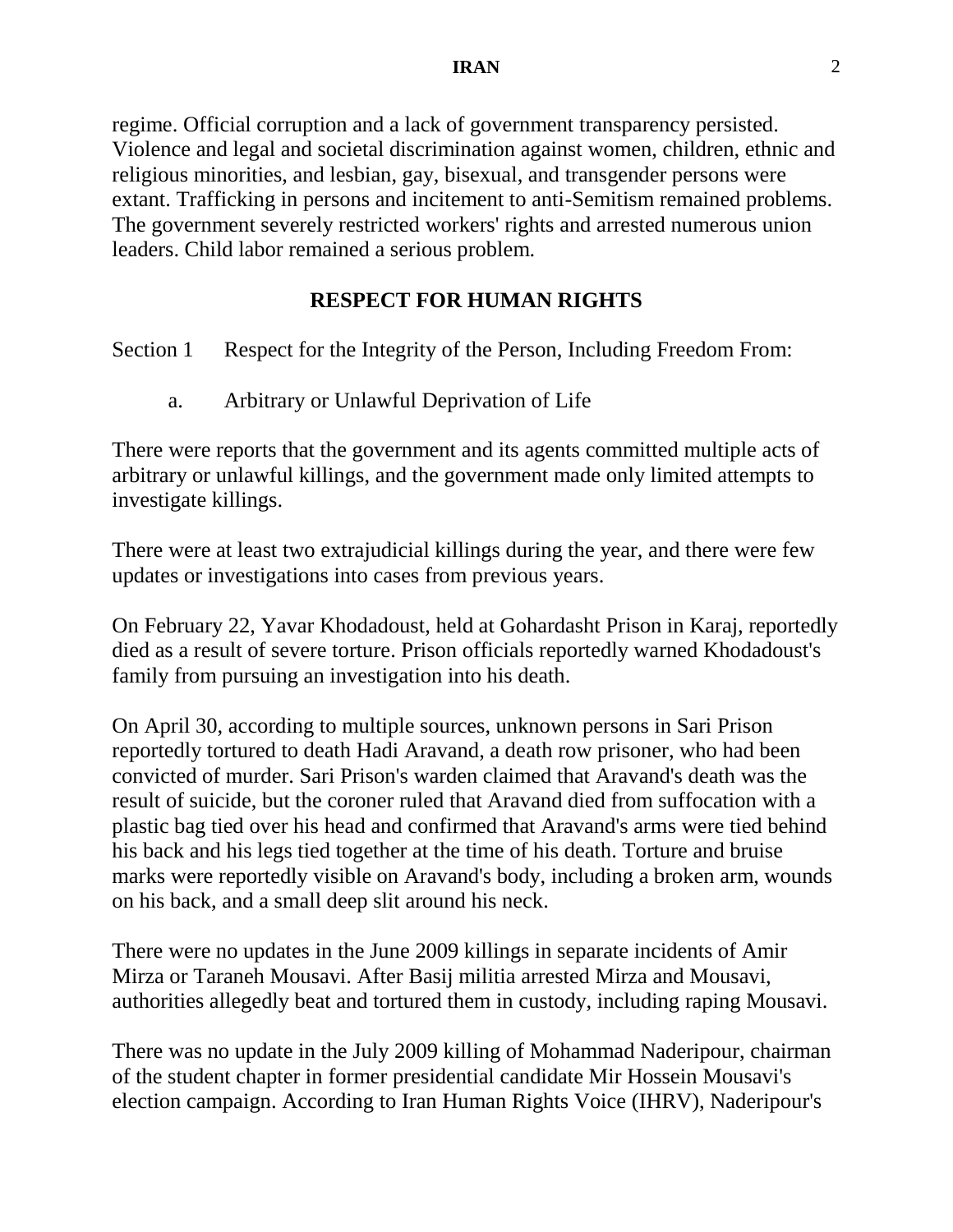body was found inside his vehicle 48 hours after plainclothes security forces had arrested him. The coroner determined that Naderipour's death was the result of "a blow by a blunt object to the back of the head." Authorities reportedly demanded the family bury his body immediately, allegedly to avoid further investigation.

In June a military court sentenced two unnamed prison officials to death in connection with the July 2009 beating deaths of university students and protesters Amir Javadifar, Mohammed Kamrani, and Mohsen Rouhalamini at Kahrizak Prison; nine others were sentenced to prison terms and lashes. The 12th was exonerated. The names and identities of the convicted were not published. In the wake of the torture allegations and the deaths of the three individuals, the supreme leader shut down the prison and launched an investigation into the case. In August Tehran Prosecutor General Saeed Mortazavi was suspended for his role in the deaths and promoted to deputy prosecutor general for Iran.

There were no updates in the July 2009 death of former student activist Alireza Davoudi who suffered a heart attack under suspicious circumstances while in hospital care. His family said officials warned them not to publicize his funeral. Davoudi had been expelled from Isfahan University, reportedly for his political activities, when in February 2009 Ministry of Intelligence and Security (MOIS) officers allegedly arrested him in his home in Isfahan and took him into custody. Security officials reportedly burned him with cigarettes, beat him, and hung him from the ceiling. In April 2009 authorities released him on bail awaiting trial, but his family hospitalized him soon afterward due to psychological problems stemming from the alleged torture.

There were no updates in the September 2009 case of Saeedeh Pouraghai, whom security forces arrested for chanting "Allahu Akbar" (God is the greatest), considered a call to dissent, from the rooftop of her home in Tehran. Two days later, authorities summoned Pouraghai's mother to identify and claim her body, which reportedly had been partially burned to hide evidence of rape and torture.

There were no updates in the November 2009 death under suspicious circumstances of Ramin Pourandarjani, a physician who worked at Kahrizak Prison. Officials gave conflicting reports of the cause of Pourandarjani's death, including a heart attack and an auto accident, before Police Chief Ismail Ahmadi Moghaddam announced that Pourandarjani had committed suicide and that a suicide note explained he feared charges over his alleged failure to give detainees adequate medical treatment. Some sources accused authorities of poisoning the 26 year-old doctor to silence him. Earlier in the year, Pourandarjani testified to a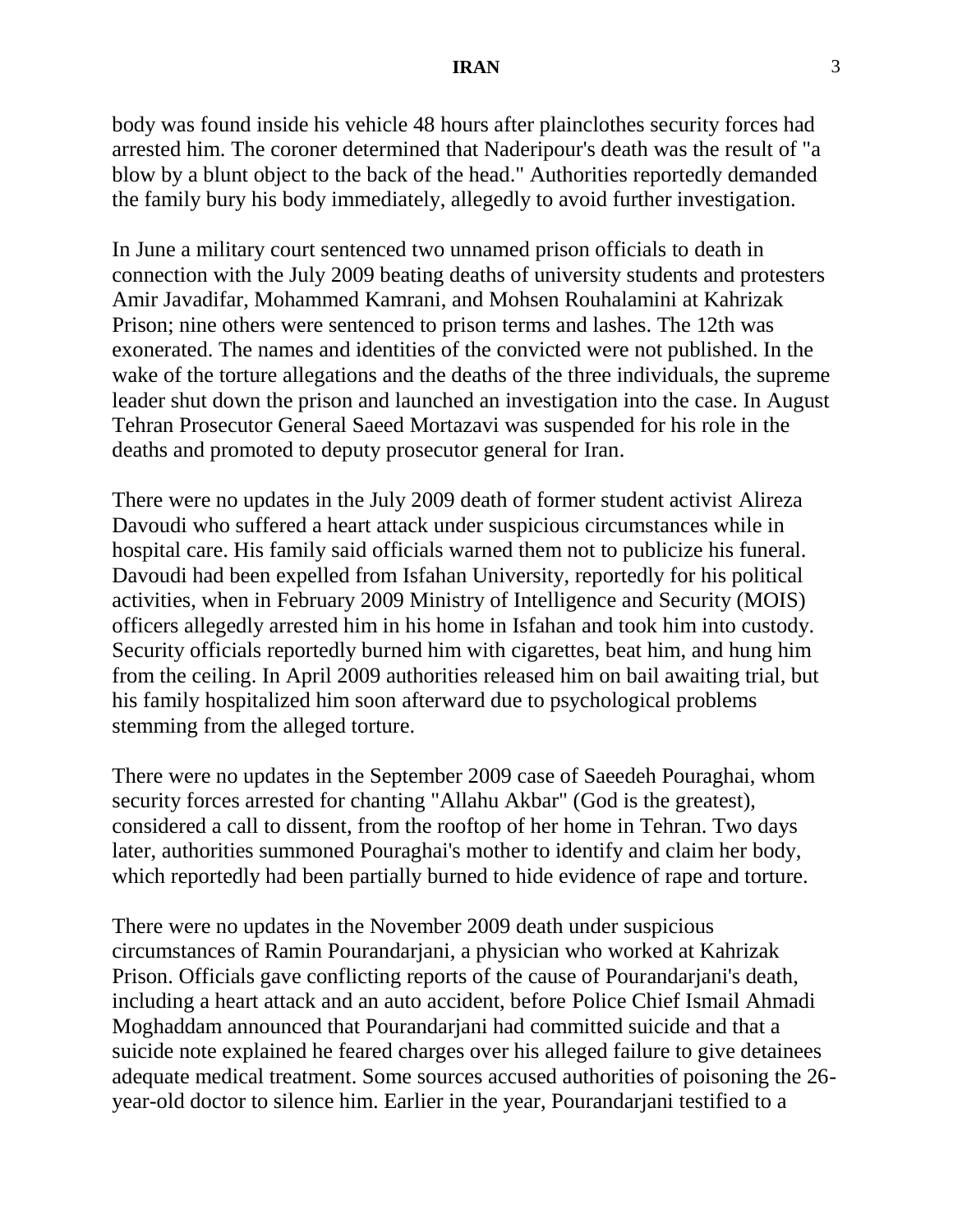parliamentary committee that authorities told him to list meningitis as the cause of death for Mohsen Rouhalamini (see above), whom Pourandarjani claimed actually died as a result of injuries inflicted during torture.

According to multiple sources, the government executed approximately 312 persons in summary executions during the year, many after trials that were conducted in secret or did not adhere to basic principles of due process. Some human rights groups reported the number was as high as 500 but had difficulty documenting the additional cases. Authorities did not release statistics on the implementation of death sentences, the names of those executed, or the crimes for which they were found guilty. Exiles and human rights monitors alleged that many persons supposedly executed for criminal offenses such as narcotics trafficking were actually political dissidents. The law criminalizes dissent and applies the death penalty to offenses such as apostasy (conversion from Islam), "attempts against the security of the state," "outrage against high-ranking officials," "enmity towards god" (moharebeh), and "insults against the memory of Imam Khomeini and against the supreme leader of the Islamic Republic." According to Amnesty International (AI), an increasing number of people were charged with moharebeh, a vaguely defined offense that carries the death sentence. According to Philip Alston, the UN special rapporteur on extrajudicial, summary, or arbitrary executions, moharebeh is "imposed for a wide range of crimes, often fairly ill defined and generally having some sort of political nature." Iran Human Rights (IHR) reported that 38 individuals were executed for the crime of moharebeh during the year.

On January 28, the government hanged Mohammad Reza Ali Zamani and Arash Rahmanipour for allegedly belonging to a military royalist group, the Kingdom Assembly of Iran, and for plotting assassinations of government officials. Rahmanipour was 17 at the time of the crime. According to AI, authorities denied both men access to legal counsel and coerced their confessions. Zamani and Rahmanipour were arrested three months prior to the June 12 election, and they appeared in the August 2009 "show trials" (see section 1.e.) with others who had been detained during postelection protests. For this reason many commentators believed that their execution was a warning to prevent further protests.

On May 9, the government hanged Kurdish activists Farrad Karmangar, Ali Heydarian, Farhad Vakili, Shirin Alam Holi, and Mehdi Eslamian at Evin Prison. In 2008 Karmangar received a death sentence for "endangering national security" based on his alleged involvement with the Turkey-based Kurdish Workers Party. Karmangar, superintendent of high schools in Kamayaran, was affiliated with a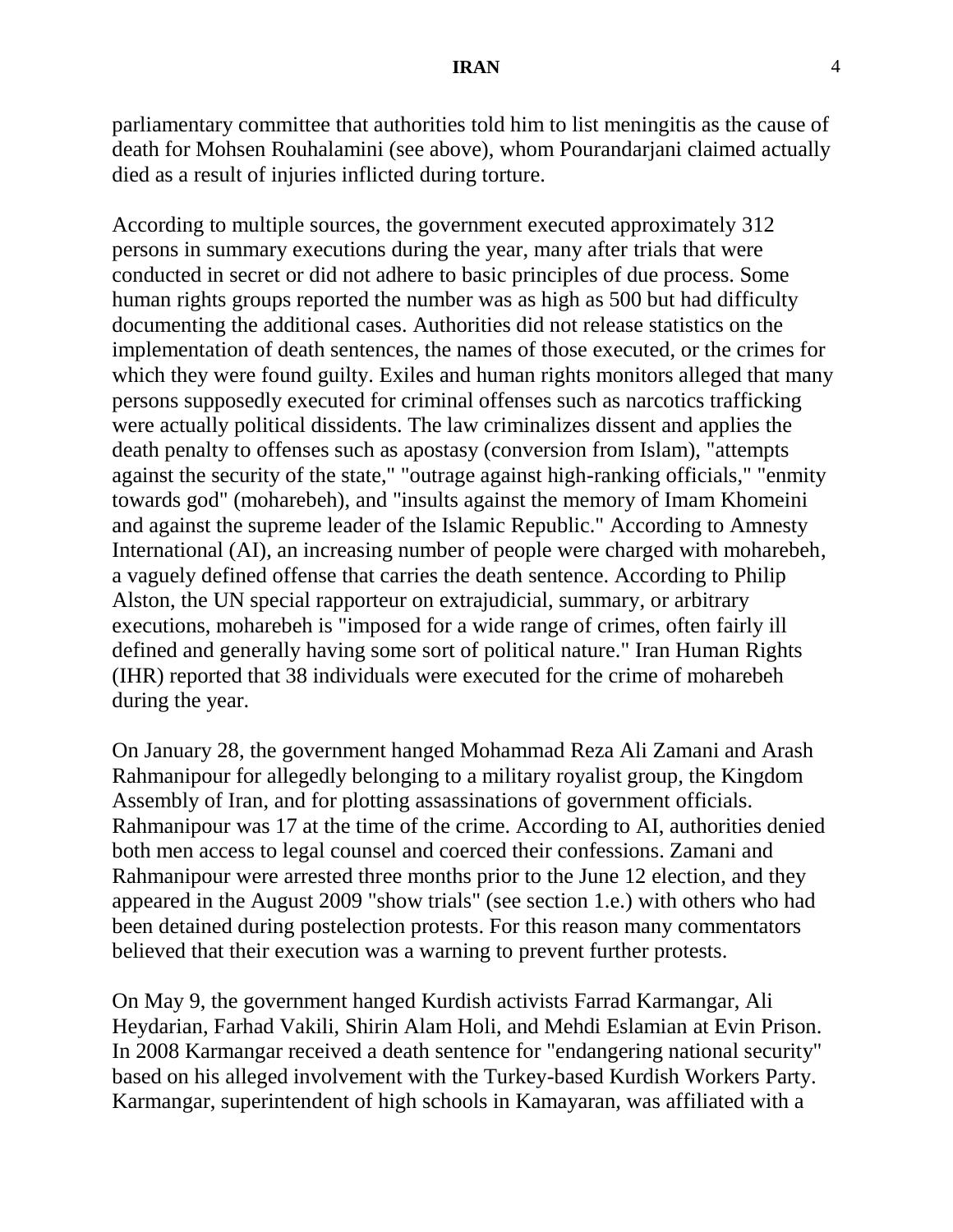number of civil society organizations, including the local teachers' union, an environmental group, and the Human Rights Organization of Kurdistan. According to the International Campaign for Human Rights in Iran (ICHRI), the defendants' trials lacked due process or proper evidence, and authorities executed the individuals without prior notification to the families and lawyers.

During the year the government practiced public executions and group executions. The IHR reported that the government executed at least 19 persons in public during the year. According to the ICHRI, judicial authorities ordered the hanging of hundreds of individuals inside Vakilabad Prison during the year. According to a former prisoner of Vakilabad, most of those executed were sentenced based on drug-related charges, and the executions were conducted dozens at a time, most without the knowledge and presence of the lawyers and families of those executed.

There were two reports during the year of persons executed for crimes committed when they were minors. In addition to the execution of Arash Rahmanipour (see above), according to IHR, in July authorities executed a juvenile offender known only as Muhammed. Domestic human rights lawyers reported that at least 100 juvenile offenders were on death row at year's end, many for offenses such as homosexual conduct, apostasy, or acts incompatible with chastity.

Adultery remained punishable by death by stoning, but there were no reported executions by stoning during the year. The law provides that a victim of stoning is allowed to go free if he or she escapes. It is much more difficult for women to escape as they are buried to their necks whereas men are buried only to their waists. According to AI, 10 women and four men were at imminent risk for death by stoning at year's end (see section 1.e.).

There were no reports of the government or its agents killing demonstrators during the year; however, during the June 2009 election protests, scores of protesters and nonprotesting bystanders were killed, especially during antigovernment rallies. Government sources reported the death toll at 37, opposition groups reported approximately 70 individuals died, and human rights organizations suggested as many as 388. There were no reported arrests, charges, or investigations in conjunction with these deaths, nor were there updates in the killing cases of the following individuals: Sohran Arabi, Behzad Mohajer, Neda Agha-Soltan, Mahmud Raisi Najafi, and Ashkan Sohrabi.

b. Disappearance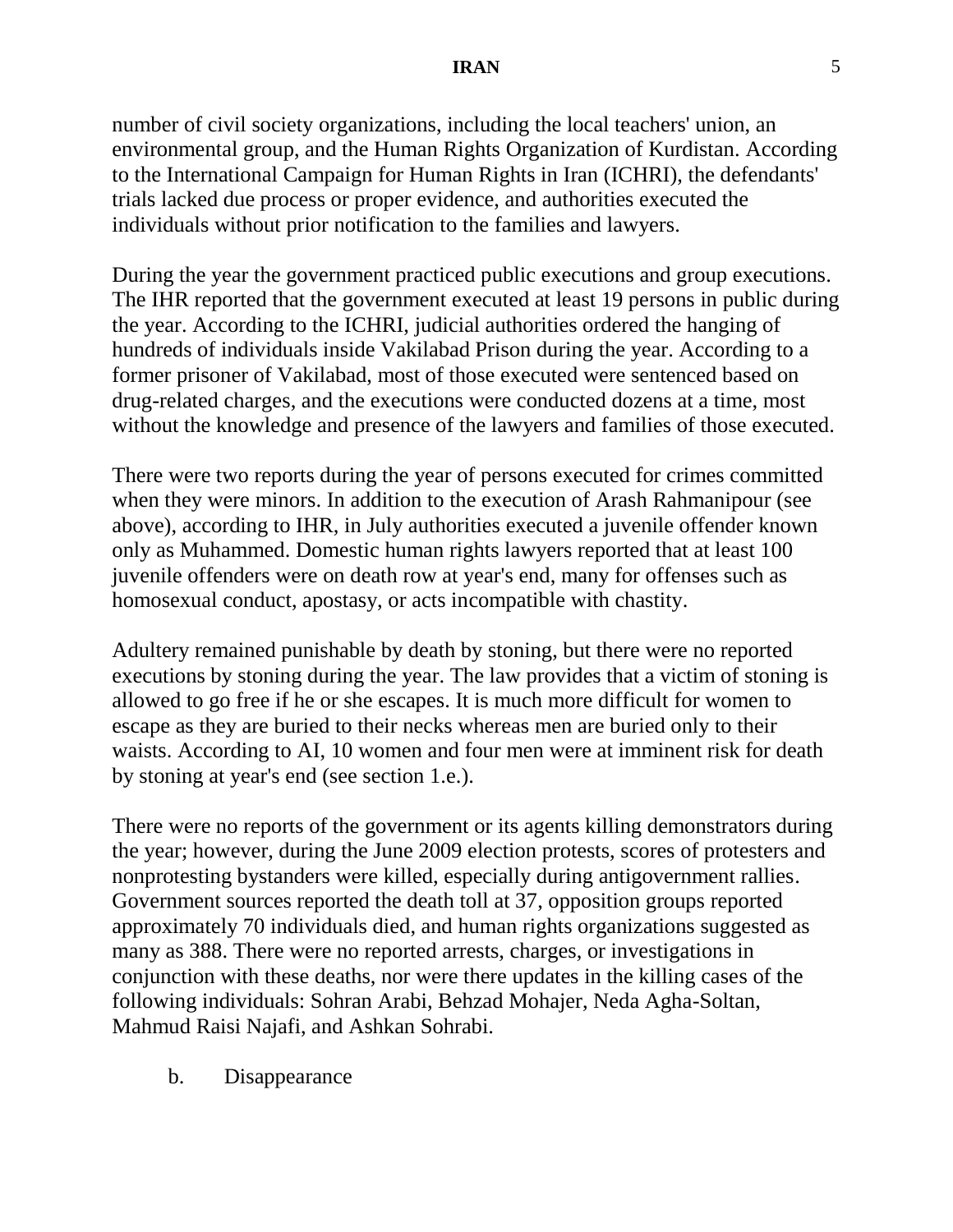### **IRAN** 6

There were reports of politically motivated abductions during the year. Plainclothes officers or security officials often seized journalists and activists without warning and detained them incommunicado for several days or longer before permitting them to contact family members (see section 1.d.). Families of executed prisoners did not always receive notification of their deaths.

Sometime after January 2, according to AI, authorities arrested Sourena Hashemi and Alireza Firouzi, students who had been expelled from Zanjan University for their role in exposing the sexual abuse of a female student in 2008. Their arrest was not officially acknowledged for more than six weeks. Firouzi is a member of Human Rights Activists in Iran (HRAI), many of whose members were arrested in the wave of arrests of human rights defenders in March. Evin Prison authorities released Hashemi on bail on April 4 and Firouzi on May 12.

On November 8, authorities arrested six followers of imprisoned Ayatollah Hossein Kazemeyni Boroujerdi, who called for separation of church and state, and on December 6, authorities reportedly detained Mohammad Mehman Navaz, a civil engineer and supporter of imprisoned Ayatollah Boroujerdi, in an unknown location after summoning Navaz to the special clerical court. At year's end there was no information about where the prisoners were held.

During the year Fayzolah Arabsorkhi, a member of the central body of the reformist Islamic Revolution Mujahedin Organization and former deputy minister of commerce, reappeared at Evin Prison. Sources stated he was serving a six-year term at year's end; however, there was no information about any trial having been held. In July 2009 unidentified persons arrested Arabsorkhi without presenting a warrant or identifying themselves as police. Evin Prison guards allegedly beat Arabsorkhi in custody, necessitating a visit to the hospital. On April 10, according to The Green Voice of Freedom Web site, authorities released Arabsorkhi for five days on a bail of 10 million toman (approximately one million dollars). On December 19, authorities arrested his reformist daughter Fatemeh Arabsorkhi and released her on bail at the end of the year.

The Iranian-American Jewish Federation reported that 11 Jewish men who disappeared in 1994 and 1997 remained missing. In 2007 witnesses claimed they saw some of the men in Evin Prison.

c. Torture and Other Cruel, Inhuman, or Degrading Treatment or Punishment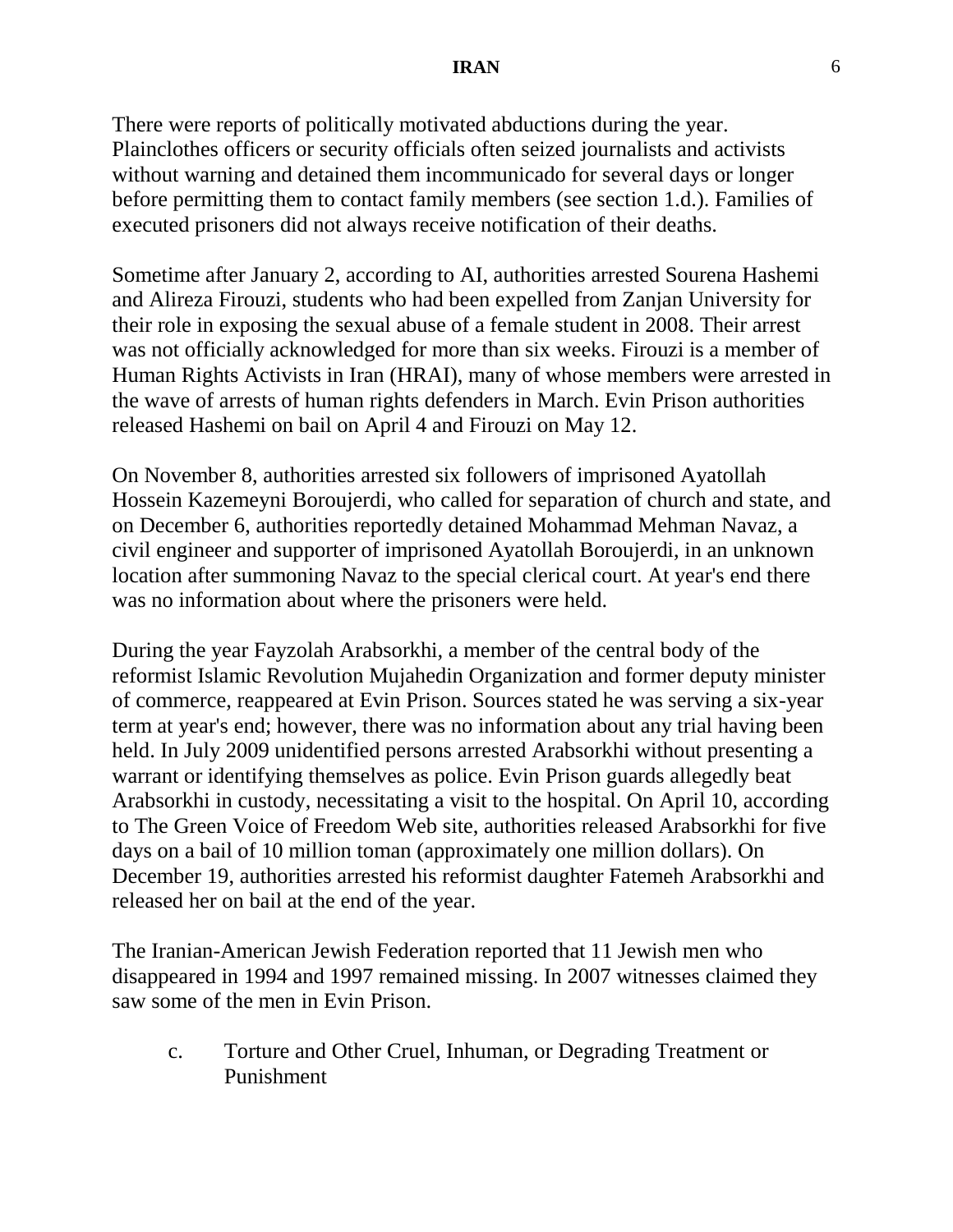The constitution and law prohibit torture, but there were numerous credible reports that security forces and prison personnel tortured detainees and prisoners. A February 5 study by the UN special rapporteur on torture stated there were "credible" allegations that the country's security forces committed politically motivated torture following demonstrations in 2009.

Common methods of torture and abuse in prisons included prolonged solitary confinement with extreme sensory deprivation (sometimes called "white torture"), beatings, rape and sexual humiliation, long confinement in contorted positions, kicking detainees with military boots, hanging detainees by the arms and legs, threats of execution, burning with cigarettes, pulling out toenails, sleep deprivation, and severe and repeated beatings with cables or other instruments on the back and on the soles of the feet. To intensify abuse, perpetrators reportedly soaked prisoners before beating them with electric cables, and there were some reports of electric shocks to sexual organs. Prisoners also reported beatings on the ears, inducing partial or complete deafness; blows in the area around the eyes, leading to partial or complete blindness; and the use of poison to induce illness.

Some prison facilities, including Evin Prison in Tehran, were notorious for cruel and prolonged torture of political opponents of the government. Authorities also maintained unofficial secret prisons and detention centers outside the national prison system where abuse reportedly occurred. The government reportedly used white torture especially on political prisoners, often in detention centers outside the control of prison authorities, including Section 209 of Evin Prison.

There were reports of deaths attributed to torture by government security forces during the year (see section 1.a.). There were also reports of torture of political prisoners and labor leaders during the year, and in 2009 Ahvazi Arabs alleged that authorities tortured and raped community activists during the year (see section 6, Minorities).

On May 18, according to the Committee to Protect Journalists (CPJ), guards at Evin Prison severely beat *Kayhan* columnist, blogger, and documentary filmmaker Mohammad Nourizad, causing what the prison physician classified as a serious head injury that affected his eyesight. Authorities had detained Nourizad in December 2009 and sentenced him to three and one-half years in prison and 50 lashes on charge that included "propaganda against the regime" and "insulting the supreme leader, the president, and the head of the judiciary." The CPJ sent a letter on June 9 to judiciary chief Sadeq Larijani expressing concern regarding Nourizad's treatment in prison. On June 24, authorities released Nourizad on 300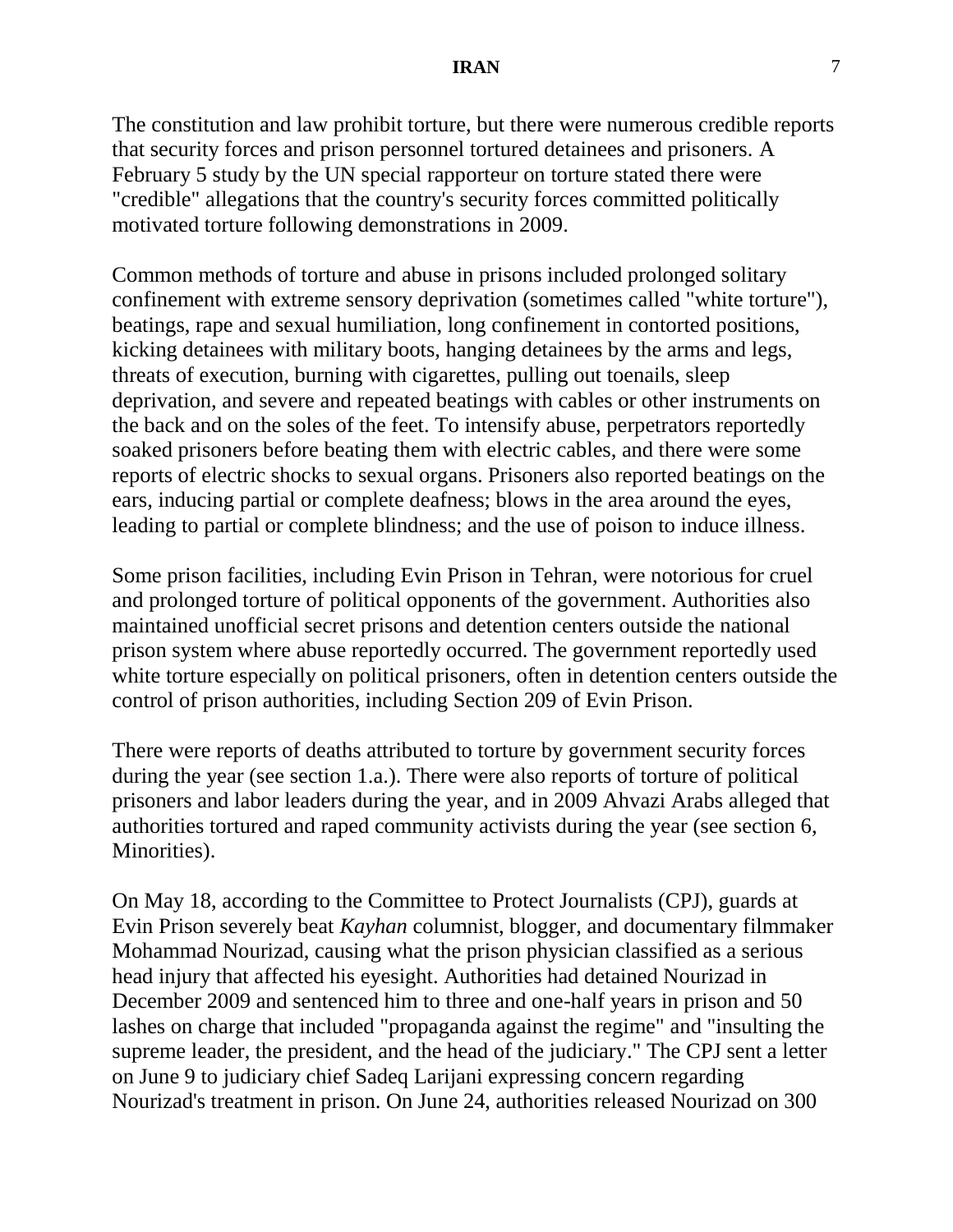million toman (\$300,000) bail; however, on August 20, after he published a critical letter addressed to the supreme leader on his blog, authorities rearrested him. Nourizad began a hunger strike on December 10 to protest the irregularities in his trial and prison conditions. On December 16, authorities arrested members of his family along with the wife of a reformist leader when the families gathered outside of Evin Prison to ask about Nourizad's health. According to the ICHRI, security officials interrogated and verbally abused them.

On August 25, the brother of Azeri activist Youssef Soleiman reported that prison authorities administered electric shocks and gave psychotropic drugs to his brother. Soleiman was arrested on June 16; no charges had been announced in his case at year's end.

During the year according to an August 3 report by the Iranian Committee of Human Rights Reporters, interrogators in the Intelligence Department's isolation cells tortured Ahmad Bab, an activist for Kurdish minority rights arrested in September 2009, and demanded that Bab admit to having connections with antigovernment groups. When Bab refused to confess, one of the interrogators pulled three of his teeth with pliers. Interrogators allegedly also beat Bab with a baton, tied his limbs to the bed and pulled them until he fainted, and verbally abused him.

During the year according to various sources, authorities at Evin Prison tortured or abused and mistreated Mohammad Davari, who served as presidential candidate Mehdi Karroubi's chief of staff and editor in chief of the Saham News Web site until his September 2009 arrest. According to Karroubi's Web site, the torture was intended to force Davari to publicly cast doubt on Karroubi's 2009 claim that postelection prisoners had been raped.

On July 22, journalist Reza Rafei-Forushan wrote a letter to judiciary head Ayatollah Sadegh Larijani describing his abuse in prison and his forced confession. Authorities arrested Rafei-Forushan in June 2009 after the elections and held him for 43 days in solitary confinement during his interrogation.

In June Supreme Leader Khamenei granted clemency to journalist and former Ministry of Intelligence official, reformist, and former presidential advisor Saeed Hajjarian, and authorities released him from Evin Prison in August. During his incommunicado detention beginning in June 2009, prison authorities reportedly interrogated Hajjarian in direct sunlight at high temperatures and then doused him with ice water, causing him to have heart palpitations. Since sustaining a spinal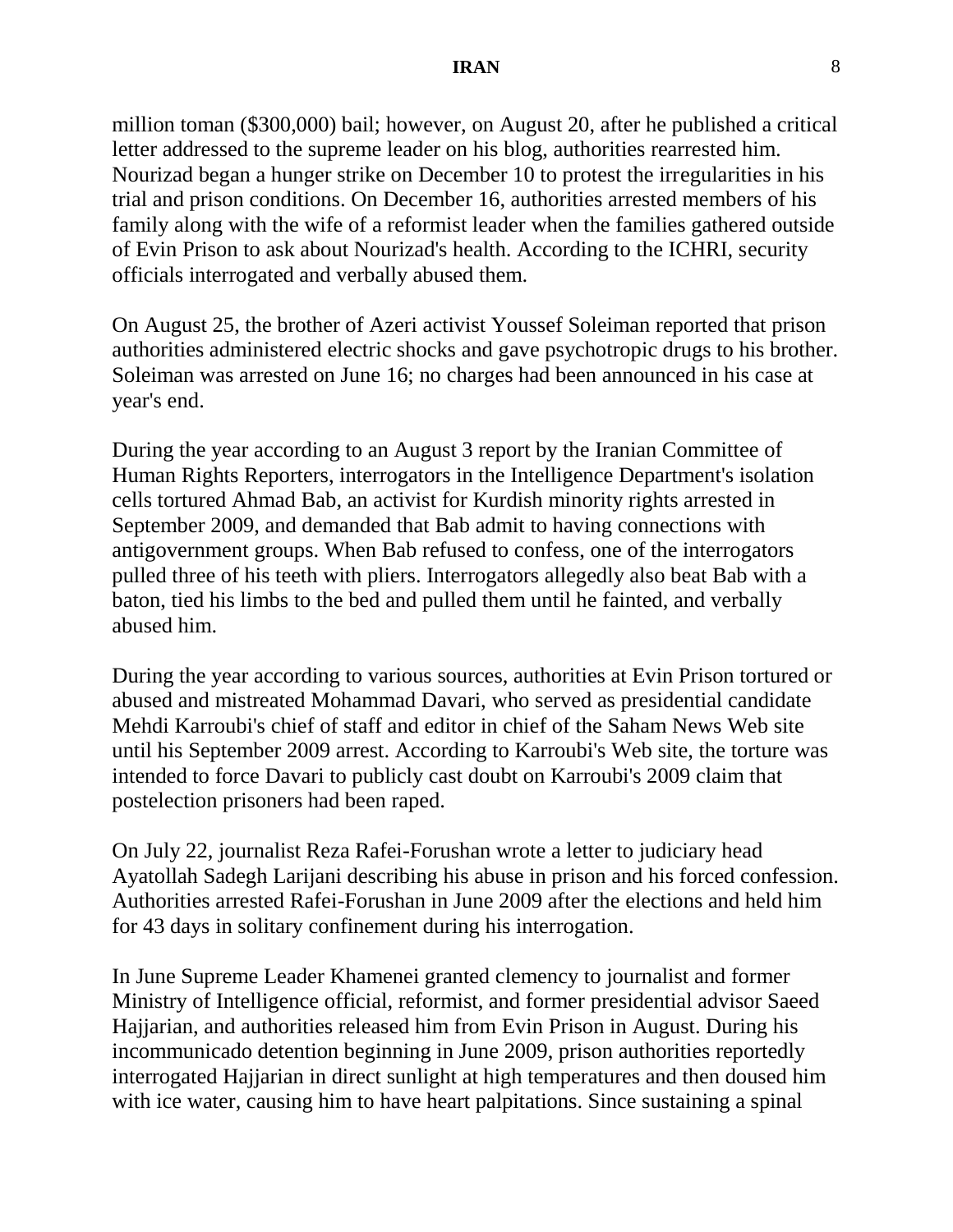cord injury in an assassination attempt in 2000, Hajjarian has used a wheelchair and required a number of medications; according to the ICHRI, authorities denied him medication and allegedly gave him psychotropic drugs to weaken his mental state. In October 2009, after Hajjarian's appearance in the "show trials" (see section 1.e.), the Revolutionary Court of Tehran sentenced him to a five-year sentence for inciting postelection unrest.

At year's end Ibrahim Sharifi remained outside the country. In June 2009 security personnel sexually assaulted Sharifi after his arrest for participating in antigovernment demonstrations. In August 2009 an unidentified man Sharifi suspected of being a government agent warned him against testifying to a parliamentary committee about his allegations of abuse. There was no evidence that the government pursued any investigation into Sharifi's abuse claim.

At year's end Maryam Sabri resided outside the country. In July 2009, according to Human Rights Watch (HRW), authorities arrested Sabri during a vigil after her photo appeared on a Web site connected to the Iran Revolutionary Guard Corps (IRGC) that posted pictures of protesters and asked viewers to identify persons in the photos for arrest. According to Sabri, prison guards raped her four times before they released her in August 2009.

At year's end Ebrahim Mehtari resided outside the country. In August 2009 security officers believed to be IRGC members abducted the computer science student and political activist from his workplace and transferred him to a location in eastern Tehran. Mehtari told HRW that his jailers beat him severely and repeatedly and sodomized him with a baton or stick during his detention. Passersby later found him on a street in Tehran semiconscious, bleeding, and with his hands and feet tied, and took him to a hospital. A physician from the medical examiner's office, which reports to the judiciary, examined Mehtari the next day, but when the medical examiner learned Mehtari had just been released from detention, officials tried to destroy the report.

There were no updates in the 2008 beating case of Peyman Fatahi.

Some judicially sanctioned corporal punishment constituted cruel and inhuman punishment, including execution by stoning (see section 1.a.), amputation for multiple-theft offenses, and lashings. According to an October 11 report published by the semiofficial Iranian Students News Agency, Mashad prosecutor Mahmoud Zoghi said that amputations, which were often carried out in the presence of other prisoners, were an increasingly common punishment. The head of the country's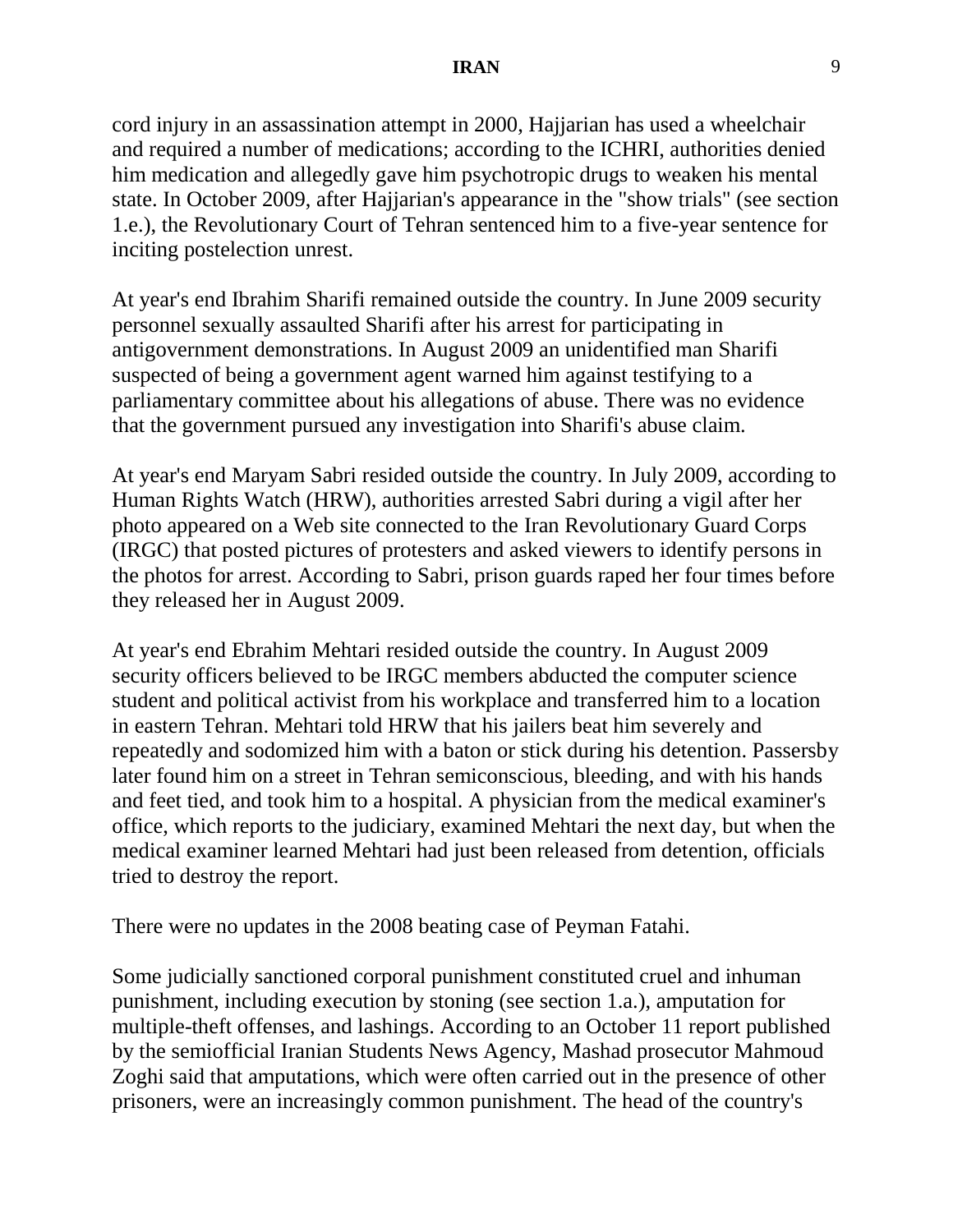### **IRAN** 10

delegation to the UN Human Rights Council, Mohammad Javad Larijani, told the council during the year that the government does not consider such punishments torture or cruel or inhuman punishment and that they are culturally justified.

On October 16, a judge sentenced a man convicted of robbing a confectionary shop to have one of his hands amputated. According to local press reports, authorities amputated his hand on October 24.

On October 23, according to state media, authorities in Yazd amputated the hand of an unidentified man convicted of theft. According to the ICHRI, deputy judiciary head Seyed Ebrahim Raeisi said the amputation was "based on the law and divine punishment" and "a source of pride for us."

On December 11, local press reported that the Supreme Court upheld a sentence of blinding with acid for a man who blinded his lover's husband in the same manner. At year's end there was no information as to whether this sentence was carried out.

During the year the government initiated limited investigations into reports of torture or cruel, inhuman, or degrading treatment or punishment; according to AI, these investigations focused more on covering up abuses than revealing the truth or punishing those believed responsible.

Prison and Detention Center Conditions

Prison conditions were poor. There were frequent water shortages and sanitation problems. Prisoners were frequently subjected to harassment and discrimination. Many prisoners were held in solitary confinement or were denied adequate food or medical care as a way to force confessions. Overcrowding was a significant problem, forcing many prisoners to sleep on the floor. According to a June 11 statement by the Student Committee in Defense of Political Prisoners (SCDPP), Ward 4 of Gohardasht Prison (also known as Rajai Shahr) held more than 800 prisoners, but had a capacity for 240,with no bathrooms and only eight toilets. Numerous prisoners complained that authorities intentionally exposed them to extreme cold for prolonged periods and said they lacked access to medical care in prison. AI and Reporters Without Borders (RSF) reported on July 16 that many prisoners have had heart attacks or other cardiac problems in different prisons, especially Evin and Gohardasht. RSF also noted that prison authorities refused to transfer ailing prisoners to hospitals even when the prisoners urgently needed treatment that can only be provided outside a prison and even when the prison doctors themselves recommended it.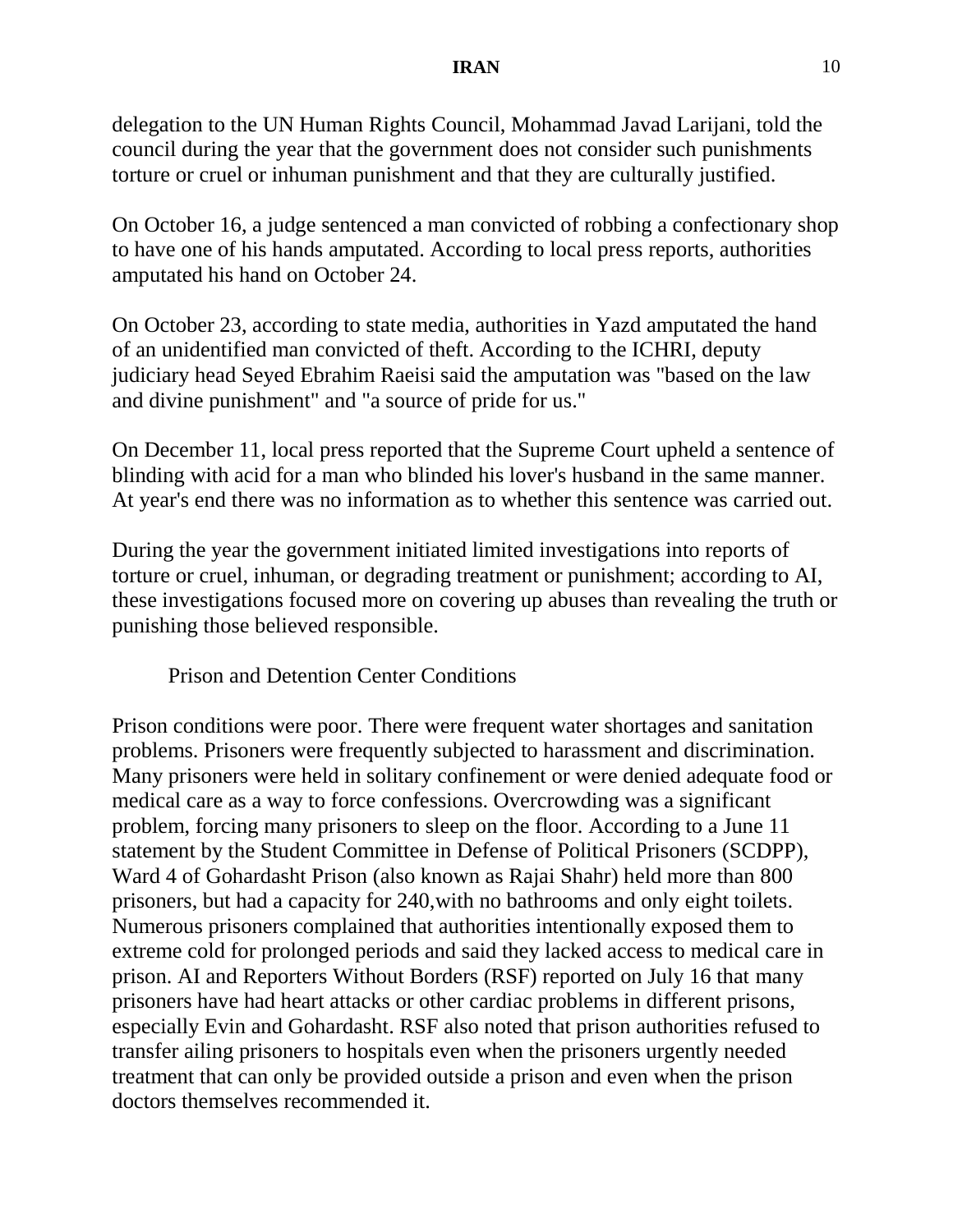On January 13, according to IHRV, Evin Prison authorities brutally beat Mahdi Mahmudian, a member of Mosharekat Front, who suffered from kidney disease. Mahmudian had reportedly protested the bathroom restrictions enforced on him.

On January 19, former commander of the Center for Expert Naval Training Colonel Alborz Ghasemi died after spending 20 months in confinement in an intelligence detention center and in Evin Prison. Ghasemi suffered from stomach cancer and had been tortured; he allegedly received minimal medical care in detention. He was originally accused of providing intelligence to the People's Mojahedin Organization (MEK).

As of mid-August authorities reportedly continued to refuse hospitalization requests from two imprisoned journalists with serious health conditions, Isa Saharkhiz, a reformist journalist held in Gohardasht Prison, and Hangameh Shahidi (see section 2.a.). On November 11, according to a press report, Saharkhiz fainted and authorities transferred him to a hospital to receive treatment for his heart condition; however, he returned to prison almost immediately despite a cardiologist's recommendations that he be released from prison.

On August 19, domestic human rights activists reported that authorities at Karoun Prison in Ahvaz had banned Abolfazl Abedini Nasr, a journalist and former head of a domestic human rights organization, from leaving his cell even though Abedini Nasr was medically required to visit the prison's clinic every three days to receive medical treatment (see section 2.a.).

On July 26, after authorities granted him early release, student activist Iman Sadighi (see section 1.e., Political Prisoners) reported on conditions in Mati Kola prison in Babol: "Fighting amongst prisoners…was a daily occurrence. In one incident two inmates had a fight with each other and one of them bit the other's ear off, then to prove how dangerous he was, he chewed and swallowed the ear--you felt that there was nothing of humanity left inside the prison. Our rooms were infested with cockroaches. Sometimes the cockroaches would even get in our food. At night, the cockroaches would get into our beds and we would wake up with them crawling over our faces. To add to all this, our blankets were infested with lice, and there were rats that came in the cell from time to time. There are no toilets in these solitary cells; prisoners are only ever allowed to use the toilets three times a day. Many times they can't wait for their turn and they have to do their toilet in the cell, which is why the solitary wing cells reek of excrement stench."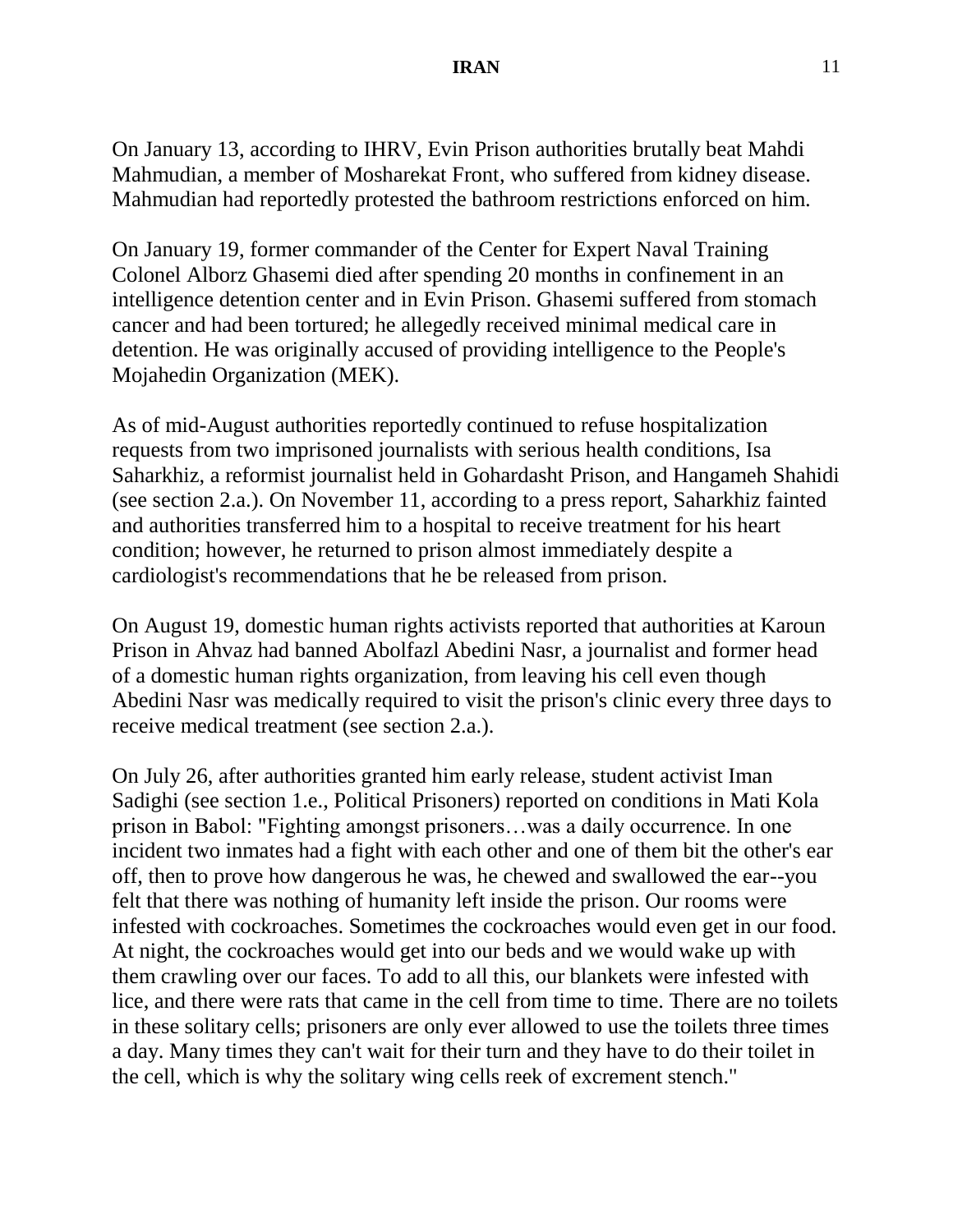#### **IRAN** 12

There were no updates, nor was there evidence of any government investigation, in the cases of two prisoners who allegedly died due to neglect: Karaj political prisoner Amir Hossein Heshmat Saran in February 2009 or Evin prisoner and blogger Omid Reza Mirsayafi in March 2009 (see section 2.a., Internet Freedom).

On January 7, the parliamentary special committee investigating reports of torture and abuse of postelection detainees in Kahrizak Detention Center in 2009 submitted its final report, which placed responsibility for the beating deaths of three detainees on then prosecutor general Saeed Mortazavi. Authorities transferred Mortazavi to head the country's task force against smuggling. On August 22, progovernment news sources reported that authorities had also suspended three top judicial officials at the Tehran prosecutor's office in connection to the case. In late July 2009 Supreme Leader Khamenei ordered Kahrizak detention center closed.

In an April 14 interview with the Iran Human Rights Documentation Center, nongovernmental organization (NGO) activist Ali Kantoori described conditions in two prisons, Evin and Ghezal Hesar, where he was detained in 2008. In addition to beatings during interrogation, solitary confinement, and harassment of family members, Kantoori said lice infestations were common, prisoners had inadequate access to clean water or medical care, and the prisons lacked heat and air conditioning and had an insufficient number of bathing facilities. Guards reportedly regularly mistreated prisoners, including forcing them to kneel during prisoner counts. Authorities released Kantoori on bail after five months, but in August 2009 the Sanandaj General Court sentenced him to 15 years' imprisonment. In mid-March Kantoori left the country, and he was living outside the country as a refugee at year's end.

In June the UK-based International Center for Prison Studies reported that more than 166,000 prisoners in the country occupied facilities constructed to hold no more than 98,000 persons (170 percent of official capacity). There were reports of juvenile offenders detained with adult offenders. Pretrial detainees occasionally were held with convicted prisoners. Political prisoners were often held in separate prisons or wards--such as Evin Prison, especially Ward 240, and Ward Eight of Gohardasht Prison, known as the IRGC ward--or in isolation for long periods of time. Human rights activists and international media also reported cases of political prisoners confined with violent felons.

The government did not permit independent monitoring of prison conditions by any outside groups, including UN groups or special rapporteurs. A parliamentary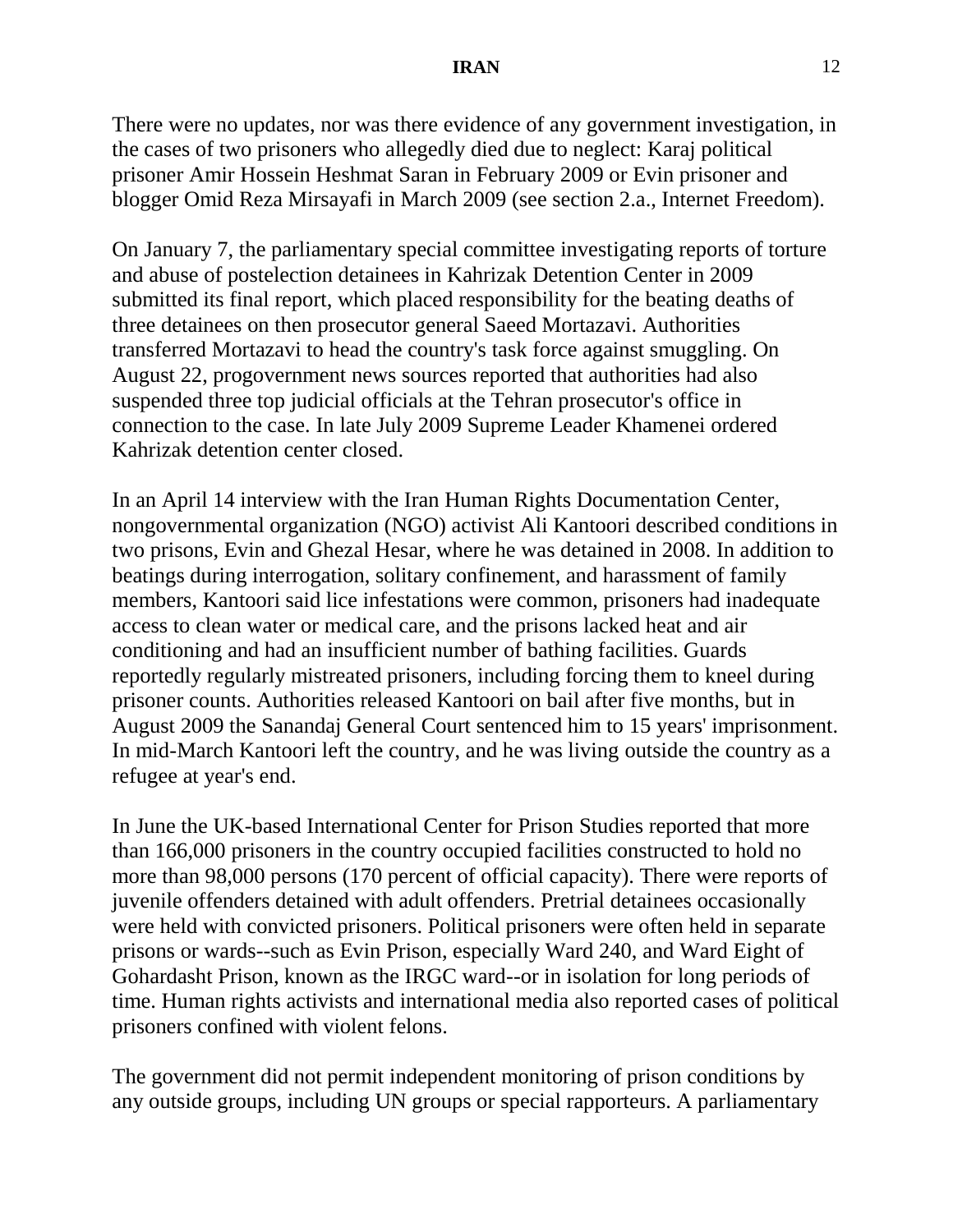committee investigating prison conditions paid a visit to Evin Prison in July 2009 and issued its report on January 10. According to press reports, the committee called for a complete investigation and blamed prosecutor Mortazavi for the rape and torture that took place in the prison. At the same time, the committee also blamed opposition candidates Mehdi Karroubi and Mir Houssein Mousavi for fomenting abuse; both previously expressed concern about sexual abuse in Evin Prison. The report claimed that reported sexual assaults did not occur, despite the testimony of numerous witnesses.

d. Arbitrary Arrest or Detention

Although the constitution prohibits arbitrary arrest and detention, these practices continued during the year.

Role of the Police and Security Apparatus

Several agencies share responsibility for law enforcement and maintaining order, including the MOIS, the Law Enforcement Forces under the Interior Ministry, and the IRGC. The Basij and informal groups known as the Ansar-e Hizballah (Helpers of the Party of God) were aligned with extreme conservative members of the leadership and acted as vigilantes. In October 2009 the government announced the merger of the Basij into the IRGC ground forces. While some Basij units received formal training, many units were disorganized and undisciplined. During government-led crackdowns on demonstrations, the Basij were primarily responsible for the violence against the protesters.

The security forces were not considered fully effective in combating crime. Videos posted on the Internet in October documented two stabbing murders that occurred in public spaces while police failed to intervene.

Corruption and impunity were problems. Regular and paramilitary security forces committed numerous serious human rights abuses, but there were no transparent mechanisms to investigate security force abuses and no reports of government actions to reform the abusers.

Arrest Procedures and Treatment While in Detention

The constitution and penal code require a warrant or subpoena for an arrest and state that an arrested person must be informed of charges within 24 hours. Authorities rarely followed these procedures in practice. Authorities held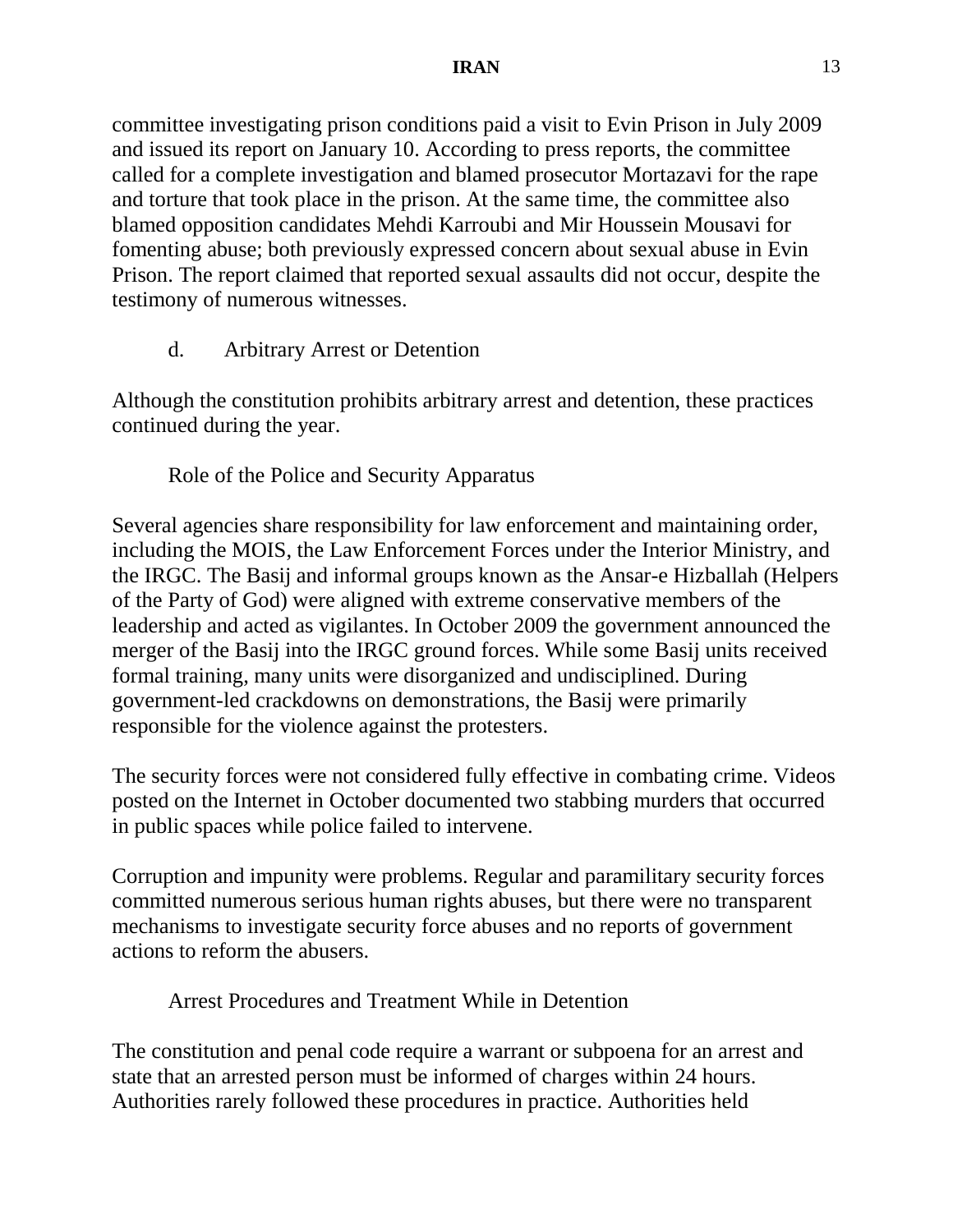detainees, at times incommunicado, often for weeks or months without charge or trial, frequently denying them prompt contact with family or timely access to legal representation. In practice there was neither a time limit for detention nor judicial means to determine the legality of the detention. According to the law, the state is obligated to provide indigent defendants with attorneys only for certain types of crimes. The courts set prohibitively high bail, even for lesser crimes, and in many cases courts did not set bail. Authorities often compelled detainees and their families to submit property deeds to post bail. Prisoners released on bail did not always know how long their property would be retained or when their trials would be held.

The intelligence arm of the IRGC reportedly conducted arrests during the year, sometimes without a warrant. Additionally, security forces executed general warrants to arrest protesters or those perceived as opponents of the government. The use of these general warrants precluded the need for individual warrants.

There were reports of arbitrary and false arrests during the year, including the arrest of dozens of students and journalists in February in anticipation of protests planned for February 11, the anniversary of the revolution.

On February 7, authorities arrested Mahsa Jazini, a women's rights activist and journalist with *Iran Newspaper*, at her home in Isfahan. According to her attorney, charges against her included "actions against national security" and "cooperation with foreign media"; however, Jazini reportedly said the officers who arrested her and confiscated her personal items described her crime as "being a feminist." On March 1, authorities released her on bail for 100 million toman (\$100,000).

On March 2, police arrested physician and blogger Hesam Firouzi on unknown charges and placed him in Ward 209 of Evin Prison. Firouzi served as physician to many political prisoners. In June judicial authorities reportedly set his bail at 100 million toman (\$100,000); it was unknown whether he was in prison at year's end. Firouzi was previously arrested in March 2009 and served six months of a 15 month prison term for acting against the country's national security, distorting public opinion, distributing lies, and giving refuge and medical treatment to political prisoners.

On November 2, authorities arrested journalist Nazanin Khosravani and charged her with acting against national security. There was no information as to the basis of the charges, and Khosravani's mother reportedly said Khosravani had not been working as a journalist for more than a year. According to media reports, Tehran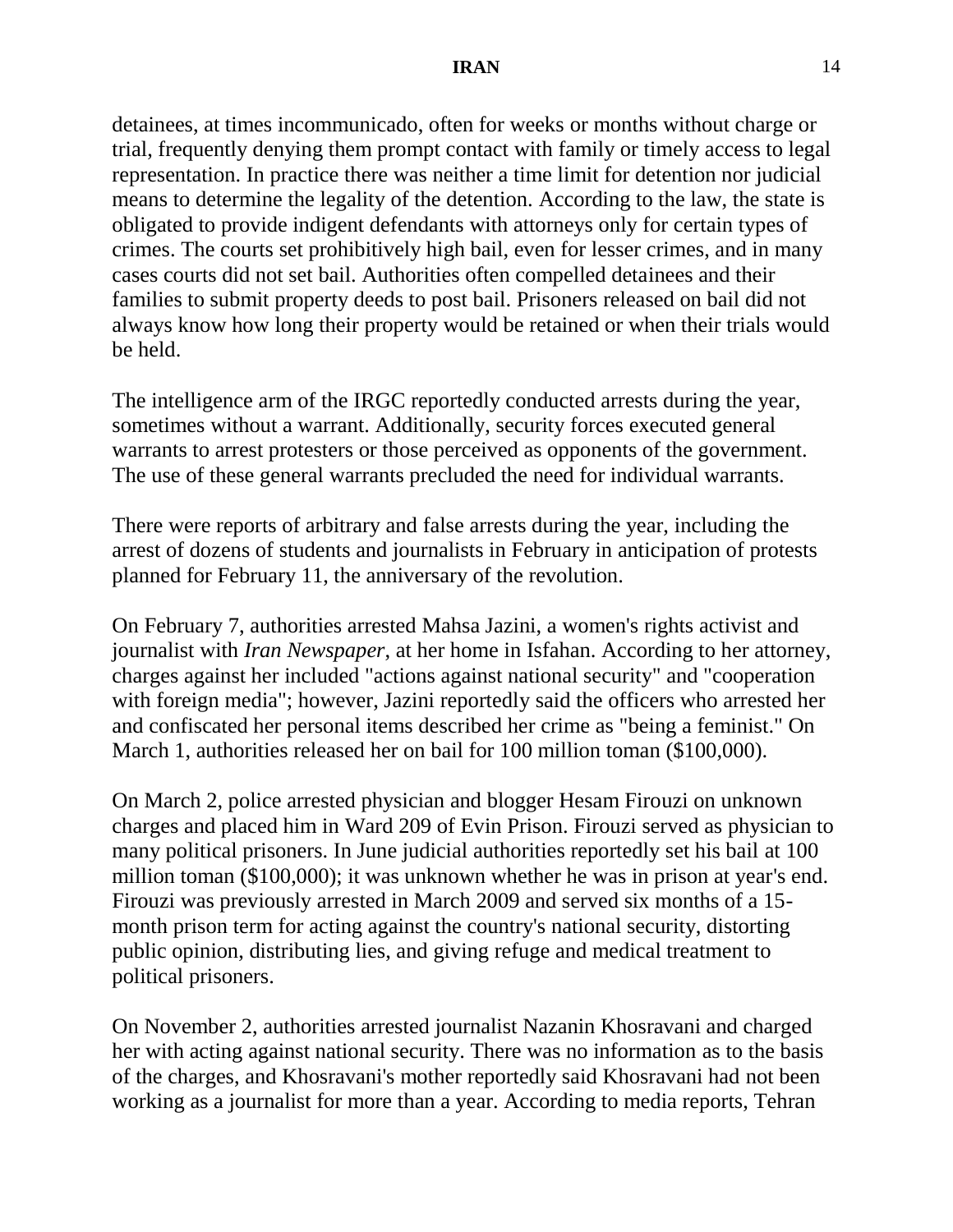#### **IRAN** 15

Prosecutor General Abbas Jafari Dolatabadi warned Khosravani's mother not to conduct media interviews if she wanted to help her daughter. At year's end Khosravani remained in Evin Prison and had been permitted contact with her family only once, via telephone.

There was no update in the March 2009 beating and arrest case of Yasser Torkman, a student at Amir Kabir University and member of the Islamic Students Organization in Tehran; authorities released Torkman on bail in April 2009.

At year's end former government spokesman Abdollah Ramezanzadeh was serving his six-year sentence for "acting against national security." In June 2009 police arrested and seriously beat Ramezanzadeh. He spent 116 days in solitary confinement, 74 of which were incommunicado and without charge, and then appeared at the August 2009 "show trial" (see section 1.e.) and was convicted in December 2009. Ramezanzadeh was incarcerated due to a letter that he cowrote to the head of the judiciary calling for the prosecution of IRGC officials for their role in the June 2009 election and its aftermath.

At year's end Mohammad Mostafaei, a human rights activist who represented the cases of many juveniles sentenced to death as well as that of Sakineh Mohammadi-Ashtiani, a woman sentenced to stoning for adultery, had claimed asylum in Norway. On November 11, media reported that the Islamic Revolutionary Court sentenced Mostafaei in absentia to six years in prison for acting against national security for discussing Mohammadi-Ashtiani's case with foreign-based Farsilanguage media. In July and August, authorities detained Mostafaei's wife and brother- and father-in-law in an attempt to get Mostafaei to turn himself in, and the two men faced charges of concealing a suspect at year's end. Mostafaei was originally arrested by plainclothes police officers in June 2009.

On May 16, Clotilde Reiss, a French national teaching assistant formerly employed at Isfahan University, returned to France. In July 2009 authorities arrested Reiss on charges of espionage, and she was present at the August 2009 "show trials" along with French embassy employee Nazak Afshar and British embassy employee Hossein Rassam, who were also charged with espionage and plotting to overthrow the government. On October 25, an appeals court overturned Rassam's conviction and four-year prison sentence for espionage, substituting a one-year suspended sentence for spreading propaganda against the regime and maintaining a five-year ban against his employment by foreign embassies or organizations. Afshar was released in August 2009 on bail of 500 million toman (\$500,000).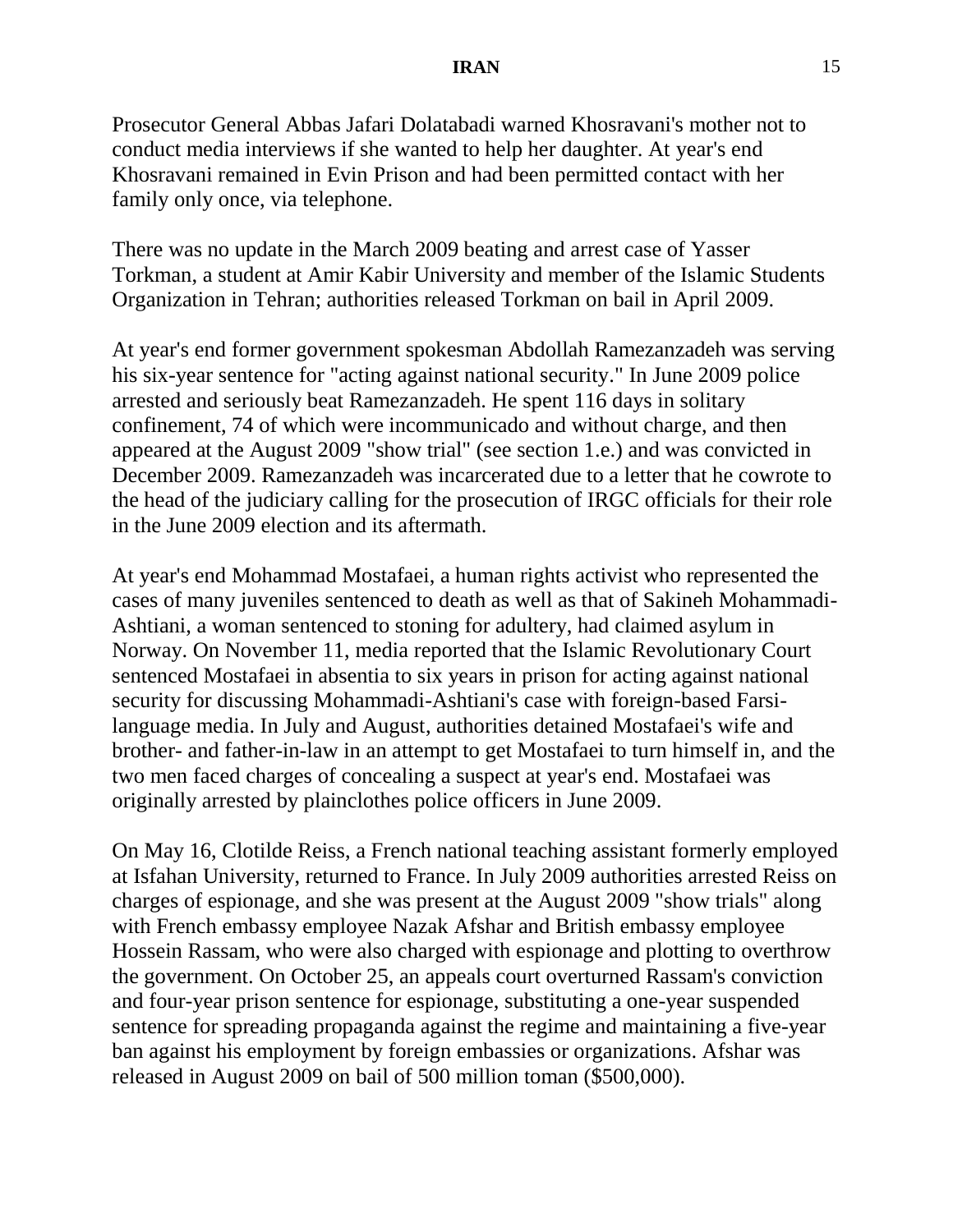At year's end, authorities released on bail of 500 million toman (\$500,000) one of the U.S. citizens arrested by border guards in July 2009 on the Iran-Iraq border and permitted her to leave the country; the other two remained in Evin Prison. Authorities held the Americans in solitary confinement for extended periods of time during the first months of their detention. Their trial for espionage and illegal entry into the country was scheduled for February 6, 2011.

In November 2009, according to the ICHRI, security forces arbitrarily arrested scores of students throughout the country in an attempt to stifle protests expected on Students' Day, December 7. For instance, on November 3, media reported that authorities had arrested civil activists and student leaders Hasan Asadi Zaidabadi and Mohammad Sadeghi. Zaidabadi was released in December 2009, and Sadeghi was released after 40 days of detention. There was no information as to whether the two were ever tried.

During protests in December 2009 after the death of Grand Ayatollah Hussein-Ali Montazeri and during Ashura celebrations, the ICHRI and IHRV reported that authorities detained between 200 and 1,000 persons, many of whom remained in prison at year's end, some facing death sentences. Death sentences were given to individuals who were accused of moharebeh (see section 1.a.) for participation in Ashura Day protests. On March 17, the ICHRI reported that Revolutionary Court judge Abolqasem Salavati sentenced teacher Abdolreza Ghanbari to death for moharebeh based on his participation in Ashura protests. According to the ICHRI, Ghanbari did not have access to a fair trial nor permission to select a lawyer for his defense. The Prosecutor's Office requested death sentences for at least 11 other individuals arrested during 2009 Ashura celebrations.

There were no reports of Iranian-American journalists arrested during the year; however, in 2009 and previous years, security forces arrested several Iranian-American journalists and academics on charges of espionage and "acting against national security." Prison authorities subjected the activists to harsh interrogation techniques and solitary confinement and in most cases kept them in prison for several months. At year's end one academic was free on bail but not permitted to depart the country.

There were no updates in the 2008 cases of Ebrahim Mirnehad or Dr. Arash Alaei, both whom remained in prison at year's end. Authorities sentenced Mirnahad to five years' imprisonment on charges of "acting against national security" and "spreading propaganda," charges that, according to AI, stemmed from his public condemnation of his brother's execution earlier in the year. Dr Alaei and his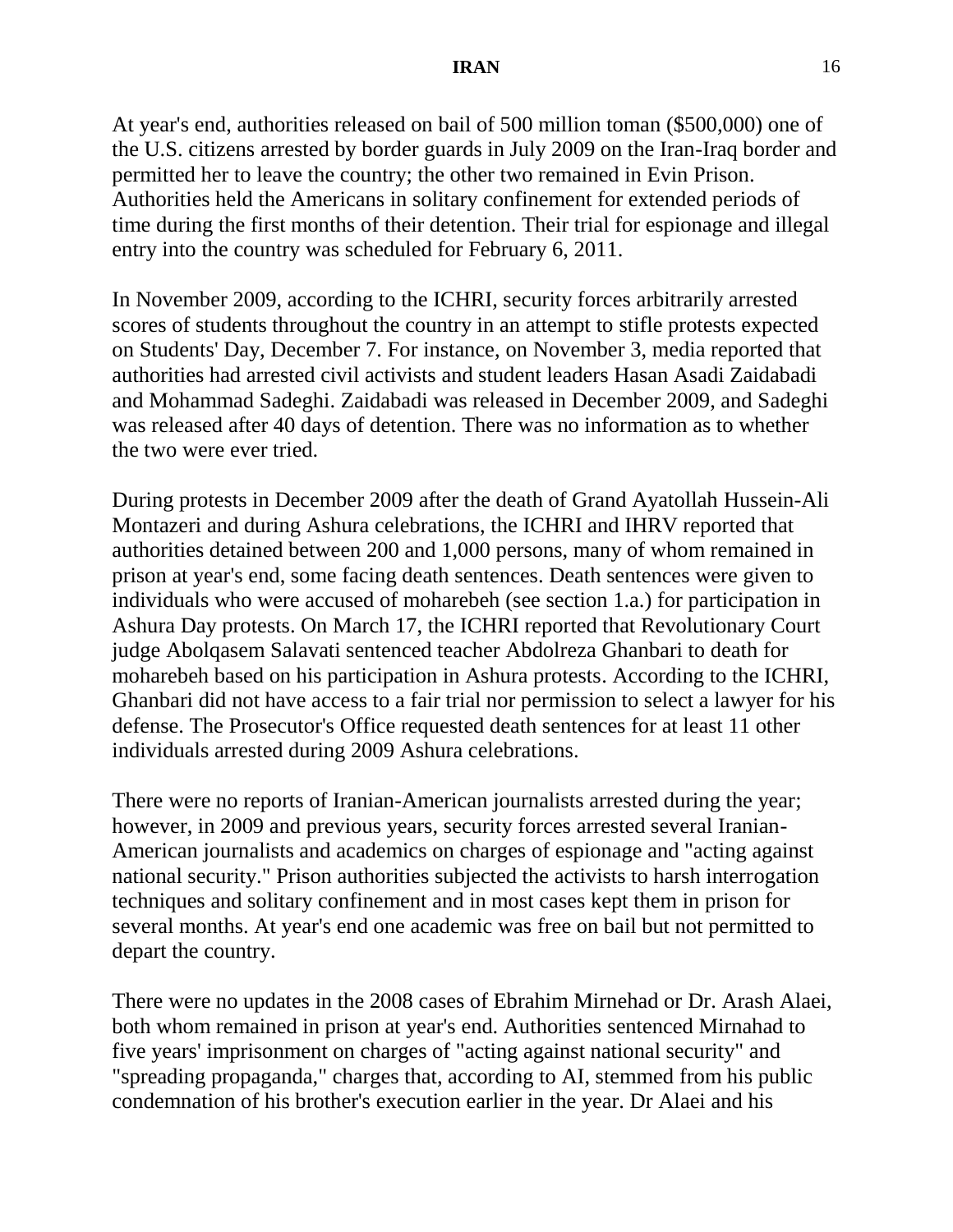brother, physicians specializing in the prevention and treatment of HIV/AIDS, were found guilty of "cooperating with an enemy government." AI reported that Dr. Kamiar Alaei remained in prison at year's end.

Pretrial detention was often arbitrarily lengthy, particularly in cases involving alleged violations of national security laws. Approximately 25 percent of prisoners held in state prison facilities were reportedly pretrial detainees. According to HRW, a judge may prolong detention at his discretion, and pretrial detention often lasted for months.

The government reportedly put individuals under house arrest without due process in order to restrict their movement and communication. Authorities placed former presidential candidates Mehdi Karroubi and Mir Hossein Mousavi under de facto house arrest during the year. In previous years the government used house arrest for senior Shia religious leaders whose views regarding political and governance issues were at variance with the ruling orthodoxy; however, there were no new confirmed instances of this practice since 2009. Grand Ayatollah Montazeri, the most prominent cleric under such restrictions, died in December 2009.

e. Denial of Fair Public Trial

After the 1979 revolution, the judicial system was revised to conform to an Islamic canon based on the Qur'an, Sunna (the traditions of the Prophet), and other Islamic sources. The constitution provides that the judiciary be "an independent power"; in practice the court system was corrupt and subject to political influence. The constitution provides that the head of the judiciary is a cleric chosen by the supreme leader. The head of the Supreme Court and prosecutor general also must be clerics.

Islamic revolutionary courts try offenses viewed as potentially threatening to the Islamic Republic, including threats to internal or external security, narcotics and economic crimes, and official corruption. A special clerical court examines alleged transgressions within the clerical establishment, and a military court investigates crimes connected with military or security forces. A media court hears complaints against publishers, editors, and writers, including Internet cases.

# Trial Procedures

Many aspects of the prerevolutionary judicial system survive in the civil and criminal courts. According to the constitution and criminal procedure code, a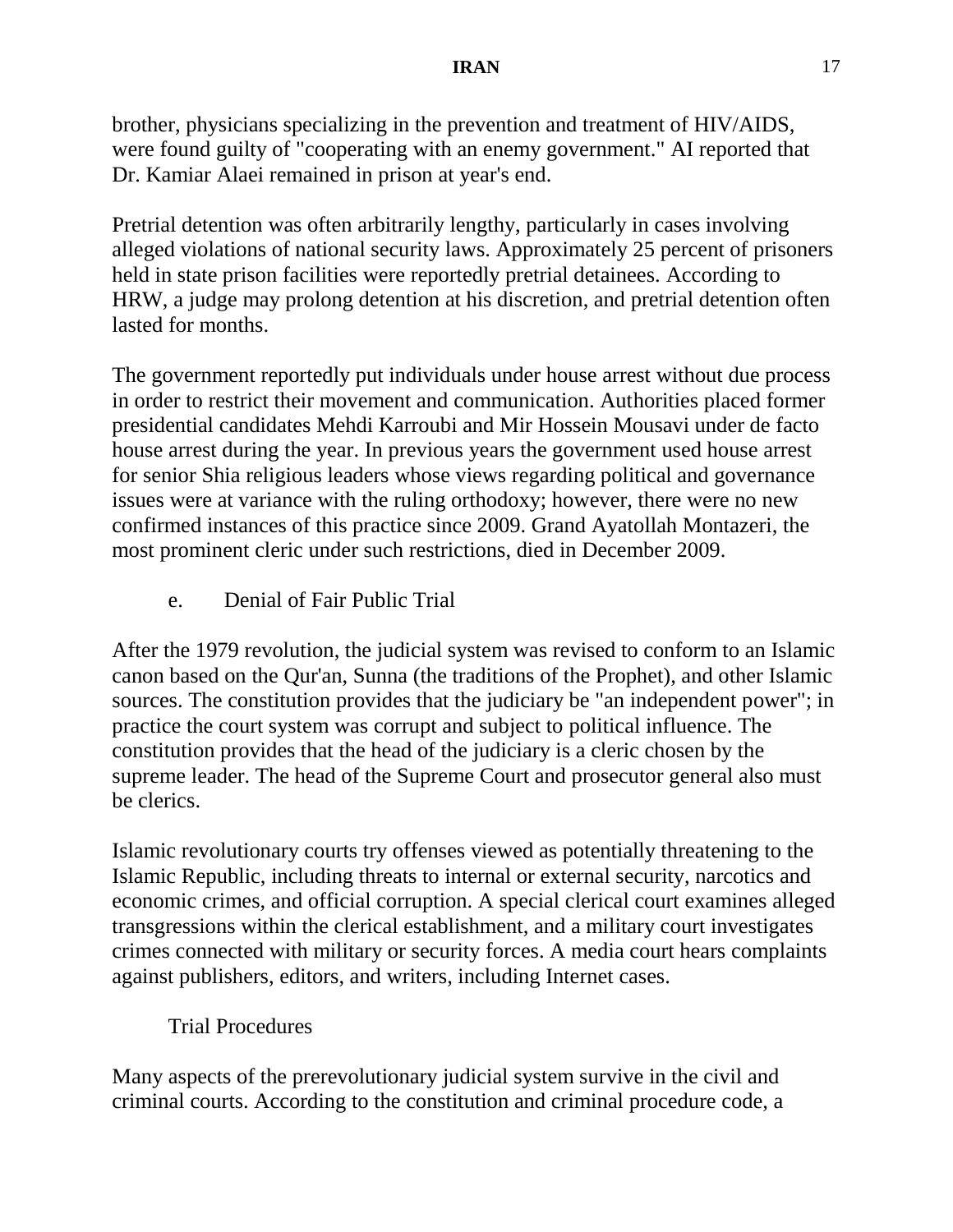defendant has the right to a public trial, presumption of innocence, a lawyer of his or her choice, and the right of appeal in most cases that involve major penalties. These rights were not respected in practice. Panels of judges adjudicate trials; there is no jury system in the civil and criminal courts. In the media court, a council of 11 persons selected by the court adjudicates cases. No defendants in any court had the right to confront their accusers, nor were they granted access to governmentheld evidence. During the year human rights groups noted the absence of procedural safeguards in criminal trials.

During the year AI, HRW, RSF, and several other human rights groups continued to condemn trials in the revolutionary courts for disregarding international standards of fairness. In August 2009 the UN special rapporteur on torture and other cruel, inhuman, or degrading treatment or punishment, the special rapporteur on the situation of human rights defenders, and the vice chairperson of the working group on arbitrary detention expressed "serious concern" about the situation of detainees in the country.

The government often charged individuals with vague crimes such as "antirevolutionary behavior," "moral corruption," "siding with global arrogance," moharebeh, and "crimes against Islam." Prosecutors imposed strict penalties on government critics for minor violations. When postrevolutionary statutes did not address a situation, the government advised judges to give precedence to their knowledge and interpretation of Islamic law. The head of the judiciary chose revolutionary court judges in part due to their ideological commitment to the system. Secret or summary trials of only five minutes' duration frequently occurred. Other trials were deliberately designed to publicize a coerced confession.

On February 3, a revolutionary court sentenced student activist Mohammad Amin Valian to death in a group trial for moharabeh for allegedly having thrown three stones and shouted "death to the dictator!" during a December 2009 Ashura protest. Government officials arrested Valian on January 12, after Damghan University's Basij student publication published an article about him. Authorities denied repeated requests from his family on his whereabouts, and according to ICHRI they only said he was held in a "special location." According to the same report, he was also denied access to counsel. On May 15, an appeals court rejected the revolutionary court decision and sentenced him to a three-and-one-half years' imprisonment and a fine of 300,000 toman (\$300). As of September authorities had granted Valian conditional release.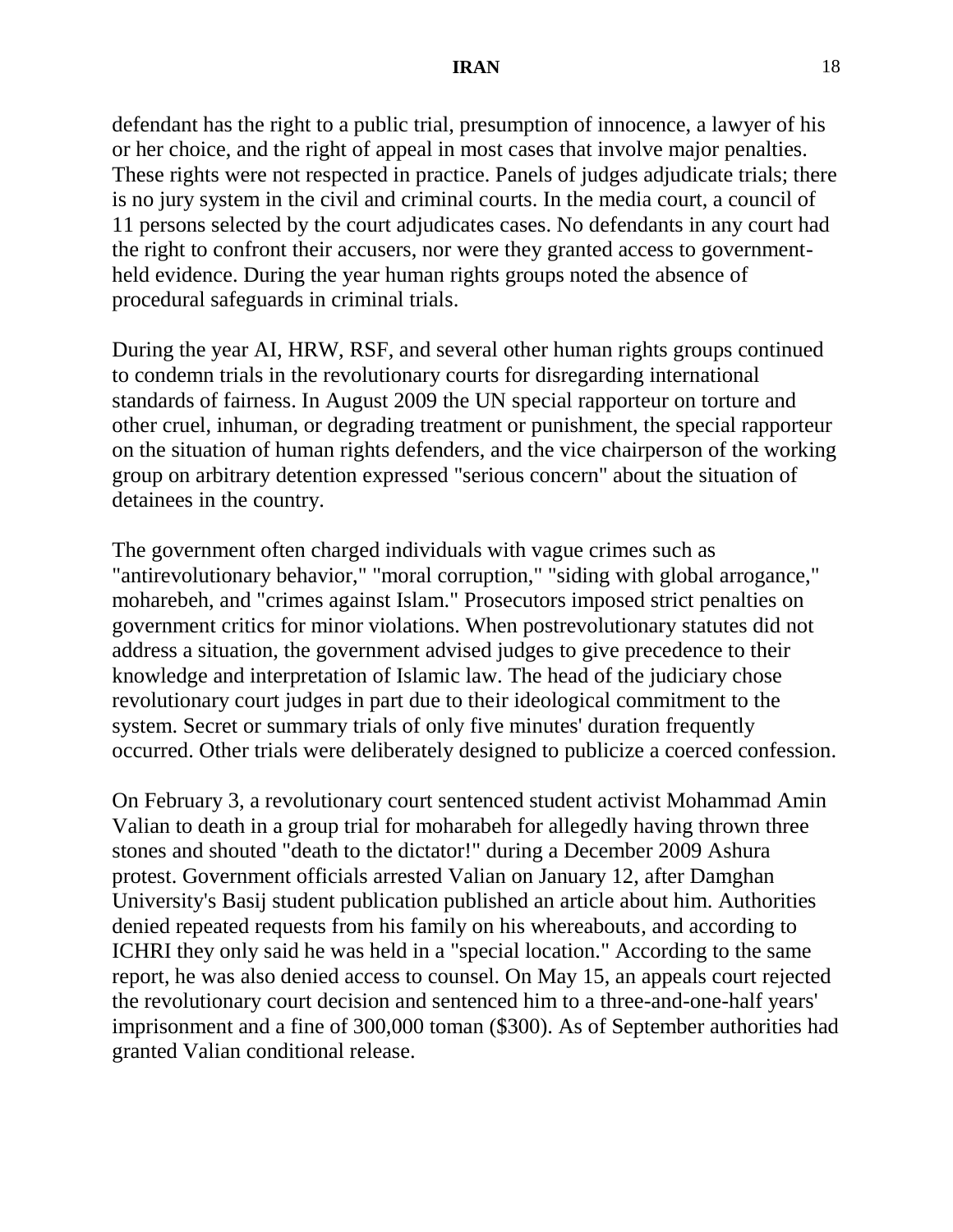At year's end the ICHRI reported that approximately 600 inmates remained on death row in Vakilabad, with the majority convicted for narcotics-related crimes. Some inmates reported that they had been tortured and forced to make confessions but that judges ignored their claims of physical coercion.

In August 2009 the Tehran Revolutionary Court convened the first of a series of televised mass trials for more than 100 opposition politicians and activists detained after the June 2009 election; the opposition referred to them as show trials. Among those on trial were senior proreform politicians, lawyers, and journalists, including former vice president Muhammad Ali Abtahi; journalist and former interior ministry official Muhammad Atrianfar; intellectual and prodemocracy activist Saeed Hajjarian, reportedly tortured in detention (see section 1.c.); filmmaker and *Newsweek* reporter Maziar Bahari (see section 2.a.); an Iranian-American academic; and Mohsen Mirdamadi, the leader of the largest reformist party, the Islamic Iran Participation Front. The prosecution accused the defendants of fomenting a "velvet revolution," acting against national security, and having ties to British spies. Authorities did not permit any of the defendants access to legal counsel prior to the trial. Some of those charged read aloud "confessions" in which they denounced former colleagues and declared there had been no fraud in the election. There were allegations that several defendants, including Abtahi and opposition candidate Mousavi supporters Mostafa Tajzadeh, Abdollah Ramezanzadeh (see section 1.d.), and Mohsen Aminzadeh, underwent "massive interrogation" in Evin Prison.

At year's end Sakineh Mohammadi Ashtiani awaited execution for alleged adultery and murder while her son and lawyer remained imprisoned. In 2006 after having already been convicted and punished with 99 lashes for involvement in her husband's murder, a court sentenced Ashtiani to death by stoning for adultery. According to the NGO Women Living Under Muslim Laws, two judges declared her not guilty based on the lack of evidence in the case, but the other three judges found her guilty based on "divine knowledge of the judge" (elm-e ghazi), a legal provision that allows judges to make a ruling in the absence of conclusive evidence. On September 8, a Foreign Ministry representative declared that the stoning sentence had been suspended but suggested she might still be hanged on charges related to her husband's murder. Human rights groups maintained that Ashtiani's confession was coerced and decried the lack of due process in this case. One of Ashtiani's lawyers, Mohammed Mostafaei, sought asylum in Norway during the year (see section 1.d.).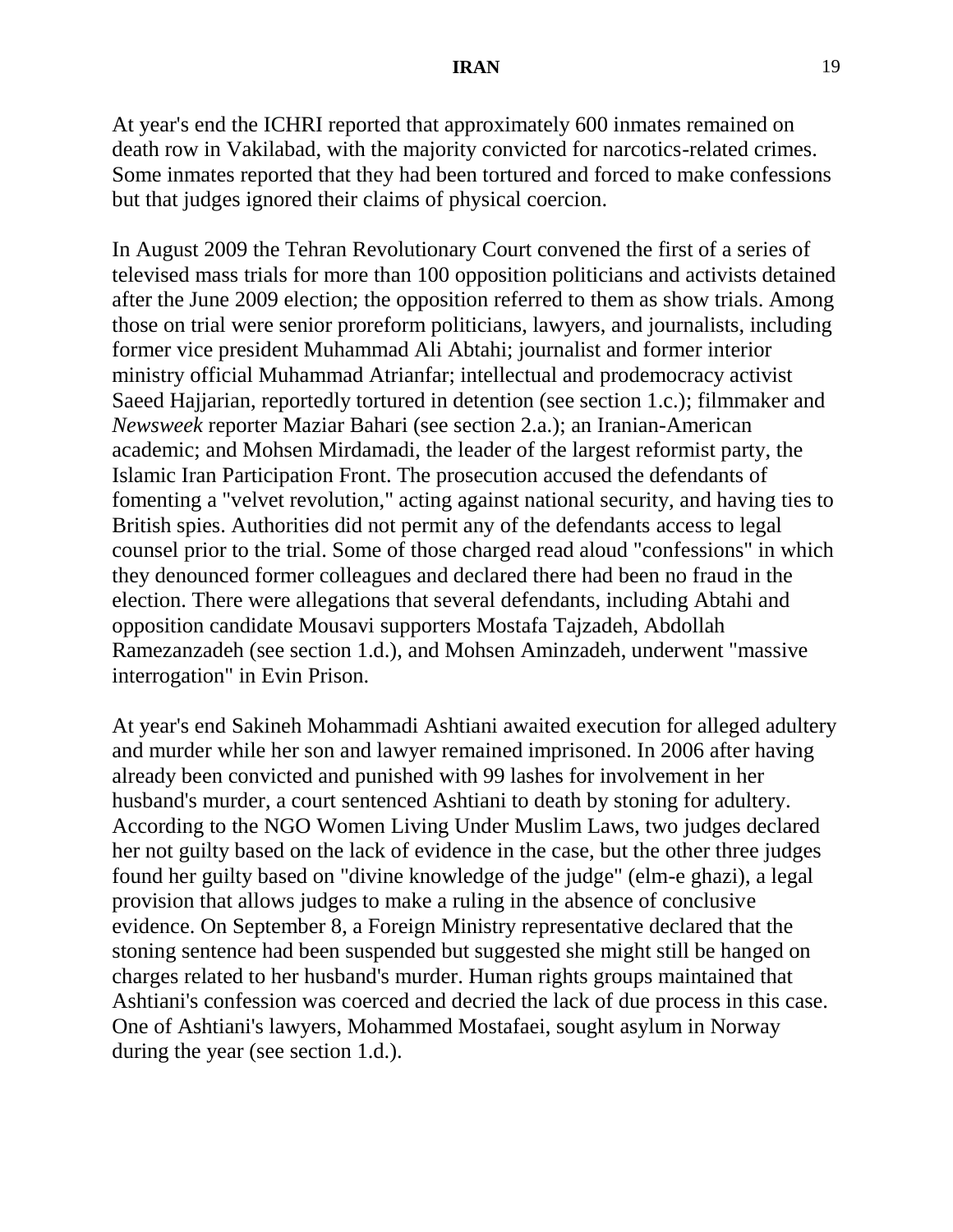Opposition groups continued to question the legitimacy of the special clerical court system. The court is headed by a scholar in Islamic law and is capable of ruling on legal matters through independent interpretation of Islamic legal sources. Clerical courts, which investigate alleged offenses and crimes by clerics and which the supreme leader directly oversees, are not provided for in the constitution, and they operated outside the domain of the judiciary. According to a 2007 AI report, defendants could be represented only by court-nominated clerics who are not required to be qualified lawyers. According to the AI report, in some cases a defendant was unable to find a cleric willing to act as defense counsel and was tried without legal representation. Critics alleged that clerical courts were used to prosecute clerics for expressing controversial ideas and for participating in activities outside the sphere of religion, such as journalism or reformist political activities.

On December 6, the special clerical court summoned Mohammad Mehman Navaz, a supporter of Ayatollah Boroujerdi (see section 1.d.).

Political Prisoners and Detainees

Statistics regarding the number of citizens imprisoned for their political beliefs were not available, but human rights activists estimated the number in the hundreds. Approximately 500 democracy activists and journalists were in detention in Evin Prison alone at year's end. According to opposition press reports, the government arrested, convicted, and executed persons on questionable criminal charges, including drug trafficking, when their actual offenses were reportedly political. The government charged members of religious minorities and others with crimes such as "confronting the regime" and apostasy and followed the same trial procedures as in cases of threats to national security. During the year the government rounded up students, journalists, lawyers, and political activists to silence them or prevent them from organizing protests.

Authorities occasionally gave political prisoners suspended sentences or released them for short or extended furloughs prior to completion of their sentences, but they could order them to return to prison at any time. Suspended sentences often were used to silence and intimidate individuals. The government also controlled political activists by temporarily suspending baseless court proceedings against them and allowing authorities to rearrest them at any time, and it attempted to intimidate activists by calling them in repeatedly for questioning. The government issued travel bans on former political prisoners; for instance, authorities continued to prevent former political prisoner Siamak Pourzand from leaving the country to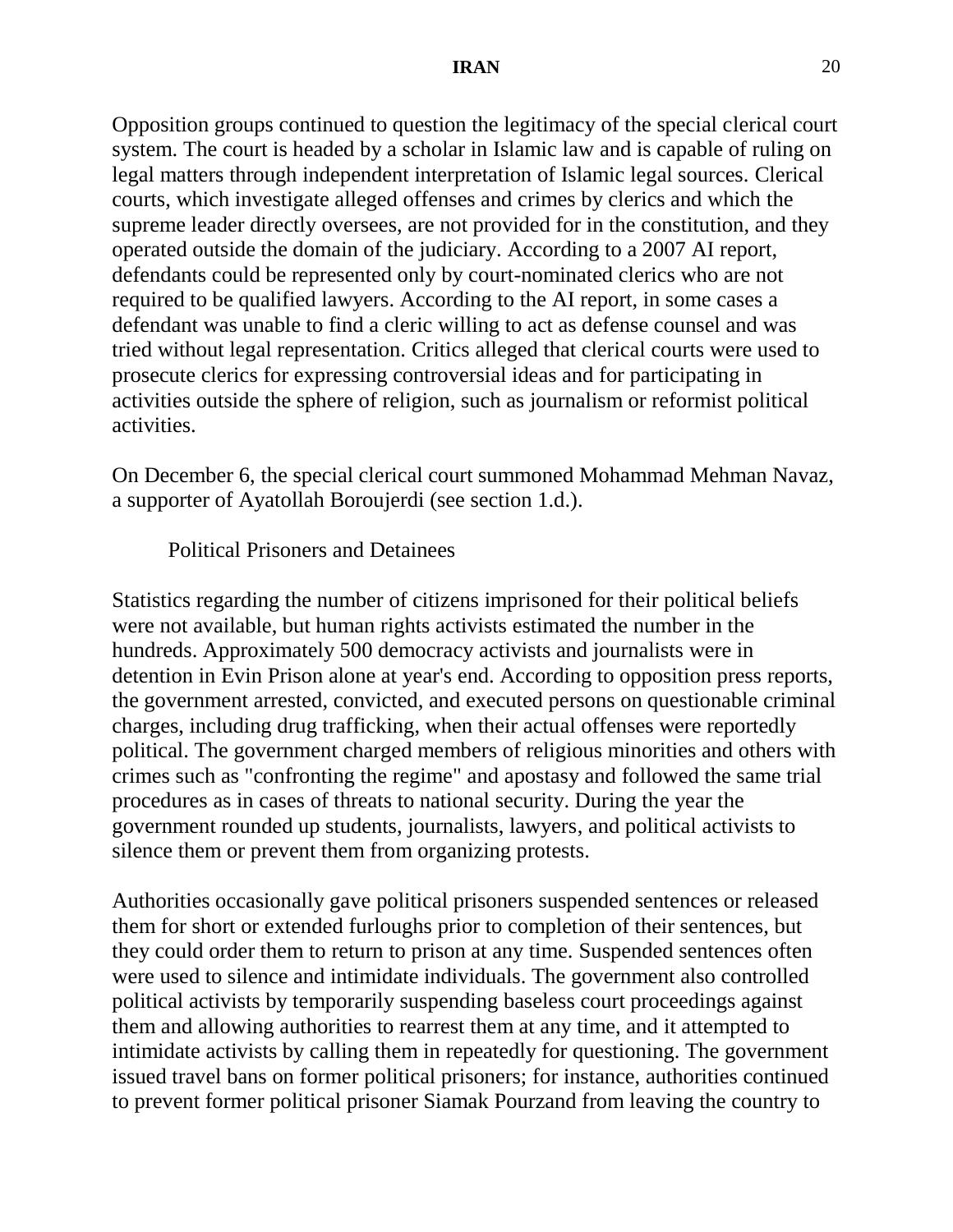receive medical care and to join his wife, also a former political prisoner, and family abroad.

Authorities routinely held political prisoners in solitary confinement for extended periods and denied them due process and access to legal representation. Political prisoners were also at greater risk of torture and abuse in detention. The government did not permit international humanitarian organizations or UN special rapporteurs access to political prisoners.

The government imprisoned persons throughout the year for political reasons (see sections 1.a. through 1.e. and section 7.a.), including minority activists (see section 6). Human rights organizations reported that 21 Kurdish political prisoners faced execution and 44 Baha'i remained in prison at year's end. The government also reportedly held some persons in prison for years under charges of sympathizing with terrorist groups such as the MEK.

On February 28, an appeals court upheld 10-month prison sentences for three student activists from Babol Norshirvani University (Mohsen Barzegar, Iman Sadighi, and Nima Nahvi) and one-year suspended sentences for Hamid Reza Jahantigh, Hessam Bagheri, Siavash Salimi Nejad, and Ali Taghipour. The students, most of whom were also banned from educational institutions for one to five years, were convicted of "actions against national security" and "propagation against the regime," based on their alleged planning of and participation in protests and contacts with antigovernment entities. Authorities conditionally released Barzegar and Sadighi on July 17, but on November 9, police rearrested Barzegar at his home prior to National Students Day, allegedly without a warrant (see section 2.b., Freedom of Association). Nahvi remained in prison at year's end.

On May 5, Revolutionary Court Branch 28 sentenced Bahareh Hedayat, a prominent student activist, to two years in prison for "insulting the supreme leader," six months for "insulting the president," and five years for "actions against national security, propagation of falsehoods, and mutiny for congregation." An earlier suspended sentence of two years in prison for participating in a women's rights protest was added to make Hedayat's total sentence nine and one-half years in prison. In July Appellate Court Branch 24 upheld her sentence. In late December authorities reportedly presented her with new charges of "disturbing public opinion" based on a letter she wrote from prison on National Students Day. At year's end Hedayat was serving her sentence in Evin Prison where authorities had recently banned her visitors "until further notice."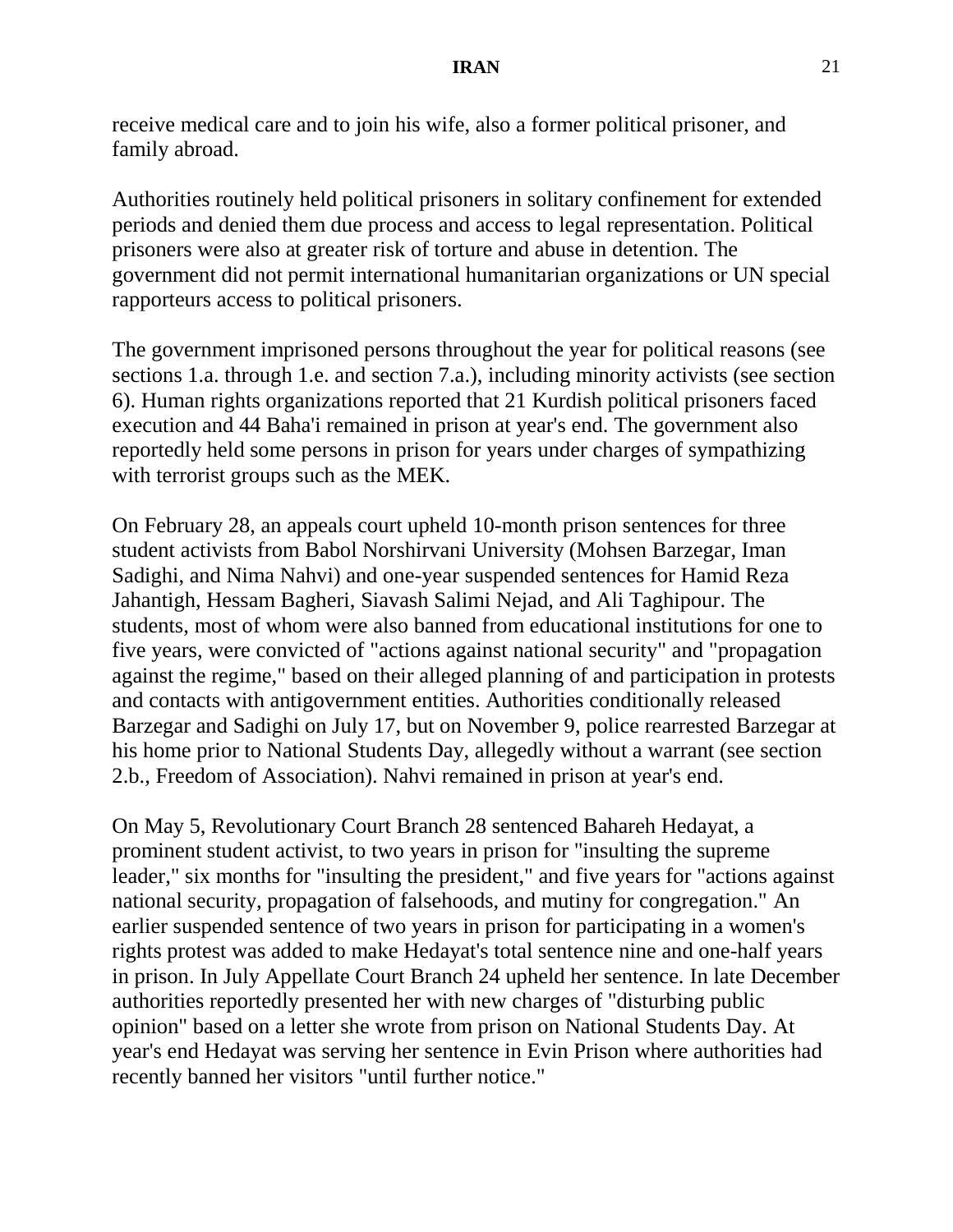On August 8, the Supreme Court rejected Jafar Kazemi's death sentence appeal. Authorities arrested Kazemi, an editor and publisher of academic books at Amir Kabir University, during the 2009 election protests and reportedly tortured him physically and psychologically during his detention. His interrogators allegedly threatened to arrest his wife and children if he did not confess. Kazemi was convicted of moharebeh and sympathy with the MEK, but he pled not guilty. At year's end Kazemi awaited execution.

On September 4, authorities summoned Nasrin Sotoudeh, a prominent human rights lawyer and women's rights activist, to Evin Prison where they arrested her on charges of "propaganda against the state," "a conspiracy to disturb order," and cooperation with Nobel Peace Prize laureate Shin Ebadi's Defenders of Human Rights Center (DHRC). Shortly after her detention, Sotoudeh went on a 70-day hunger strike to protest her treatment, including solitary confinement. On December 27, authorities presented more charges against her, including "not wearing the hijab [headcovering]" and "not observing Islamic standards of conduct." At year's end she remained in solitary confinement and weakened from her hunger strike. During questioning, her interrogators reportedly told her they controlled the length of her sentence, which would be at least 10 years.

On April 20, Branch 26 of the Revolutionary Court sentenced Mahdieh Golrou, student activist and member of the Advocacy Council for the Right to Education, to two years and four months in prison for association with the MEK. She began serving the sentence immediately, along with a suspended one-year sentence for her activities related to educational rights. In late December authorities reportedly presented her with new charges of "disturbing public opinion" based on a letter she wrote from prison on National Students Day. Golrou suffered from intestinal problems during her continuing imprisonment in Evin Prison.

On January 26, a revolutionary court sentenced Shabnam Madadzadeh, a member of the Islamic Association and deputy general secretary of the student organization Tahkim Vahdat, and her brother Farzad Madadzadeh to five years' imprisonment for moharebeh and propaganda against the state, and in June an appeals court upheld the sentence. Their lawyer, Mohammad Oliyaeifard, was not present as he was serving a sentence for speaking out about another client, a juvenile executed for a murder allegedly committed when he was 17 years old. Authorities arrested the Madadzadehs in February 2009, and officials in Ward 209 of Evin Prison allegedly beat and whipped Farzad in front of Shabnam to coerce her to confess. Human rights groups reported during the year that Shabnam suffered from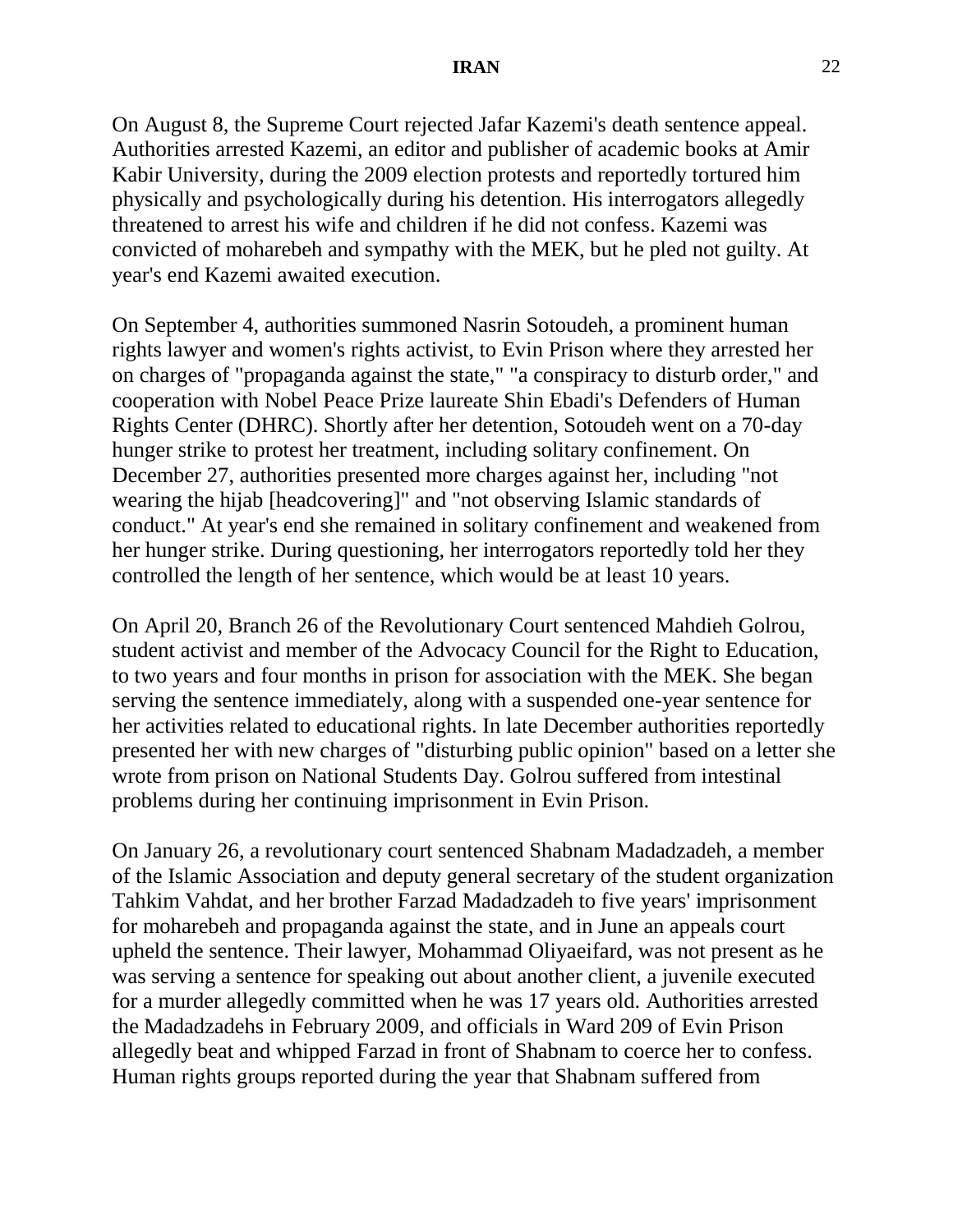digestive ailments and heart problems and that she lacked medical care. The Madadzadehs remained in Gohardasht Prison at year's end.

At year's end Abdolfattah Soltani, a prominent human rights lawyer and DHRC spokesperson, continued to face a pending court case for security-related charges, In June 2009 authorities arrested him without a warrant and held him for 72 days without charges, including 17 days in solitary confinement, until his release in August 2009.

On December 29, an interrogator known as "Mahdavi" reportedly informed Ebrahim Yazdi's wife that authorities had transferred the ailing former foreign minister and the secretary-general of the Freedom Movement of Iran to a safe house in a military zone. Authorities detained 80-year-old Yazdi at least three times since the June 2009 elections, once when he was in an intensive care hospital ward. During one of his imprisonments, Yazdi spent 50 days in solitary confinement. On October 1, officials arrested Yazdi in a private home in Isfahan for allegedly participating in "illegal prayer" while he attended the memorial service for the daughter of a friend. His wife was allowed to visit him only after he had been jailed for 40 days. Yazdi was recovering from bladder cancer surgery as well as heart surgery, and his family believed his life is in danger because of the physical and psychological strains of prison, lack of medical care, and unsanitary conditions.

During the year Abdollah Momeni continued to serve a four and one-half-year prison sentence for disseminating propaganda against the country by transmitting news of street protests and colluding to harm national security. In June 2009 police arrested Momeni, spokesperson for the Alumni Association of Iran (Advar-e Tahkim Vahdat), a legally registered political organization, and authorities sentenced him in November 2009 after he appeared at the fifth session of the "show trials." AI reported that authorities used as evidence against him Momeni's "contacts" with AI and HRW. In August he wrote a letter to Supreme Leader Khamenei in which he detailed the physical and psychological abuse he had endured at Evin Prison including severe beatings and suffocations to the point of unconsciousness during interrogations, interrogators holding his head in a full toilet bowl, solitary confinement for 86 days, and repeated threats of rape and imminent execution. Momeni also said his interrogators forced him to practice false confessions before his trial.

As of July 7, Naseh Faridi remained free pending an appeal of his January 7 sentence to six years in prison and 74 lashes for allegedly passing information to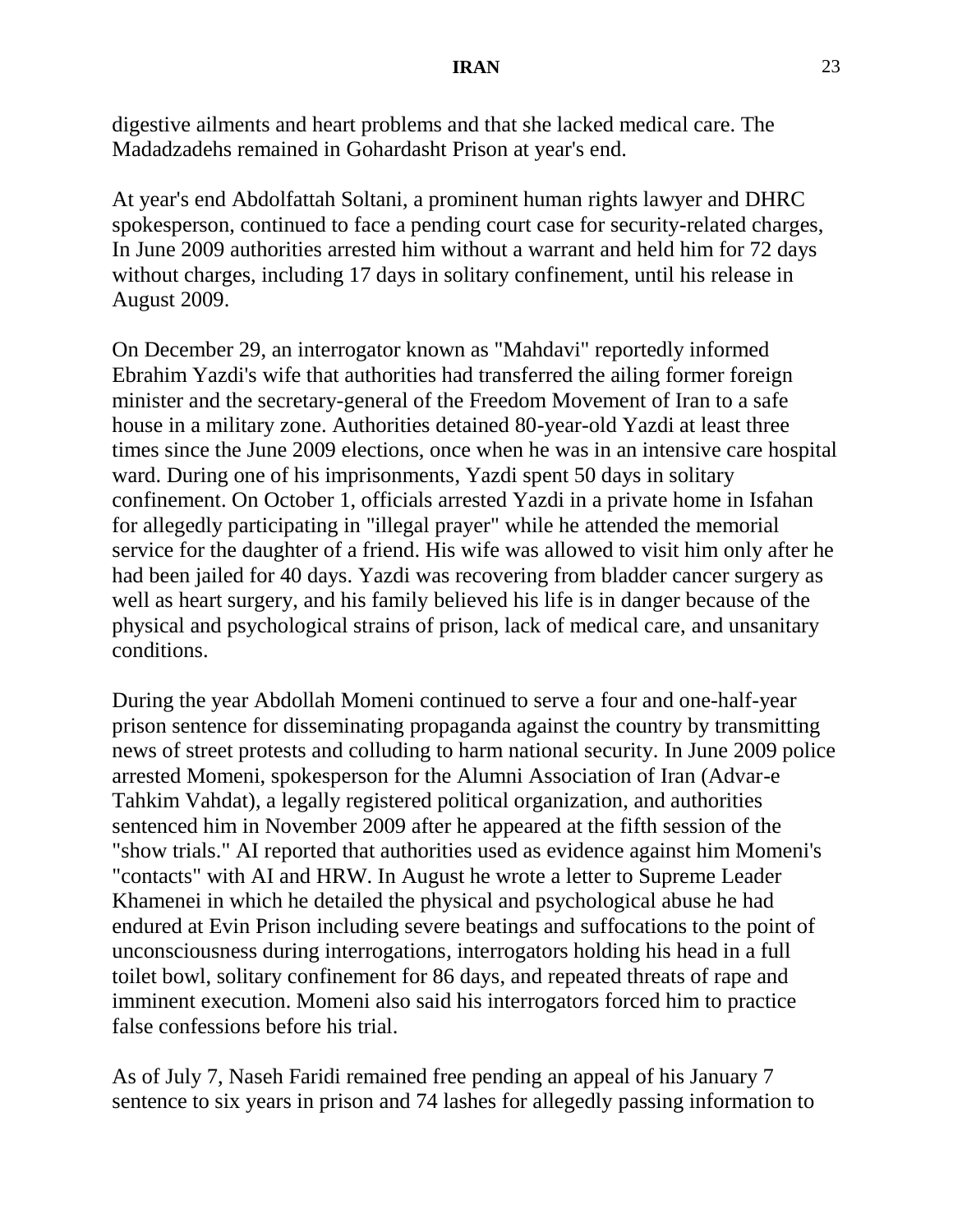the MEK on account of his activities in the SCDPP, including interviews with foreign media. On June 29, authorities released Azeri minority activist Ali Bikas from Evin Prison after an appeals court acquitted him of all charges. Authorities arrested the two SCDPP members in June 2009 and tried them in the "show trials" later that year.

At year's end there had been no verdict announced in the mid-October revolutionary court trial of Mohammad-Ali Dadkhah, a member of the Center for Defending Human Rights and an attorney for several political activists. In July 2009 police arrested Dadkhah at his office and charged him with meeting with "foreign enemies." HRW reported that at the time of his arrest he was meeting with colleagues to discuss the judiciary's proposal to restrict the independence of the bar association. Dadkhah remained free on a 500 million toman (\$500,000) bail at year's end.

In March authorities released an Iranian-American academic on bail of 800 million toman (\$800,000) but continued to prevent him from leaving the country at year's end. In July 2009 authorities first arrested him on charges of espionage based on his association with the Open Society Institute, which the government had previously approved. He appeared before the "show trials" in August 2009 and in October 2009 was sentenced to 15 years in prison, later reduced to five years by an appelate court.

As of November 16, former university student Misagh Yazdan-Nejad was seriously ill with a respiratory illness, unable to walk or eat. Gohardasht Prison authorities reportedly refused to grant him leave to undergo surgery. In September 2009 a revolutionary court sentenced Yazdan-Nejad to 13 years' imprisonment for participating in a 2007 demonstration. The government had previously executed three of Yazdan-Nejad's uncles and imprisoned both his parents on political grounds. At year's end there were no further updates on Yazdan-Nejad's status.

In September 2009 a reformist Web site reported that police detained Mohammad Ozlati-Moghaddam, head of opposition leader Mousavi's veterans' affairs committee, following a search of his home; he was held for an unknown length of time. On November 15, a reformist Web site reported that security agents had again arrested Ozlati-Moghaddam, and his status was unknown at year's end.

On March 16, authorities released economist and journalist Saeed Leylaz from prison on bail of 500 million toman (\$500,000) to seek medical treatment. In December 2009 authorities sentenced Leylaz to nine years in prison, later reduced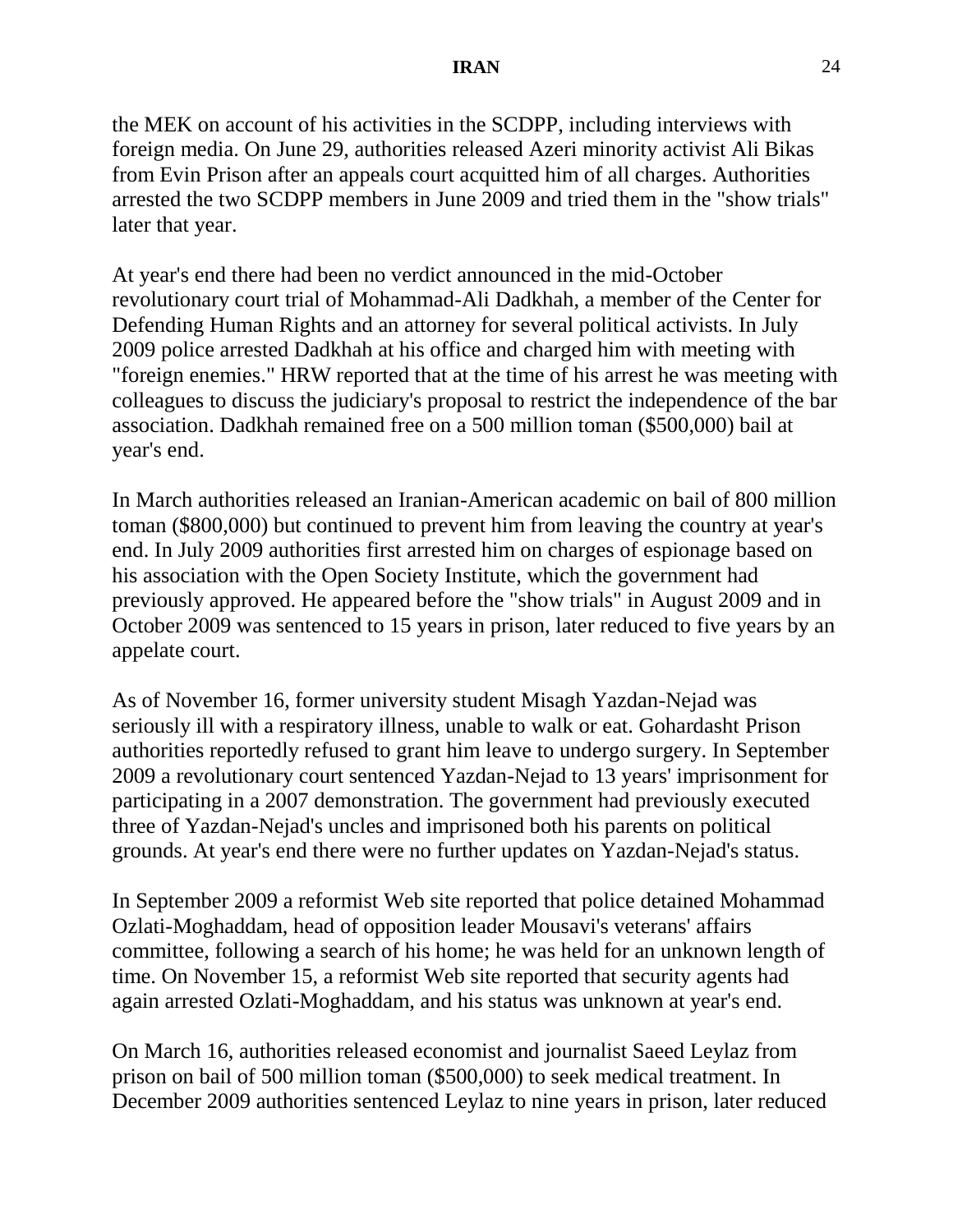to five, for allegedly maintaining ties with foreigners and working to overthrow the government.

At year's end Emaddedin Baghi, founder of the Committee for the Defense of Prisoners' Rights, was incarcerated in Evin Prison, serving a six-year sentence for "propaganda against the system" and "colluding against the security of the regime" in relation to an interview with the late Grand Ayatollah Montazeri and a one-year sentence for his work advocating for prisoners' rights. A revolutionary court also banned him from participating in political activity for five years. In December 2009 authorities arrested Baghi and detained him for 180 days. Authorities imprisoned Baghi on previous occasions since 2000 for his activities as a journalist and his campaigns against the government's execution of juvenile offenders.

At year's end Kurdish and women's rights activist Zeinab Bayazidi continued serving a four-year sentence for acting against national security. Security forces arrested her in 2008; she was reportedly tried behind closed doors without access to an attorney of her choosing. According to human rights organizations, Bayazidi went on a hunger strike in July to protest a prison official's treatment of several female prisoners.

At year's end Abbas Khorsandi, a political activist and founder of the Iran Democratic Party, an Internet forum for political debate, remained in Evin Prison, where authorities reportedly prevented him from seeing a doctor despite his poor health. In 2008 a Tehran revolutionary court upheld an eight-year prison sentence against Khorsandi for "acting against national security through formation of an illegal association." During the year Khorsandi's family repeatedly expressed concern about his poor health, especially his heart disease, but the government made no response.

There were no updates in the following 2008 cases; all individuals were believed to be in prison at year's end: writer and student leader Amin Ghazain Tehran; human rights lawyer Saleh Kamrani; Hadi Qabel, reformist cleric and member of the reformist political group Islamic Iran Participation Front; and Office for Consolidating Unity spokesman Ali Nikunesbati.

Ayatollah Mohammad Kazemeini Boroujerdi remained in Evin Prison despite appeals for his release on medical grounds. Human rights groups claimed he had been in solitary confinement without access to an independent lawyer since his 2006 arrest. Prior to Boroujerdi's arrest, the government had increased pressure on him for his belief that religion and the state should be separate.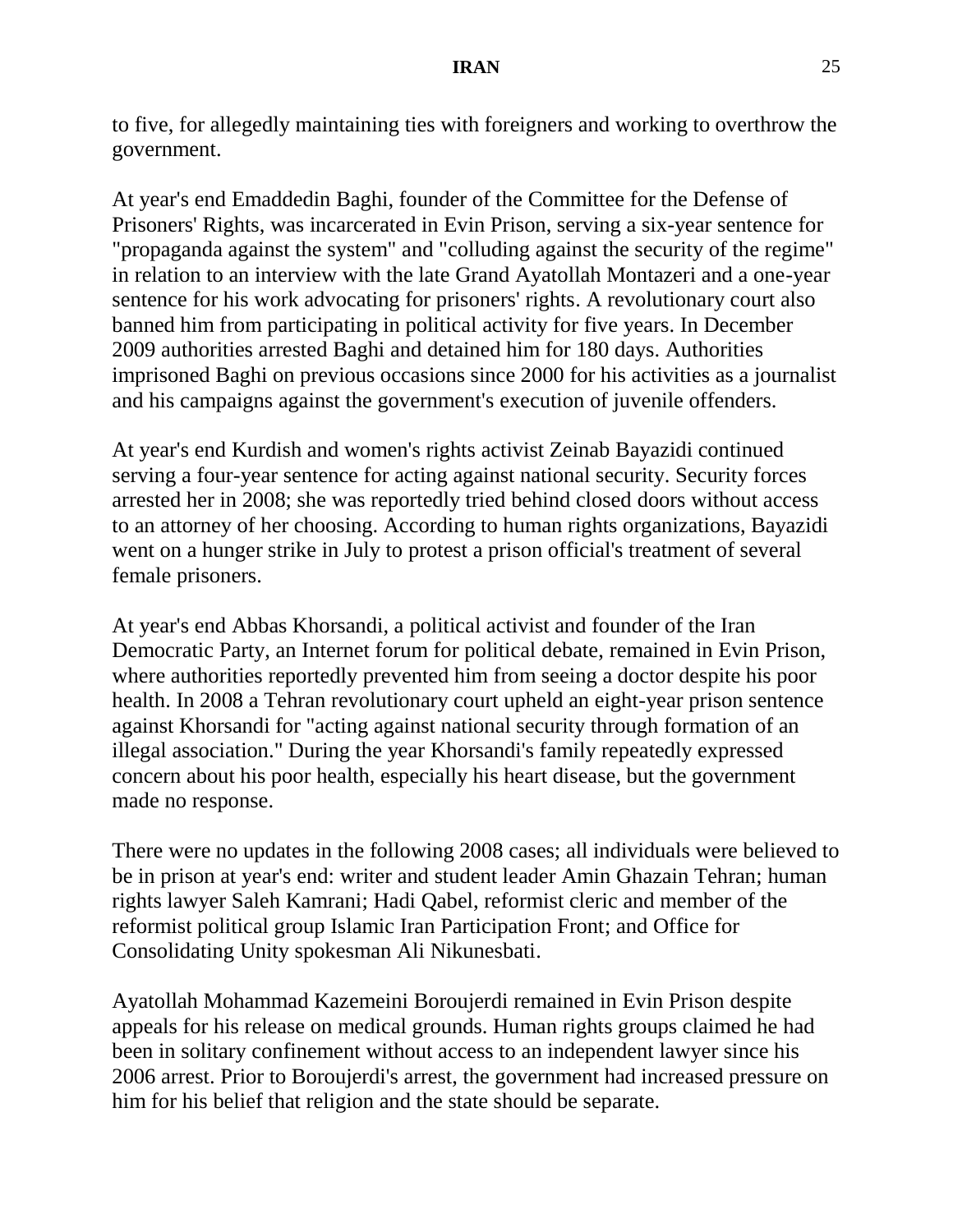Political prisoner Behrouz Javid-Tehrani, who spent four years in prison for his activities during the 1999 student uprising and was sentenced in 2005 to seven more years in prison following a secret trial without legal representation, remained in prison at year's end. At the time of the most recent conviction, Javid-Tehrani was in solitary confinement in Gohardasht Prison in Karaj, where he alleged security agents severely tortured him on numerous occasions.

Civil Judicial Procedures and Remedies

By law the judiciary is independent from the executive and legislative branches; in practice it remained under the influence of executive and religious government authorities. According to the constitution, the Court of Administrative Justice, under the supervision of the head of the judiciary, investigates the grievances of citizens with regard to government officials, organs, and statutes. In practice citizens had limited ability to sue the government. Citizens were not able to bring lawsuits against the government for civil or human rights violations. Dispute resolution councils are available to settle minor civil and criminal cases through mediation before referral to courts.

# Property Restitution

The constitution allows the government to confiscate property acquired illicitly or in a manner not in conformity with Islamic law, and the government particularly targeted religious minorities, especially members of the Baha'i faith. During the year there were reports that authorities destroyed several Sufi libraries containing sacred texts and took over nursing homes and hospitals connected to Sufi orders.

f. Arbitrary Interference with Privacy, Family, Home, or Correspondence

The constitution states that "reputation, life, property, [and] dwelling[s]" are protected from trespass except as "provided by law," but the government routinely infringed on this right. Security forces monitored the social activities of citizens, entered homes and offices, monitored telephone conversations and Internet communications, and opened mail without court authorization. There were widespread reports that government agents entered, searched, and/or ransacked the homes and offices of reformist activists and journalists in an attempt to intimidate them.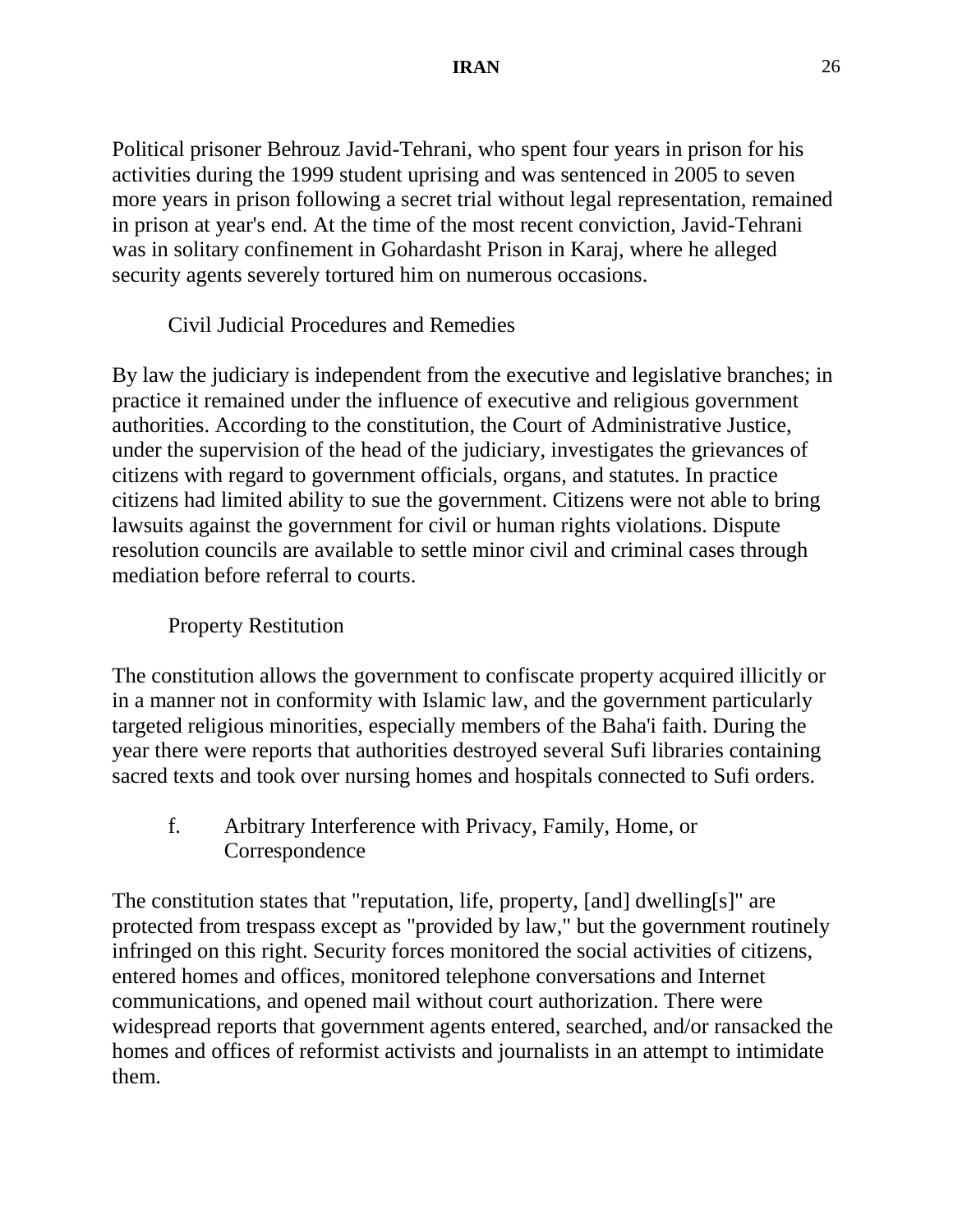### **IRAN** 27

For example, on several occasions during the year government security forces raided the home and offices of human rights attorney Nasrin Sotoudeh (see section 1.e., Political Prisoners), confiscating her computer and cell phone, along with those belonging to her husband and children, and many of her clients' files.

On September 16, government security forces raided the office of former presidential candidate Mir Hossein Mousavi and confiscated computers and other property (see section 3).

Unlike in 2009, there were no reports that Basij forces carried out nightly raids throughout Tehran, destroying public property, entering homes, and beating civilians in an attempt to stop nightly protest chants. However, there were some reports that Basij forces raided universities in February to stop protesters.

During the year vigilantes continued to attack young persons considered "un-Islamic" in their dress or activities, invade private homes, abuse unmarried couples, and disrupt concerts. In May according to press reports, authorities launched an intensified campaign to enforce the mandatory hijab and issued a list of acceptable men's hairstyles. According to press reports, morality police have stopped or detained more than two million individuals since 2007 for inappropriate hairstyles (usually related to the length of men's hair or beards) or bad hijab.

There were reports during the year that the MOIS arrested and harassed family members of political prisoners and human rights activists, banning them from speaking to foreign media or traveling abroad, blocking their telephone conversations, making false criminal charges against them, and blocking their access to higher education.

From early February to March 9, authorities detained Saleh Noghrehkar, the nephew of former presidential candidate Mir Hossein Mousavi and the head of the legal team for Mousavi's campaign, in Evin Prison, reportedly to intimidate Mousavi and his wife.

Throughout the year authorities issued statements threatening to arrest Mehdi Hashemi on corruption charges, the expatriate son of influential cleric and former president Akbar Hashemi Rafsanjani. Some human rights organizations alleged these threats were retaliation for Rafsanjani's criticism of the government after the 2009 postelection protests.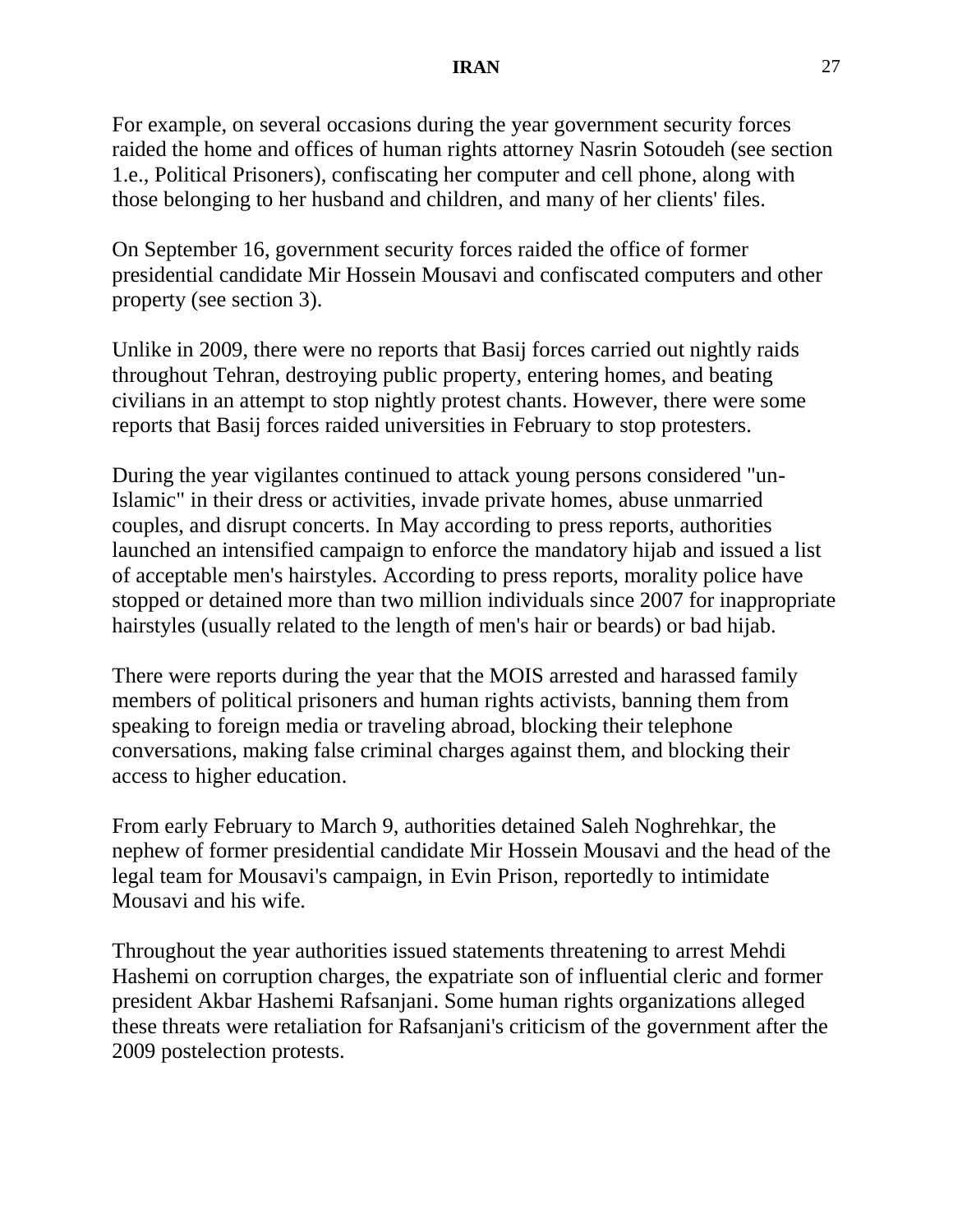On January 13, authorities released from prison Nushin Ebadi, a professor of dentistry and sister to Nobel Prize-winning human rights lawyer and activist Shirin Ebadi. Intelligence officers arrested Nushin, who was not involved in human rights issues and did not participate in any of the postelection protests, in December 2009.

There were also reports that authorities threatened and arrested family members of expatriates who posted critical comments about the country on social networking Web sites such as Facebook. According to media accounts, an Iranian-American studying abroad reported in 2009 that he received an e-mail warning him that his relatives in Iran would be harmed if he did not delete an online petition he had created relating to the imprisonment in Iran of a human rights activist; he claimed that security agents arrested his father two days later and held him briefly.

Authorities occasionally entered homes to remove satellite television dishes, which are illegal in the country.

- Section 2 Respect for Civil Liberties, Including:
	- a. Freedom of Speech and Press

The constitution provides for freedom of expression and of the press, except when the words are deemed "detrimental to the fundamental principles of Islam or the rights of the public." In practice the government severely restricted freedom of speech and of the press. There were no basic legal safeguards for freedom of expression, and the government--notably the judiciary--arbitrarily enforced censorship measures against the independent press. Government censorship and self-censorship limited dissemination of information during the year. The government frequently threatened and jailed journalists as a consequence of their work. It also closed the offices of the journalists' union in August 2009.

Individuals could not criticize the government publicly or privately without reprisal, and the government actively sought to impede criticism.

On December 19, according to RSF, intelligence officials in civilian dress arrested Fariborz Rais Dana, an economist and a member of the board of directors of the country's writers' association. Other sources noted that Dana's arrest occurred shortly after his interview with BBC Persian in which he criticized the government's subsidy reform policies. At year's end there were no updates in his case, and his whereabouts were unknown.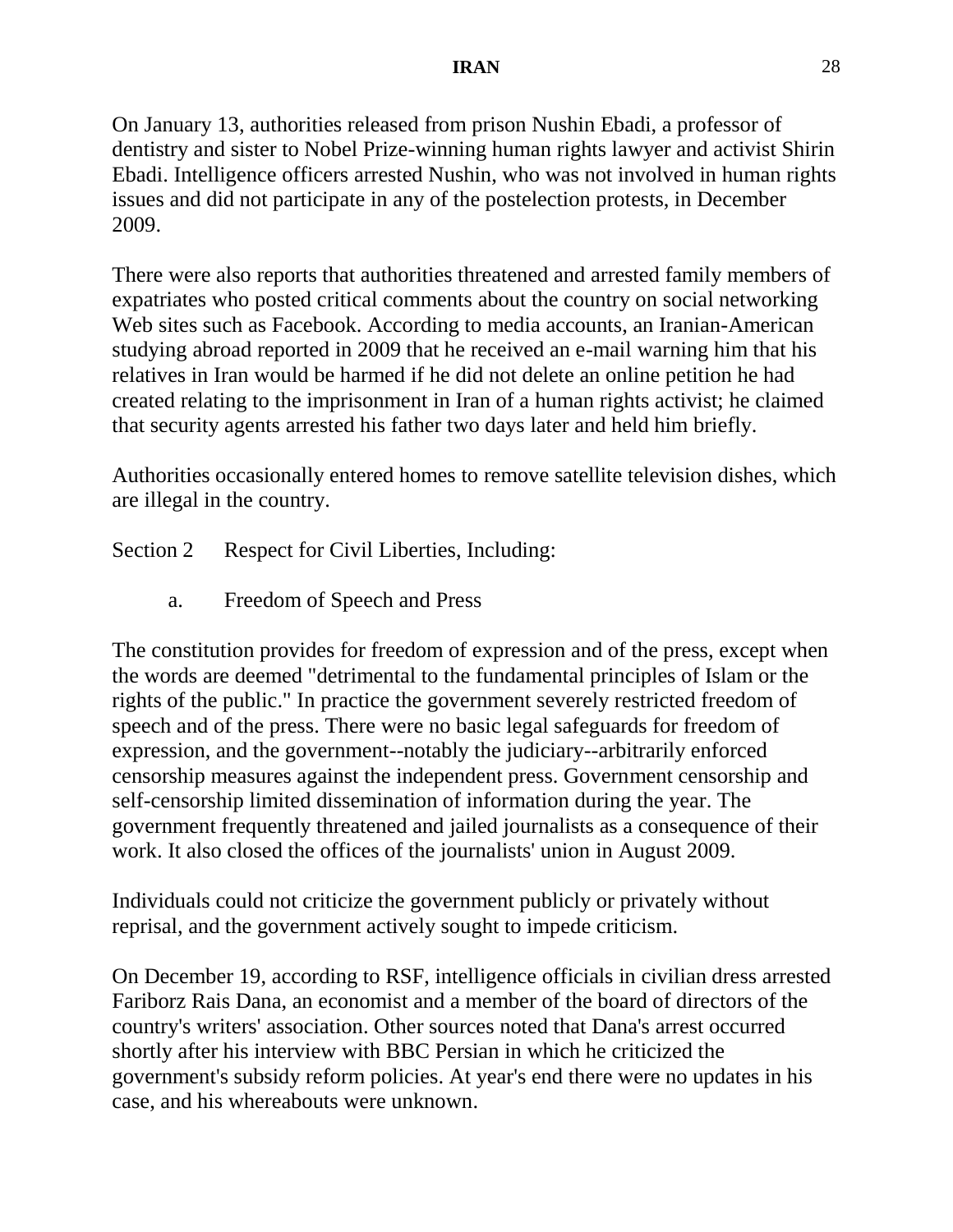The government held significant influence over all media in the country. The country's media outlets were varied, including state-controlled television, radio, and print publications, as well as private newspapers and magazines that cover current affairs, politics, the arts, and sports. The government closely monitored reporters and media outlets, and private media lacked independence in practice. Journalists who failed to abide by government guidelines faced intimidation, arrest, or closure of their publications. The government required foreign correspondents to provide detailed travel plans and topics of proposed stories before it granted visas, and it attempted to influence them to garner more favorable coverage. The government's Press Supervisory Board (PSB) was responsible for issuing press licenses, which it sometimes revoked in response to articles critical of the government, and for examining complaints filed against publications or individual journalists, editors, or publishers.

According to Article 175 of the constitution, private broadcasting is illegal. The government controlled and maintained a monopoly over all television and radio broadcasting facilities through a state-controlled entity, the Voice and Vision Organization. Radio and television programming--the principal source of news for many citizens, especially in rural areas--reflected the government's political and socioreligious ideology. Foreign programs such as BBC Persian and Voice of America were subject to government jamming. Satellite dishes that received foreign television broadcasts were forbidden, and the government periodically confiscated them from homes. For instance, according to opposition websites, police began confiscating satellite dishes from rooftops in Tehran ahead of the February 11 anniversary of the Islamic revolution. However, most satellite dishes in individual homes reportedly continued to operate.

During the year the government detained, jailed, tortured, or fined numerous publishers, editors, and journalists (including Internet media) for their reporting. RSF reported that 37 journalists remained in detention as of December 20. The penal code states that "anyone who undertakes any form of propaganda against the state" can be imprisoned for as long as one year; the law does not define "propaganda." The law also subjects writers to prosecution for instigating crimes against the state or national security or "insulting" Islam; the latter offense is punishable by death.

On January 8, according to the CPJ, authorities arrested Mostafa Dehghan, a freelance journalist who wrote about social issues for several newspapers and the women's rights Web site, Change for Equality, and detained him in Evin Prison's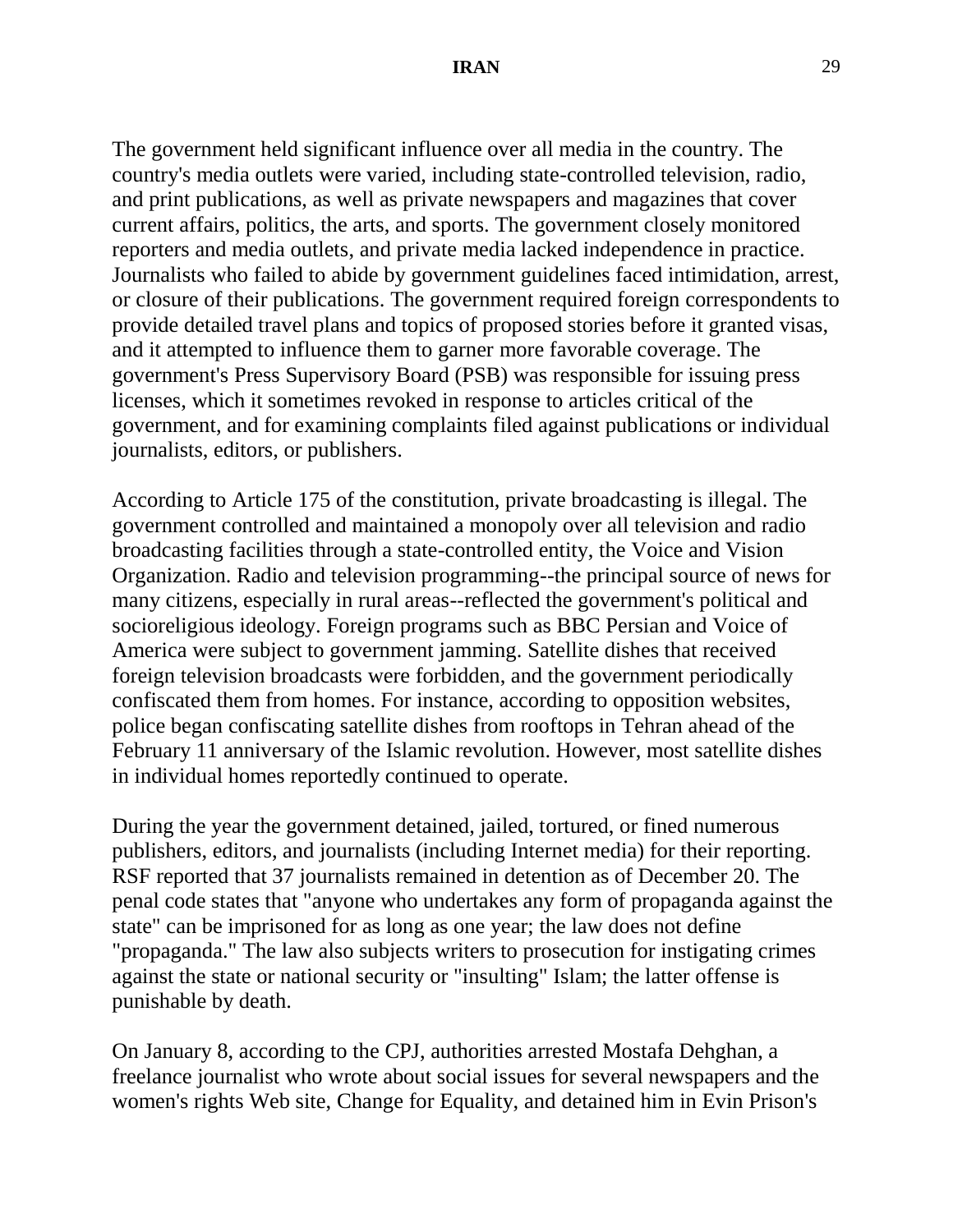### **IRAN** 30

Ward 209. According to PBS *Frontline*, he remained in prison as of December 10, and there was no evidence that authorities had charged him with any crime.

On February 1, security officials beat and arrested Abolfazl Abedini Nasr, a reporter for *Bahar Ahvaz*, in his home in Ramhormoz and transferred him to Evin Prison, where he reportedly underwent harsh torture during interrogation, resulting in severe heart damage. On April 4, Branch 1 of the Revolutionary Court in Ahvaz sentenced him to 11 years in Karoun Prison in Ahvaz for association with foreign governments, membership in HRAI, and "propaganda against the regime" based on his interviews with foreign media. On April 13, Abedini collapsed in and was admitted to the prison clinic, according to AI. On August 19, HRAI reported that prison authorities had banned Abedini from leaving his cell until further notice, preventing him from visiting the prison clinic to receive regular required medical treatment. There was no information about Abedini's status at year's end, and he remained in prison.

On February 9, according to the CPJ, authorities arrested Ali Malihi, a journalist for *Etemad*, *Irandokht*, *Shahrvand-e-Emruz*, and *Mehrnameh*, and a revolutionary court tried and sentenced him to four years in prison for "congregation and mutiny against the regime," "propagation against the regime," "participation in illegal gatherings," "publication of falsehoods," and "insulting the president." As of October 1, authorities reportedly had not permitted him to meet with his lawyer except during court proceedings. The CPJ reported he was held in solitary confinement in Evin Prison and went on at least one hunger strike to protest his treatment.

On March 2, authorities rearrested journalist and activist Mahboubeh Karami, the fifth time she was arrested in the last three years (see section 6, Women).

From June 12 until his December 22 release on 500 million toman (\$500,000) bail, authorities detained Abdolreza Tajik, who writes for reformist newspapers *Fath*, *Bonyan*, *Bahar*, and *Shargh*, in Evin Prison. This was Tajik's third arrest since the disputed June 2009 elections. At year's end he faced charges of "propagation against the regime" in connection with his membership in the DHRC, according to [news reports.](http://www.radiofarda.com/archive/news/20100715/143/143.html?id=2101035) His sister, Parvin Tajik was also sentenced to 18 months in prison for pursuing her brother's case.

On July 28, a court sentenced Mostafa Kazzazi, the publisher of banned reformist daily *Seda-ye Edalat*, in absentia to 11 months in jail on charges of "propaganda against the Islamic regime" and inciting unrest. He was in prison at year's end.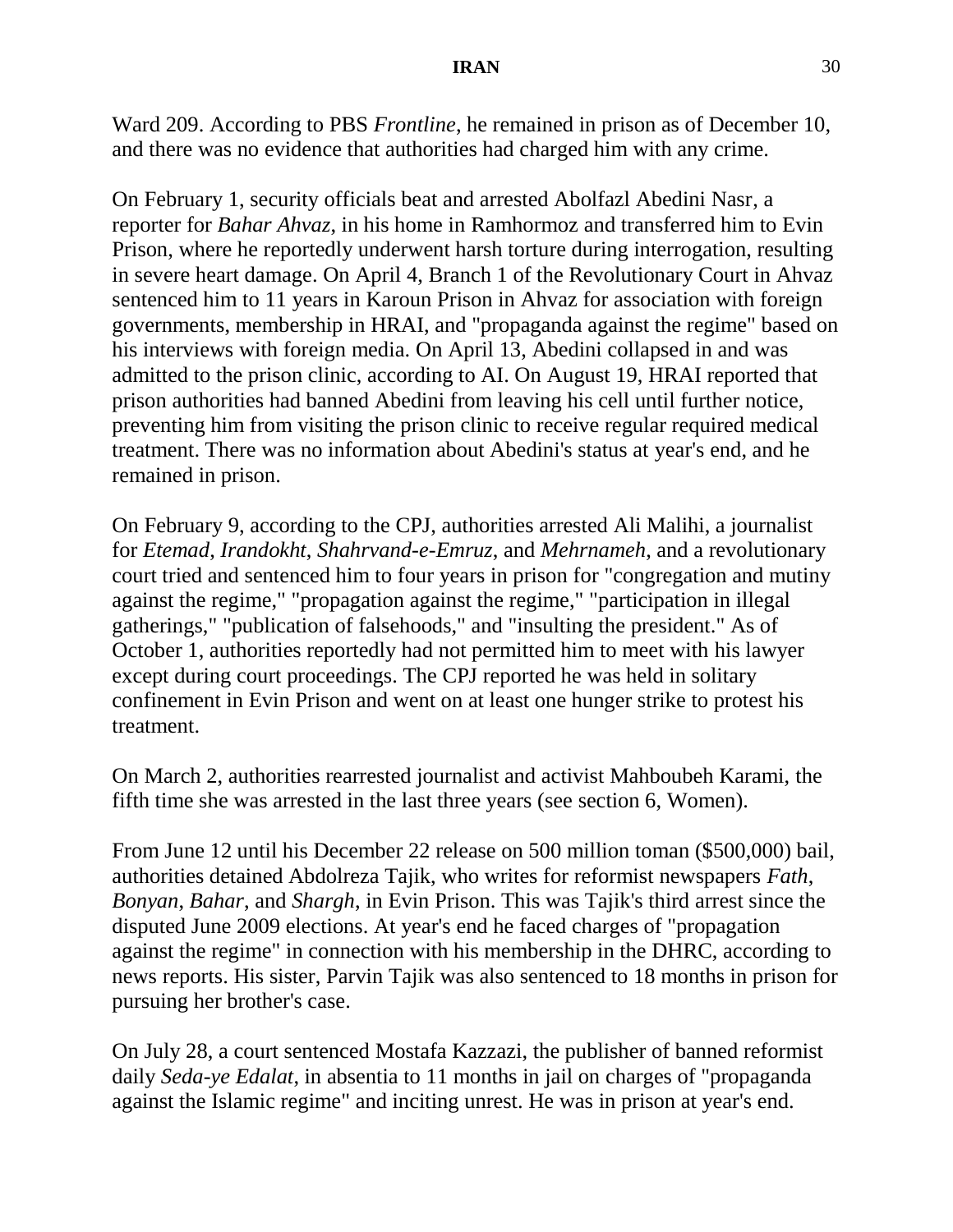In October authorities arrested two German reporters while they were interviewing the family of Sakineh Mohammadi Ashtiani (see section 1.e.). At year's end the two reporters remained in custody.

On at least two occasions in December, police officials raided the offices of reformist daily *Sharq* and arrested editor in chief Ahmad Gholami, managing director Ali Khodabaksh, and reporters Kayvan Mehregan, Amir Hadi Anvari, Rayhaneh Tabatabaee, and Mehran Faraji. Local news sites reported that Tehran's general and revolutionary courts prosecutor Abbas Jafari Dolatabadi said the arrests were based on "security charges." Authorities reportedly released Gholami, Khodabaksh, and Anvari on bail before year's end, but Mehregan, Tabatabaee, and Faraji reportedly remained in prison. According to press reports, an unidentified *Sharq* journalist said authorities raided the newspaper offices because of an upcoming Students' Day issue.

On December 9, Branch 28 of the Tehran Revolutionary Court sentenced Mashallah Shamsolvaezin, head of the journalists' association and a prominent reform journalist, to 16 months in prison for "insulting the president" and "weakening" the government based on interviews he gave to international media. At year's end it did not appear as though his sentence had begun.

There were updates in several cases from previous years.

On October 9, the Tehran Revolutionary Court sentenced Saeed Razavi-Faghih, a former editorial writer for several reformist newspapers and former member of the Office of Consolidating Unity (a reformist student organization), in absentia to four years' imprisonment and 74 lashes for antiregime propaganda, participating in illegal gatherings, and insulting the supreme leader, and it summoned him to Evin Prison to begin his sentence. In January 2009 security agents confiscated his passport when he returned to the country from France, where he had been studying since 2004. At year's end he remained in prison.

On February 1, an intelligence court summoned Alireza Saghafi and held him until February 14. Saghafi, who edited the magazine *Rah Ayandeh* until authorities closed it in 2008, was sentenced to three years in prison. In January an appeals court confirmed the one-year suspended prison sentence for Amir Yaghoubali, a journalist for the daily *Etemad* for "activities against national security" and "disturbing public order" based on his writings. Authorities arrested the two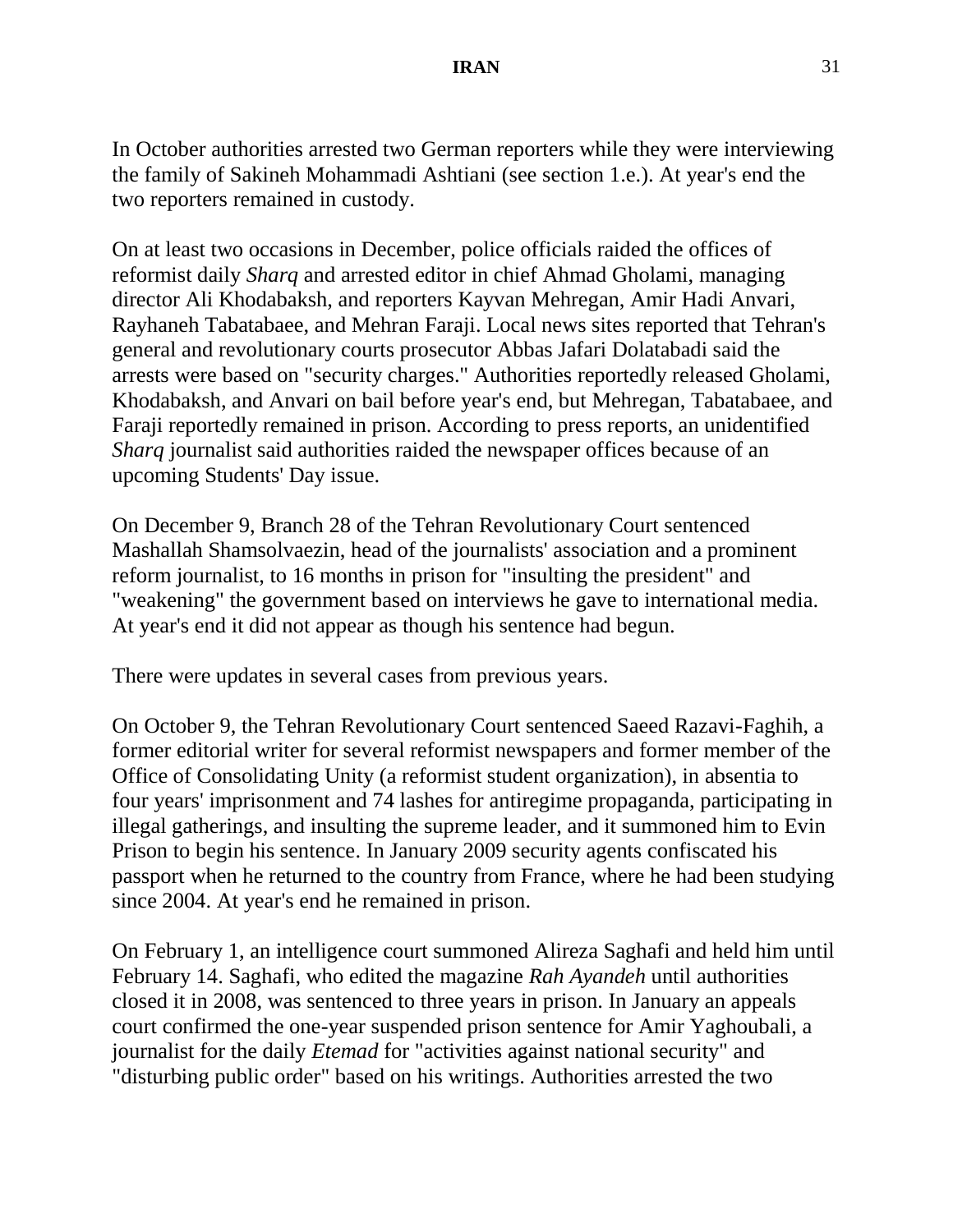journalists along with several others in May 2009 during International Workers Day demonstrations.

According to RSF, authorities arrested more than 100 journalists after the June 2009 election, and 30 others fled the country, the largest exodus of journalists since the 1979 revolution.

Mohammad Ghouchani, a journalist and editor in chief of the banned *Etemad Meli* daily, who was detained from June through October 2009, reported that intelligence agents continued to harass him during the year.

In January a court sentenced journalist and editor of *Khorade-no* Bahman Ahmadi-Amoee to seven years in prison and 34 lashes, reduced in March by an appeals court to five years' imprisonment. There was no information as to whether the lashing sentence was upheld. After a brief visit home, Ahmadi-Amoee began serving his sentence in Evin Prison on May 30. He remained in prison at year's end. On June 8, the 26th Chamber of the Tehran Revolutionary Court sentenced his wife Jila Baniyaghoub to one year in prison and banned her from working as a journalist for 30 years, reportedly due to her writings related to election events and women's rights, and October 25 press reports stated that an appeals court had confirmed the verdict. Baniyaghoub's lawyer said there was no legal basis for the 30-year journalism ban. In June 2009 authorities arrested the two journalists in their home. Authorities reportedly prevented Ahmadi-Amoee's access to legal counsel and held him in solitary confinement for 65 days; his lawyer had no access to any government evidence against him.

On May 10, Branch 26 of the Revolutionary Court sentenced Iranian-Canadian *Newsweek* reporter Maziar Bahari in absentia to 13 years in prison and 74 lashes for conspiring against the state for his presence at postelection protests, possession of "secret" documents based on a public court document relating to arrests, propagandizing against the system, insulting the supreme leader by implying that he was a dictator, disrupting public order by reporting on a clash between protesters and Basij forces, and insulting the president. Authorities arrested Bahari in June 2009 and held him until they permitted him to leave the country in October. Bahari remained in outside the country at year's end.

At year's end despite serious health problems, journalist and member of the Committee for Human Rights Reporters Hengameh Shahidi continued to serve her six-year sentence in Evin Prison for participating in postelection demonstrations and "spreading propaganda against the holy Islamic Regime," based on an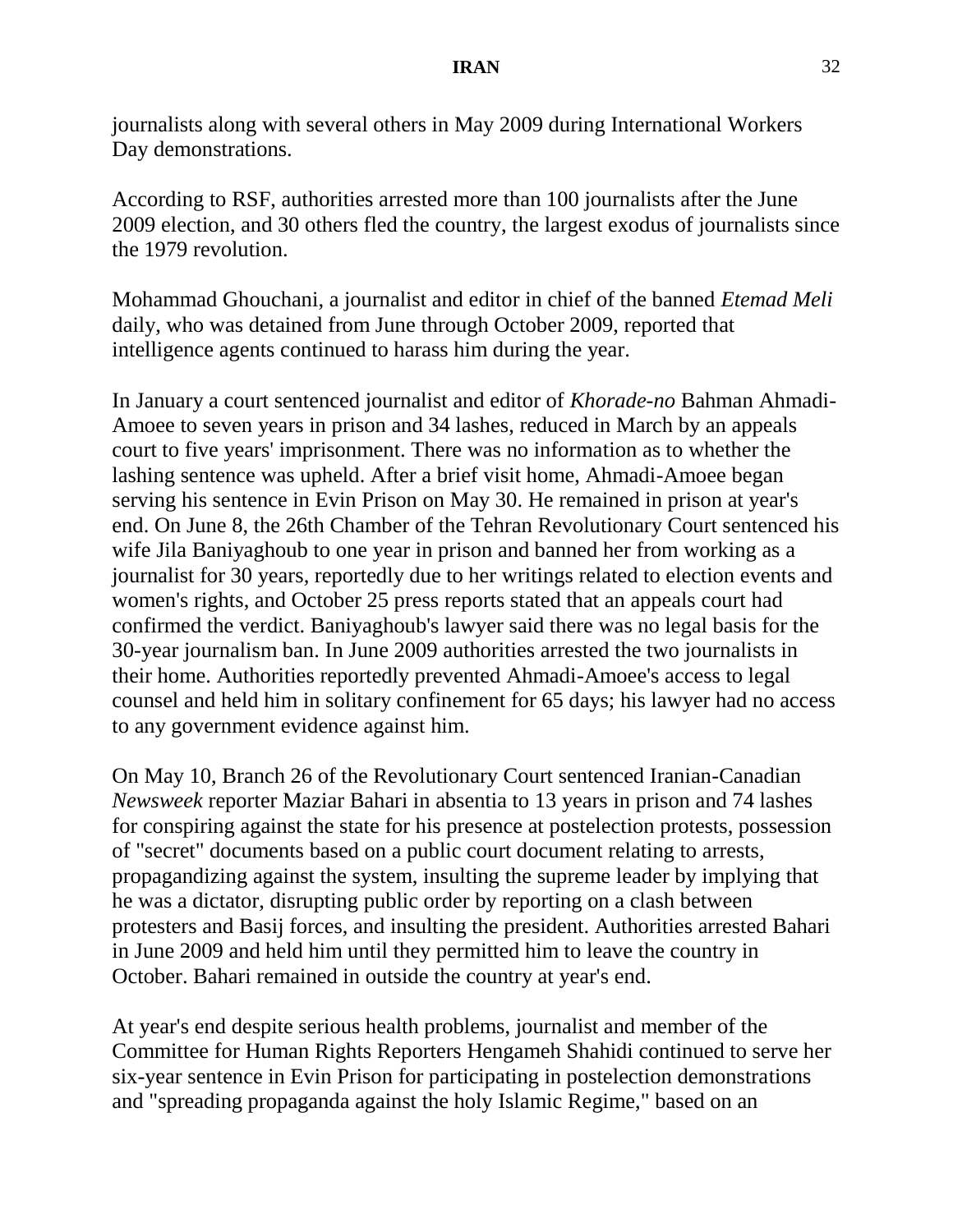interview with the "antirevolutionary" BBC. On October 28, authorities reportedly granted medical leave to Shahidi, originally arrested in June 2009, but returned her to prison on November 14 with no explanation.

At year's end journalist and blogger Shiva Nazar Ahari was free pending the start of her sentence for four years' imprisonment and 74 lashes based on her political and journalistic activities. In December 2009 authorities arrested her and two of her colleagues from the Committee for Human Rights Reporters as they were headed to Qom for Grand Ayatollah Montazeri's funeral; she remained in prison until released on bail on September 12. On January 20, security forces released her colleague, Nasrin Vaziri, after detaining her for almost a month

According to international media, authorities released Syrian national Reza al-Bacha on January 10. He was arrested in December 2009 while reporting on demonstrations.

On October 15, authorities released *Kalemeh Sabz* editor Alireza Behshtipour Shirazi on a bail of 5 million toman (\$5,000) pending trial for "acting against national security." The editor was arrested in December 2009.

In December the CPJ reported that writer and journalist Mostafa Izadi remained in prison.

There was no information as to the status of journalist Mohammad-Hossein Falahiezadeh, whom authorities transferred to Evin Prison's medical clinic due to his critical health situation in September 2009. Falahiezadeh had served his 2008 prison sentence for reporting on street protests by members of the Ahvazi Arab minority, but MOIS officials reportedly stated his release was contingent on meeting bail, which he could not afford.

During the year the government banned, blocked, closed, and censored publications that were critical of the government. The media law forbids government censorship, but it also forbids disseminating information that it considered damaging to the government. Government officials also routinely intimidated journalists into practicing self-censorship. Public officials often lodged criminal complaints against reformist newspapers; the PSB referred complaints to the media court for further action, including closure and fines. The court conducted its hearings in public with a jury of appointed clerics, government officials, and editors of government-controlled newspapers. Some human rights groups asserted that the increasingly conservative media court assumed responsibility for cases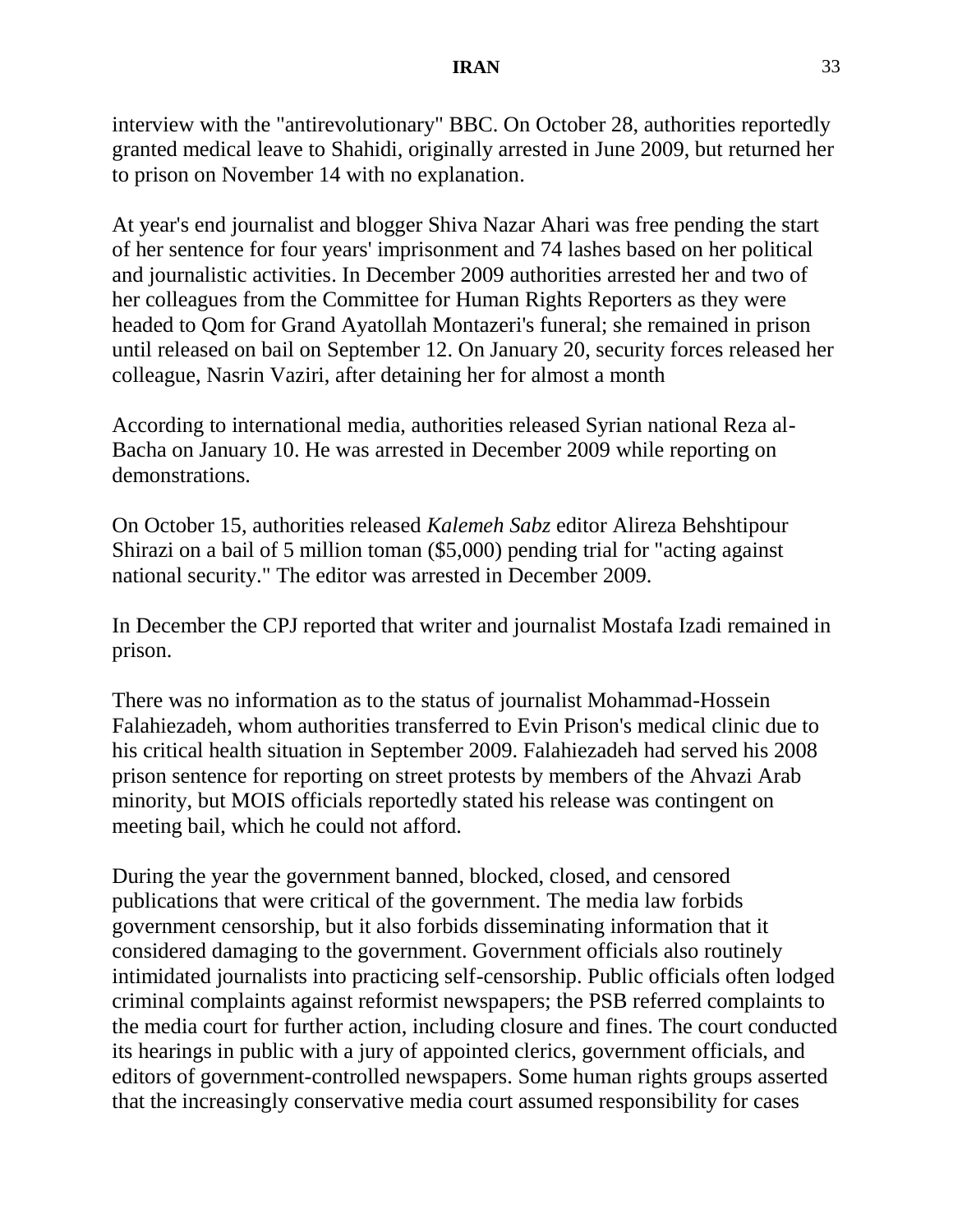before PSB consideration. The government censored both reformist and conservative newspapers after they published articles contradicting the official line, and it permanently closed others during the year, including more than 10 national publications including *Etemad*, the country's largest circulation reformist daily, and the weekly *Irandokht* magazine (early March), *Shahrvand-e Emrouz* (November 8), *Chelcheragh* (November 20), and *Shargh* (December 8). The following papers banned in 2009 remained so: *Kalameh Sabz*, *Etemad-e Melli*, the business newspaper *Sarmayeh*, and *Hayat-e no*.

According to an August 18 ruling by the Ministry of Culture and Islamic Guidance allegedly obtained by an opposition group, the publication ban on any news or information related to opposition figures Mehdi Karroubi and Mir-Hossein Mousavi and former president Mohamad Khatami continued.

In December 2009 according to RSF, the Ministry of Culture and Islamic Guidance issued a directive banning print and Internet articles about cleric Grand Ayatollah Montazeri, a critic of the government who died on December 19. At year's end the ban remained in effect.

At various times in 2008, government officials advised reporters not to use the names of unauthorized political parties and to "censor pages which are likely to create a dispute," observing the country's "religious, moral, and national sensitivities."

The Ministry of Culture and Islamic Guidance must grant permission to publish any book, and it inspected foreign printed materials prior to their domestic release.

Internet Freedom

NGOs reported that the government continued to increase control over the Internet during the year as more citizens used it as a source for news and political debate. According to 2010 Internet World Stats, approximately 43 percent of the country's inhabitants used the Internet.

The government monitored Internet communications, especially via social networking Web sites such as Facebook, Twitter, and YouTube, and collected individuals' personally identifiable information in connection with peaceful expression of views. The government threatened, harassed, and arrested individuals who posted comments critical of the government on the Internet; in some cases it reportedly confiscated their passports or arrested their family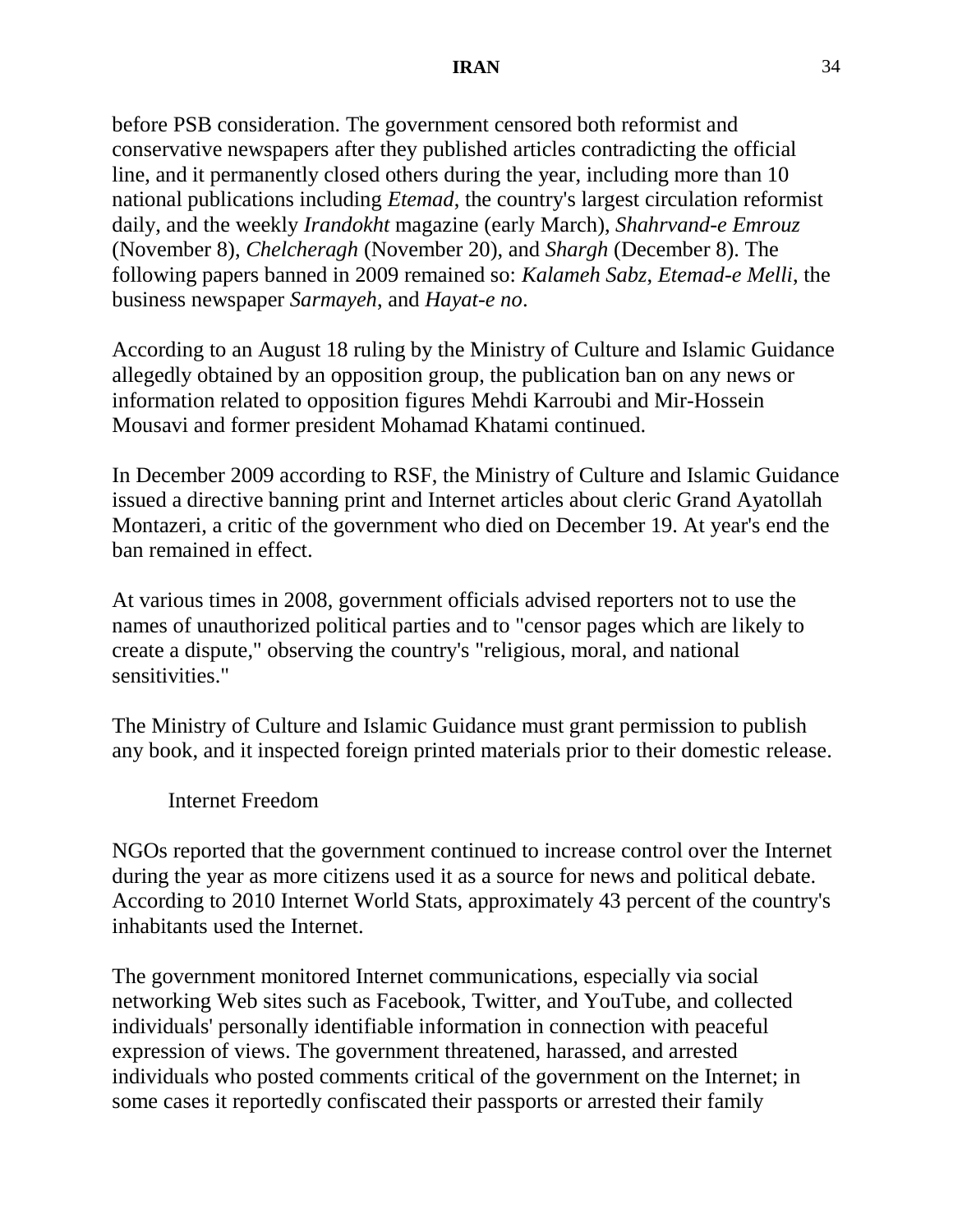members (see section 1.f.). Freedom House and other human rights organizations reported that authorities sometimes stopped citizens at Tehran International Airport as they arrived in the country, asked them to log into their YouTube and Facebook accounts, and in some cases forced them to delete information.

On February 10, the country's telecommunications agency announced that it had permanently suspended Google's e-mail service; however, "G-mail" services continued throughout the year and were only periodically interrupted.

All Internet service providers (ISPs) must be approved by the Ministry of Culture and Islamic Guidance. The government also required all owners of Web sites and blogs in the country to register with the Ministry of Culture and Islamic Guidance; in practice, this regulation was rarely enforced. The Press Law and penal code both apply to electronic media, and the PSB and judiciary used such laws to close Web sites during the year. The government also used filtering software to block access to domestic blogs on all sides of the political spectrum and some Western Web sites, reportedly including the Web sites of prominent Western news organizations and NGOs. According to RSF the government blocked access to thousands of Web sites during the year, and in some cases ISPs redirected computer users from opposition Web sites to progovernment news sites.

The government also censored Web site content to control citizens' access to information. According to Freedom House, content from opposition leaders' Web sites was deleted during the year. The government also imposed limits on Internet speed and technology, making it difficult to download Internet material or to circumvent government restrictions to access blocked Web sites. According to multiple sources the government's ability to censor the Internet improved during the year. Internet NGOs reported that the government was attempting to block Internet users' access to circumvention technology. According to RSF, the Committee in Charge of Determining Unauthorized Web Sites--which included representatives from the Ministry of Communications and Information Technology, the Ministry of Culture and Islamic Guidance, the Ministry of National Security, and the Tehran Public Prosecutor's Office--determined blocking criteria.

During the periods prior to the anniversary of the Islamic Revolution (February 11), the anniversary of the 2009 presidential election (June 12), and Students' Day (December 7), authorities slowed Internet access and blocked access to Facebook and Twitter.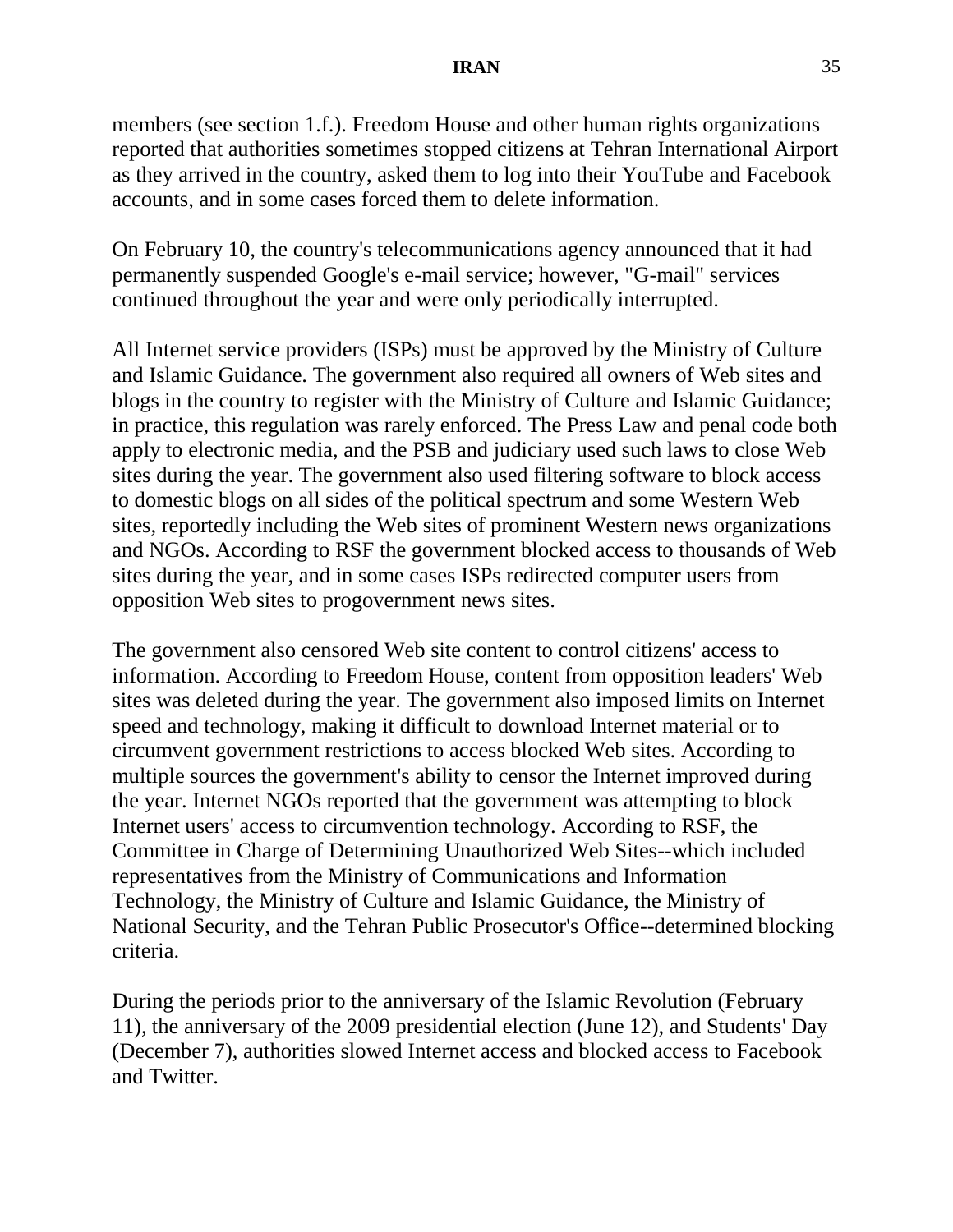During the year the government prosecuted and punished persons for peaceful expression of dissenting views via the Internet.

On February 25, authorities issued a 91-day prison sentence for blogger Mohammad Esmaeelzadeh for "insulting the supreme leader," and Esmaeelzadeh served the sentence during the year. According to ICHRI, the Babol prosecutor's office awarded him a four day furlough in April ostensibly attend his child's birth, although he was not allowed to leave the town of Babol and travel to Karaj where his family lived.

From June 20 until his temporary release on bail on August 9, authorities detained Hamed Saber, a freelance photographer, after he posted [photographs](http://www.flickr.com/photos/hamed/sets/72157619809375336/) he took of Tehran street protests on photo-sharing Web sites such as [Flickr](http://www.flickr.com/photos/hamed/sets/72157619809375336/) and [Picasa.](http://picasaweb.google.com/hsaber/25KhordadAzadi) There were no updates on his case at year's end.

On September 18, according to RSF, eight intelligence ministry officials entered student blogger Navid Mohebbi's home and arrested him. Authorities released him from Sari Prison on December 25 after a revolutionary court sentenced him to a three-year suspended sentence. He was charged with membership in and support for the One Million Signatures Campaign (see section 6, Women), acting against national security, propaganda against the state through connection with foreign media, insulting the founder of the Islamic Republic, and insulting the supreme leader. Mohebbi's trial took place behind closed doors; not even his lawyer attended.

There were developments in several cases from previous years.

In July the Second Branch of the Ghazvin Revolutionary Court reportedly sentenced blogger and physician Ali Asguar Jamali, to three years' imprisonment for insulting the supreme leader and antiregime propaganda. Jamali, who defends workers' rights, wrote a blog called Dr. Social-Democrat. According to cyberdissidents.org, at year's end he remained in jail.

At year's end Mohammad Nourizad, originally arrested in December 2009, remained in Evin Prison serving a three-year sentence (see section 1.c.).

There was no evidence of any government investigation into the March 2009 death of 25-year-old blogger Omid Reza Mirsayafi in the medical ward of Evin Prison, reportedly due to an overdose of a medication he received from the prison clinic for depression. In 2008 a Tehran revolutionary court sentenced Mirsayafi to 30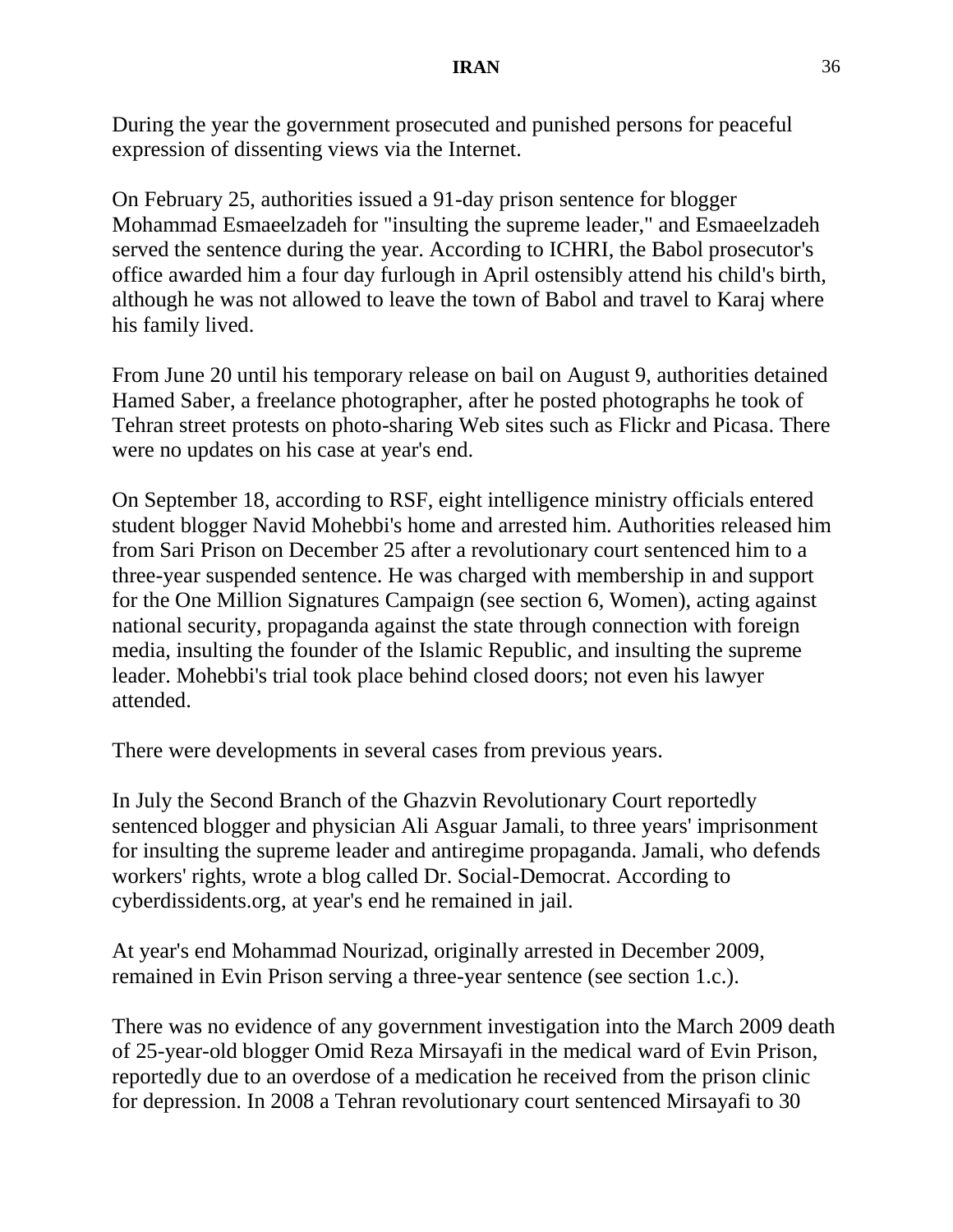months in prison for propaganda against the state and criticism of the supreme leader.

Internet journalist and cleric Mojtaba Lotfi continued to serve a four-year prison sentence imposed in 2008 for posting online a sermon by Grand Ayatollah Montazeri, a well-known opponent of Supreme Leader Khamenei, that criticized President Ahmadi-Nejad's claim that Iran was "the world's freest country." According to RSF, Lotfi suffered from lung problems stemming from Iran-Iraq war injuries.

In September a court sentenced well-known blogger and dual Iranian-Canadian citizen Hossein Derakhshan to 19 and one-half years in prison and a five-year ban from political or journalistic activities. At year's end he reportedly remained in Evin Prison pending appeal. Authorities arrested Derakhshan in 2008 while he was visiting the country and allegedly subjected him to psychological and physical abuse in detention, according to the NGO HRAI.

Blogger and women's rights activist Shahnaz Gholami was in asylum in France at year's end. On April 3, IHRV reported that Branch 2 of the Revolutionary Court in Tabriz sentenced her to eight years in prison for publishing articles considered devoid of truth, spreading propaganda against the regime, and alleged MEK membership. Gholami was arrested in 2008 for publishing "propaganda" and "jeopardizing national security."

There were no updates in the case of bloggers Omid Memarian, Roozbeh Mirebrahimi, Shahram Rafizadeh, and Javad Gholamtamimi, sentenced in February 2009 to prison terms of up to three years, fines, and flogging despite the judiciary head's admission that the bloggers' confessions were coerced. Memarian, Mirebrahimi, and Rafizadeh were sentenced in absentia as they remained abroad at year's end; Gholamtamimi continued to reside in the country during the year. The four were originally arrested in 2004.

Academic Freedom and Cultural Events

The government significantly restricted academic freedom and the independence of higher education institutions. Authorities systematically targeted university campuses to suppress social and political activism, including by banning independent student organizations, imprisoning student activists, purging faculty, depriving targeted students from enrolling or continuing their higher education based on political affiliation or activism (see section 3), and banning social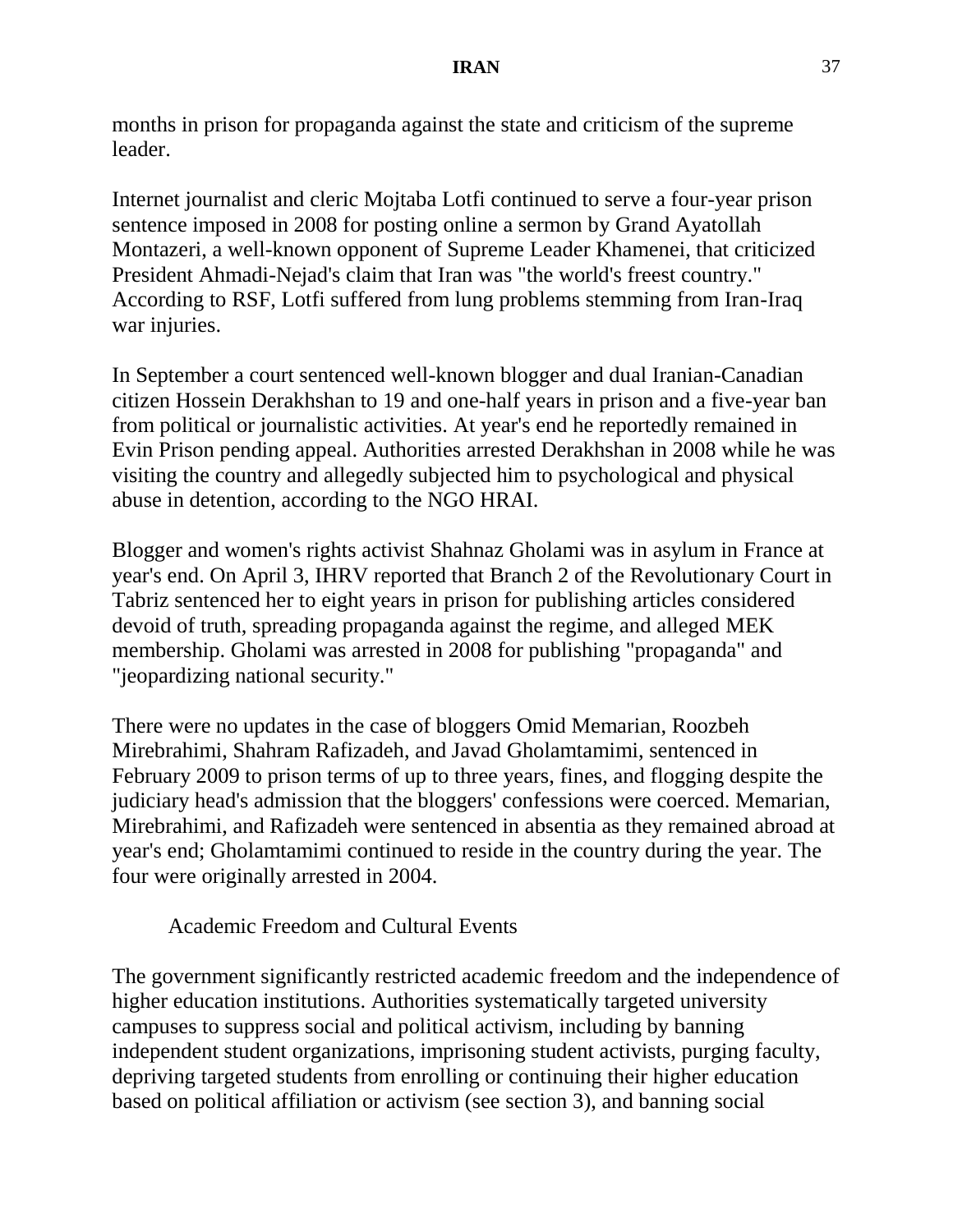### **IRAN** 38

sciences and humanities curricula. Authorities continued to dismiss university professors in accordance with a 2006 presidential call for the removal of secular and liberal professors. To obtain tenure, professors had to refrain from criticism of authorities.

In August the director of the Office of Development of Higher Education announced that the government would begin restricting the number of students admitted to humanities programs at universities, and in October authorities placed restrictions on social sciences education, barring universities from opening new departments of law, philosophy, management, psychology, political science, women's studies, or human rights. The government also announced it would revise at least 70 percent of the existing social sciences curricula, and there were reports that the changes had begun at year's end.

Also in October the [supreme leader declared](http://www.google.com/hostednews/ap/article/ALeqM5ixeFBxfLzaSjs8Mb8cuFmtPOT6-wD9IPL0KO0?docId=D9IPL0KO0) the private financial endowment of Azad University was religiously illegitimate, leading the way for a potential government takeover. Azad University, supported by former President Rafsanjani, has hundreds of branches in Iran and several outside the country. Azad University's main branch in Tehran was a major site for the June 2009 election protests.

According to AI, in October 2009 authorities banned from teaching five prominent law professors from Alameh Tabatabai University's law school. Local news reports noted that the professors taught human rights courses at the university.

The government censored cultural events with stringent controls on cinema and theater and a ban on some foreign music. On June 1, the government announced a ban on music education in private schools, already banned in public schools, and on August 3, media reported that the supreme leader advised against the practice and teaching of music in general, although music continued in the media at year's end. The government monitored cultural associations and continued to crack down on underground music groups, especially those it considered inspired by Satan, such as heavy metal or similar foreign music. Authorities banned broadcasting of certain singers' music and certain songs from government-owned radio stations for unspecified reasons.

Throughout the year there were reports that security forces raided recording studios and underground concerts. In May police raided an underground concert outside of Tehran and arrested 80 individuals for being improperly dressed and for drinking alcohol. In November Tehran police reportedly arrested male and female members of an underground rap group for "immoral" and "un-Islamic" behavior and for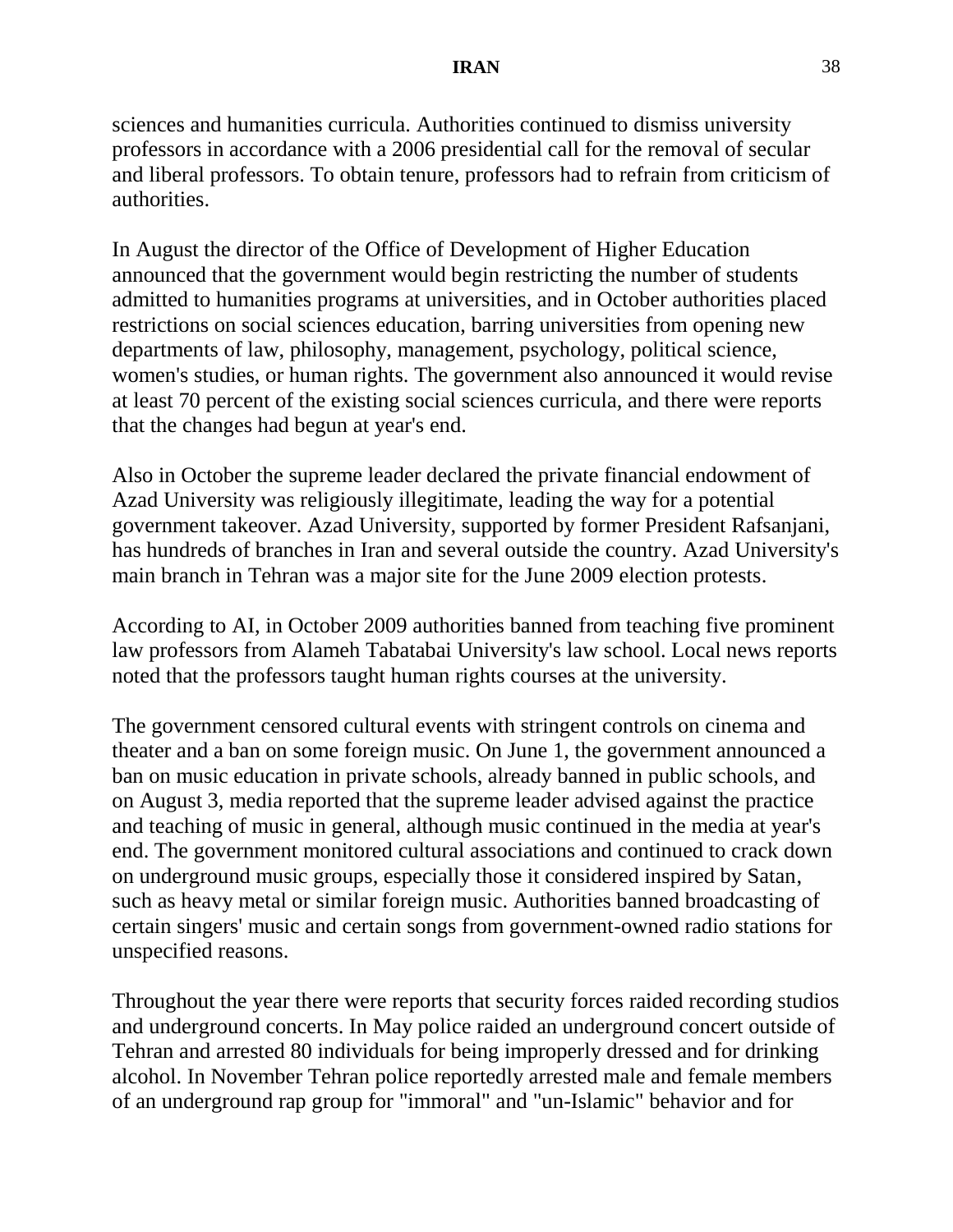drinking alcohol. There was no information at year's end about the status or whereabouts of those arrested in either case.

On July 21, President Ahmadinejad established the High Council for Cinema to conduct the country's cinema policy, and the group reportedly held its first meeting on December 30. As the main source of production funding, the government effectively censored domestic filmmaking. Producers were required to submit scripts and film proposals to government officials in advance of funding approval. Movies promoting secularism, feminism, unethical behavior, drug abuse, violence, or alcoholism were illegal, and some domestic directors were blacklisted.

On March 1, plainclothes police officers raided the home of award-winning film director Jafar Panahi and arrested him along with his wife and daughter, film director Mohammad Rasulov, and 15 other individuals, most of whom were released a few days later. According to some sources, Panahi and Rasulov were working together to make a documentary about the 2009 postelection protests. On December 20, a court convicted Panahi and Rasulov with participating in a gathering and making propaganda against the regime and sentenced them both to six years in prison, and Panahi also to a 20-year ban from making films, writing scripts, giving interviews, and traveling abroad. At year's end both filmmakers remained free pending the outcome of their appeals. Most of Panahi's films are banned in the country.

In September Culture Minister Sayyed Mohammad Hosseini publicly criticized the country's annual film festival for supporting the Green Movement. The Ministry later revoked the production license for Asghar Farhadi's film *Separation of Nader and Simin*. Farhardi was permitted to resume production in October.

b. Freedom of Peaceful Assembly and Association

Freedom of Assembly

The constitution permits assemblies and marches "provided they do not violate the principles of Islam"; in practice the government restricted freedom of assembly and closely monitored gatherings to prevent antigovernment protests. Such gatherings included public entertainment and lectures, student meetings and protests, labor protests, women's gatherings and protests, funeral processions, and Friday prayer gatherings. According to activists, the government arbitrarily applied rules governing permits to assemble, with conservative groups rarely experiencing difficulty and groups viewed as critical of the government experiencing harassment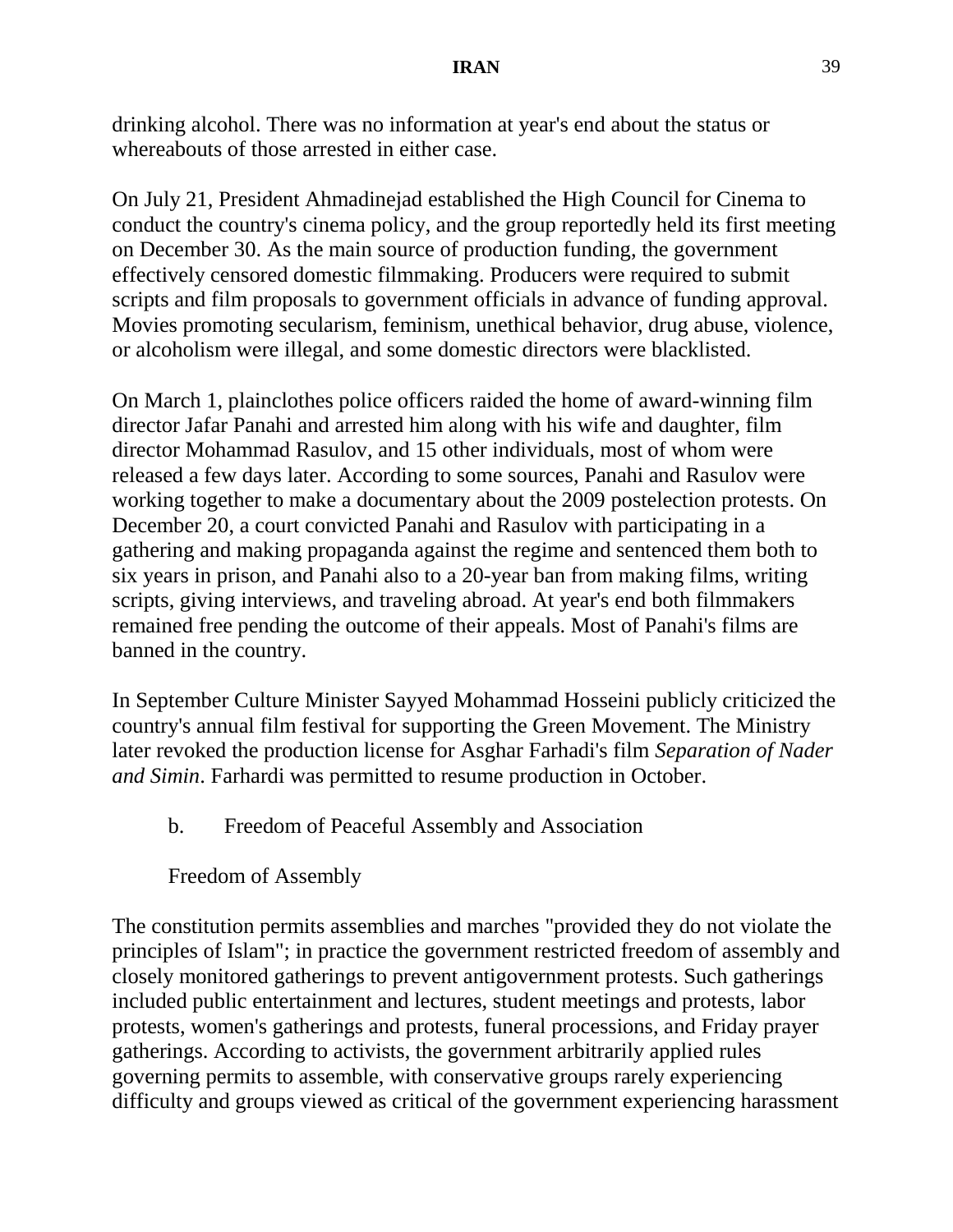regardless of whether a permit was issued. During the year authorities arrested, tried, and imprisoned individuals who participated in demonstrations since 2006.

The government continued to prohibit and forcibly disperse peaceful demonstrations during the year. Paramilitary organizations such as Ansar-e Hizballah also harassed, beat, and intimidated those who demonstrated publicly for reform. They particularly targeted university students.

According to a February ICHRI release, authorities collected photographs of expatriate citizens in protest gatherings outside the country. When those citizens entered or left the country via Imam Khomeini International Airport in Tehran, security officials temporarily detained them for questioning.

On December 7, students held peaceful demonstrations at various universities in the country, including Qazvin Azad University, Tehran Polytechnic University, Gilan University, and the Tehran School of Art, to protest the restrictions on humanities studies (see section 2.a., Academic Freedom and Cultural Events), as well as the imprisonment of students. Paramilitary Basij forces responded by breaking up gatherings and detaining dozens of students.

In a global study released on February 5, the UN special rapporteur on torture stated that the June 2009 election protests "were met with excessive violence by the police and government militias." He said he received "credible allegations" of the killing of at least 12 students participating in the protests and pointed at agents of the Revolutionary Guards, paramilitary Basij, and State Security Force as employing "extreme force to suppress protesters by opening fire during demonstrations and using pepper spray and batons to disperse demonstrations."

In September an appeals court rejected the appeal of Mohammad Tavakoli, charged with "gathering," "collusion against the regime," "propagating against the regime," and "insulting the supreme leader and the president." At year's end he was serving his eight and one-half-year prison term in Ward 3 of Gohardasht Prison in Karaj. The ICHRI reported that he had no access to his lawyer during his imprisonment or trial. In February 2009 authorities arrested approximately 20 participants in a ceremony commemorating the life of Mehdi Bazargan, the first prime minister appointed after the 1979 revolution. The group included Tavakoli and at least three other men from Tehran Polytechnic (Amir Kabir) University's Islamic Students Association--Esmail Salmanpour, Hossein Torkashvand, and Koroush Daneshyar--who reportedly were detained in Ward 209 of Evin Prison. All the detainees except Tavakoli were believed to be free at year's end. On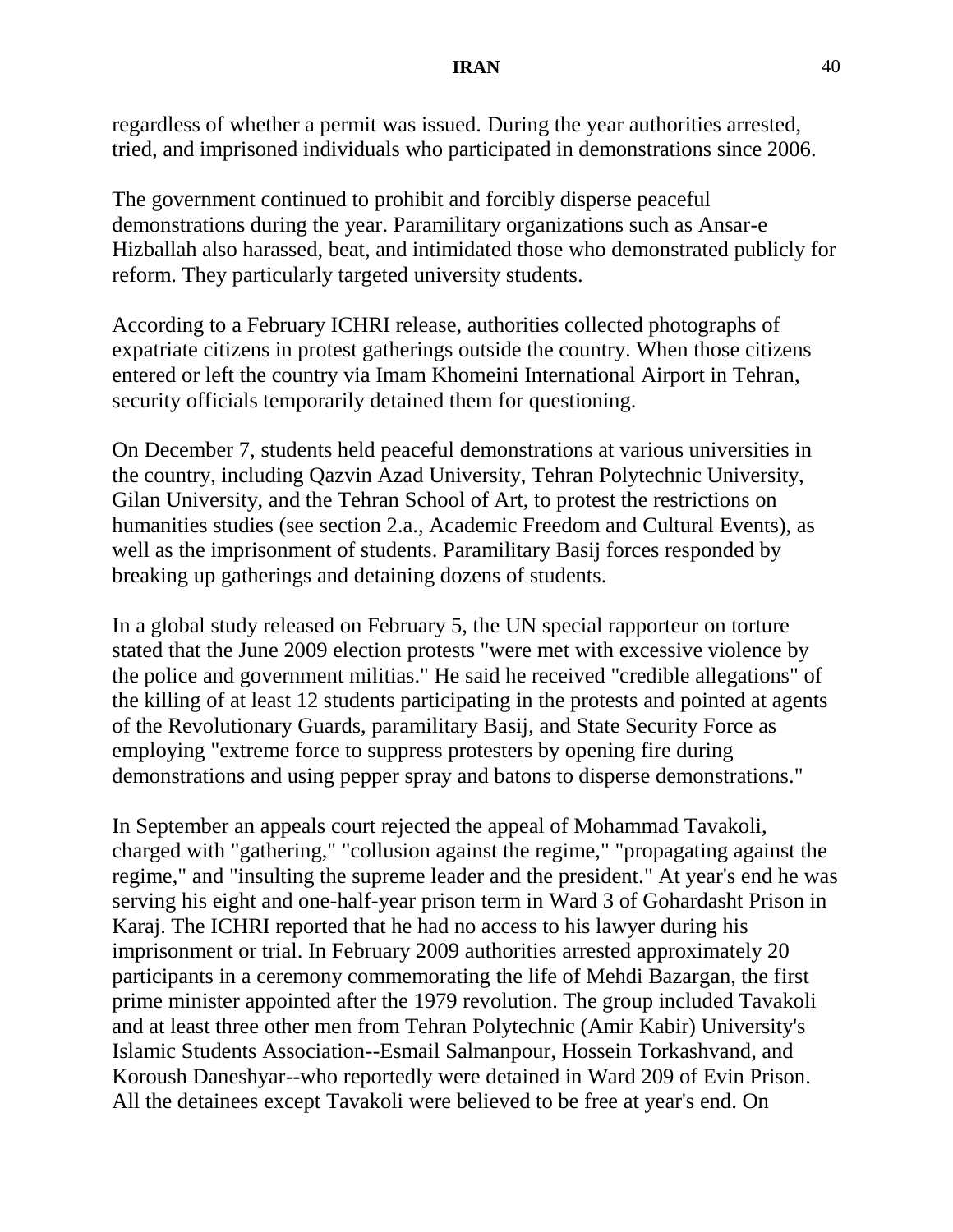December 5, prior to Student Day, authorities arrested Esmail Salmanpour and held him for two weeks.

In February 2009 more than 1,500 Amir Kabir University students demonstrated against the government's plan to rebury soldiers from the Iran-Iraq War on university grounds. According to AI, security forces arrested four Amir Kabir University students, Abbas Hakimzadeh, Mehdi Mashayekhi, Nariman Mostafavi, and Ahmad Qasaban, along with 70 other students during the demonstrations. Authorities later released 40 of the students. There was no information regarding the status of the remaining detained students at year's end.

### Freedom of Association

The constitution provides for the establishment of political parties, professional associations, Islamic religious groups, and organizations for recognized religious minorities, as long as such groups do not violate the principles of "freedom, sovereignty, and national unity" or question Islam as the basis of the Islamic Republic. The government limited freedom of association in practice through threats, intimidation, imposing arbitrary requirements on organizations, and arresting group leaders and members. According to a January 2009 HRW report, under the Ahmadi-Nejad administration, municipal, provincial, and national councils--established by 2005 regulations ostensibly to facilitate NGOs' permit process--instead served to suppress NGO activities. Such councils generally denied NGOs' applications without written explanation, especially in minority regions, where those who successfully obtained permits nevertheless faced harassment (see section 6, National/Ethnic/Racial Minorities).

In November according to the *Wall Street Journal*, plainclothes agents without warrants arrested four of the five new central committee members of the Office for Fostering Student Unity (Tahkim-e Vahdat), a politically active student group, immediately after the group's elections were held. The group said the government pressured it not to hold the elections. Authorities released Ali Qolizadeh, Alireza Kiani, and Mohamad Heydarzadeh by early December, but as of December 7, Mohsen Barzegar remained in Evin Prison without access to family or a lawyer. The Ministry of Science, Technology, and Research declared Tahkim-e Vahdat illegal in 2009. On October 31, Raja News, a Persian-language Web site HRW believes is affiliated with the Intelligence Ministry, ran an article accusing several Tahkim-e Vahdat members of having ties with the MEK. Tahkim-e Vahdat rejected these allegations.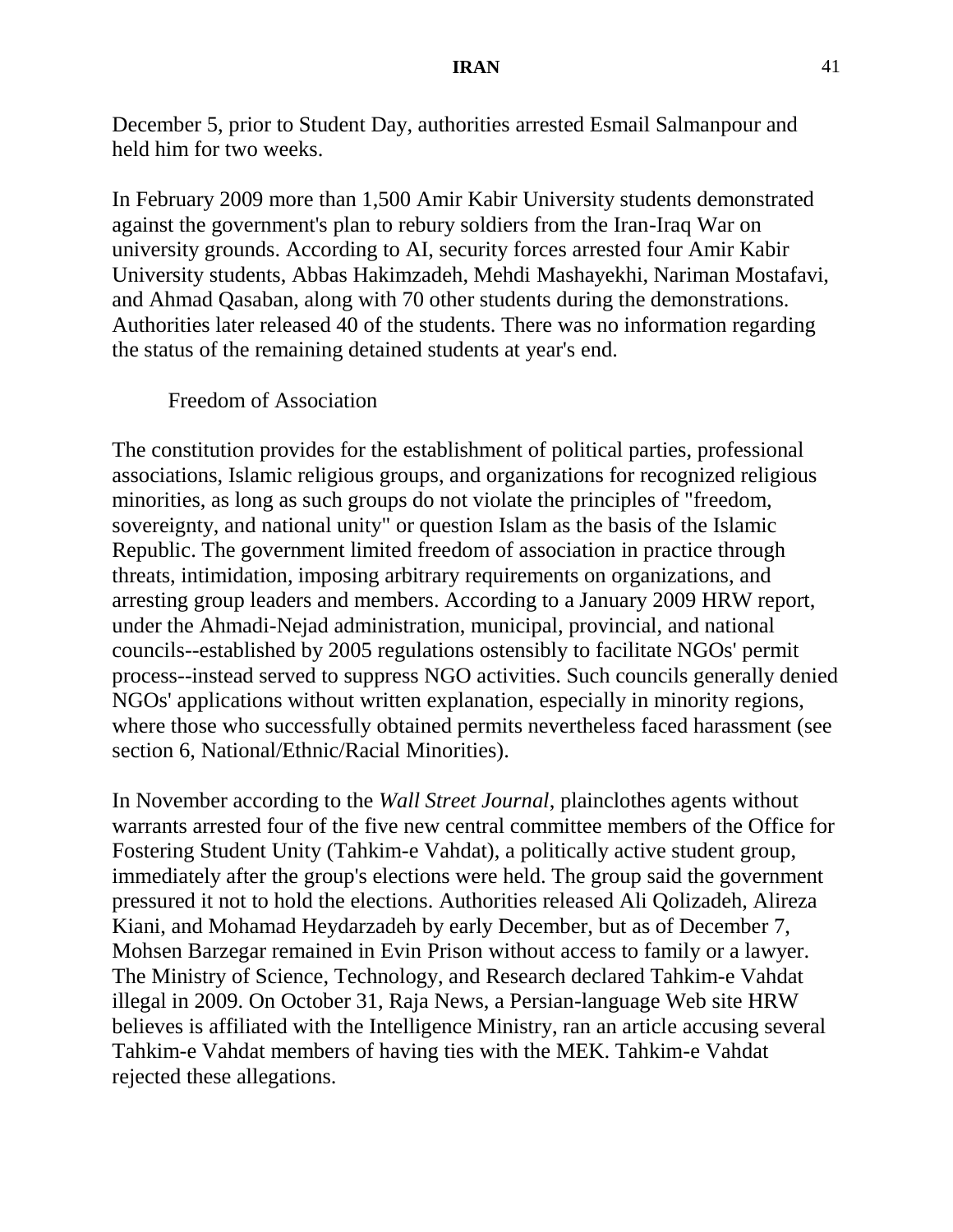Throughout the year the government reportedly continued to exert significant pressure on the DHRC, a Tehran NGO headed by Nobel Peace Prize laureate Shirin Ebadi (see section 5).

The journalists' union and other labor-related groups also continued to face problems during the year (see section 7).

c. Freedom of Religion

For a complete description of religious freedom, please see the 2010 *International Religious Freedom Report* at [www.state.gov/g/drl/irf/rpt/.](http://www.state.gov/g/drl/irf/rpt/)

d. Freedom of Movement, Internally Displaced Persons, Protection of Refugees, and Stateless Persons

The constitution provides for freedom of movement within the country, foreign travel, and emigration, and repatriation. The government placed some restrictions on these rights. The government cooperated with the Office of the UN High Commissioner for Refugees (UNHCR) with regard to refugees from Afghanistan and Iraq.

The government required exit permits for foreign travel for all citizens. Some citizens, particularly those whose skills were in demand and who were educated at government expense, had to post bond to obtain an exit permit. The government also restricted foreign travel of some religious leaders and individual members of religious minorities and scientists in sensitive fields, and it increasingly targeted journalists, academics, opposition politicians, and activists--including women's rights activists--for travel bans and passport confiscation during the year. The government banned travel to Israel, but this ban was reportedly not enforced.

There were no updates on the travel bans on prominent attorney Naser Zarafshan, academic Mehdi Zakerian, DHRC deputy Narges Mohammadi, and peace activist Sorayra Azizpanaha.

In March, Simin Behbehani, a renowned Iranian poet, was barred from boarding a flight to France. Authorities questioned her and confiscated her passport. At year's end, authorities continued to bar her from leaving the country.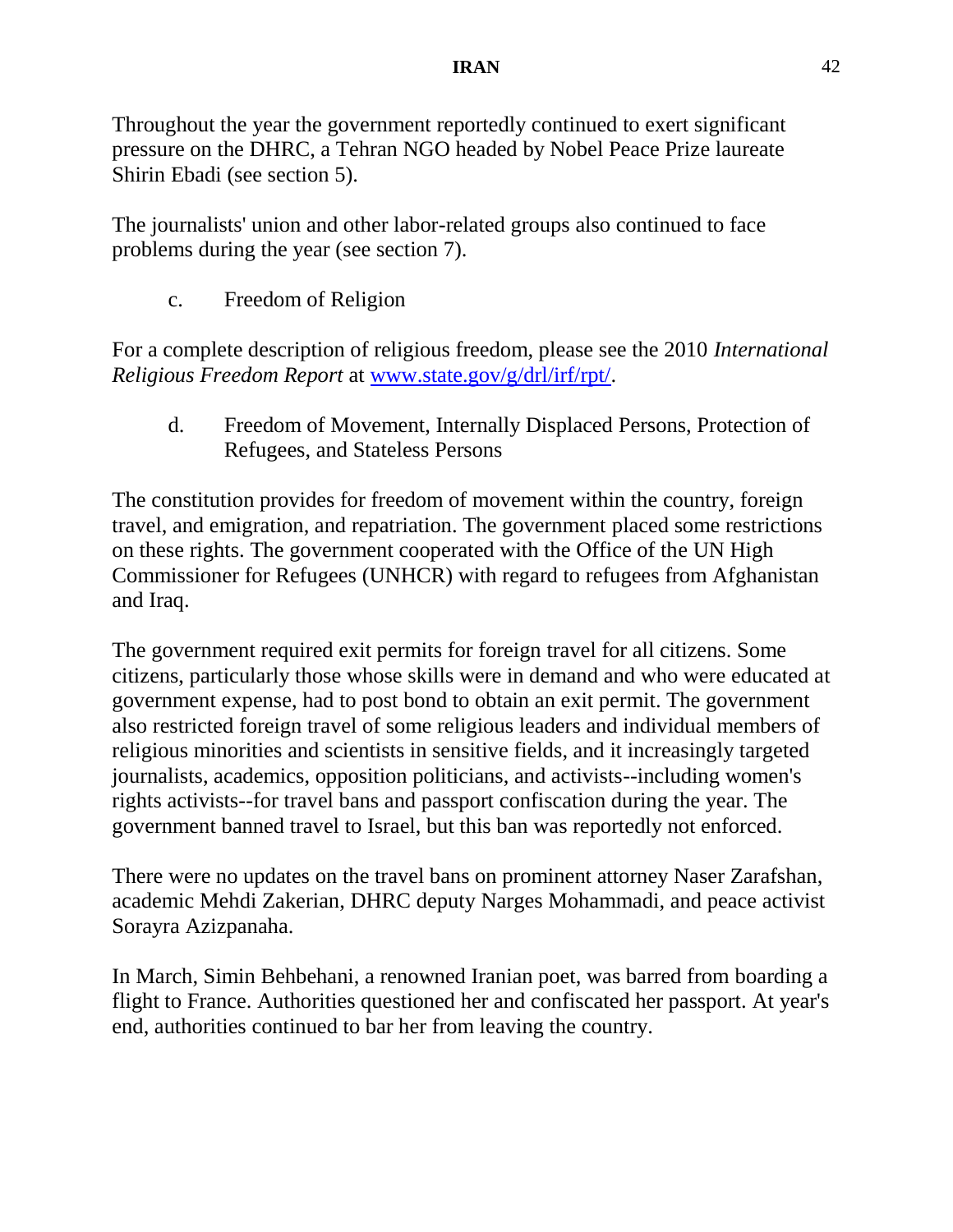### **IRAN** 43

On December 20, a court sentenced filmmaker Jafar Panahi, who was restricted from travel in October 2009, to six years in prison (see section 2.a., Academic Freedom and Cultural Events).

A woman must have the permission of her husband, father, or other male relative to obtain a passport. A married woman must receive written permission from her husband before she leaves the country.

The government did not use forced external exile, but it used internal exile as a punishment. Many dissidents practiced self-imposed exile to be able to express their beliefs freely.

There were indications that members of all religious minorities were emigrating at a high rate, although it was unclear whether the reasons for emigration were religious or economic.

## Protection of Refugees

The country's laws provide means for granting asylum or refugee status to qualified applicants, and the government reportedly had a system for providing protection to refugees, but the UNHCR did not have any information as to how the country made asylum determinations. The government did not consistently provide protection against the expulsion or return of refugees to countries where their lives or freedom would be threatened on account of their race, religion, nationality, membership in a particular social group, or political opinion. Unlike in the previous years, there were no reports of registered refugees included in mass deportations.

As of March, according to information provided by the country's Bureau for Aliens and Foreign Immigrants' Affairs, 1,065,000 refugees were registered with the authorities, of whom approximately 1,021,600 were Afghans and 43,800 were Iraqis. Approximately 70 percent of the Afghan refugees and their children had lived in the country for 20 to 30 years. There were 3,590 Iraqis registered with the UNHCR at year's end. The UNHCR assisted with the voluntary repatriation of Afghan refugees under a tripartite agreement between the Islamic Republic of Iran, Afghanistan, and the UNHCR, which came back into force on June 28 after three years of suspension.

Twenty-two of 30 provinces were partially or fully closed to refugees; therefore, authorities generally required registered Afghan refugees in these "No-Go Areas"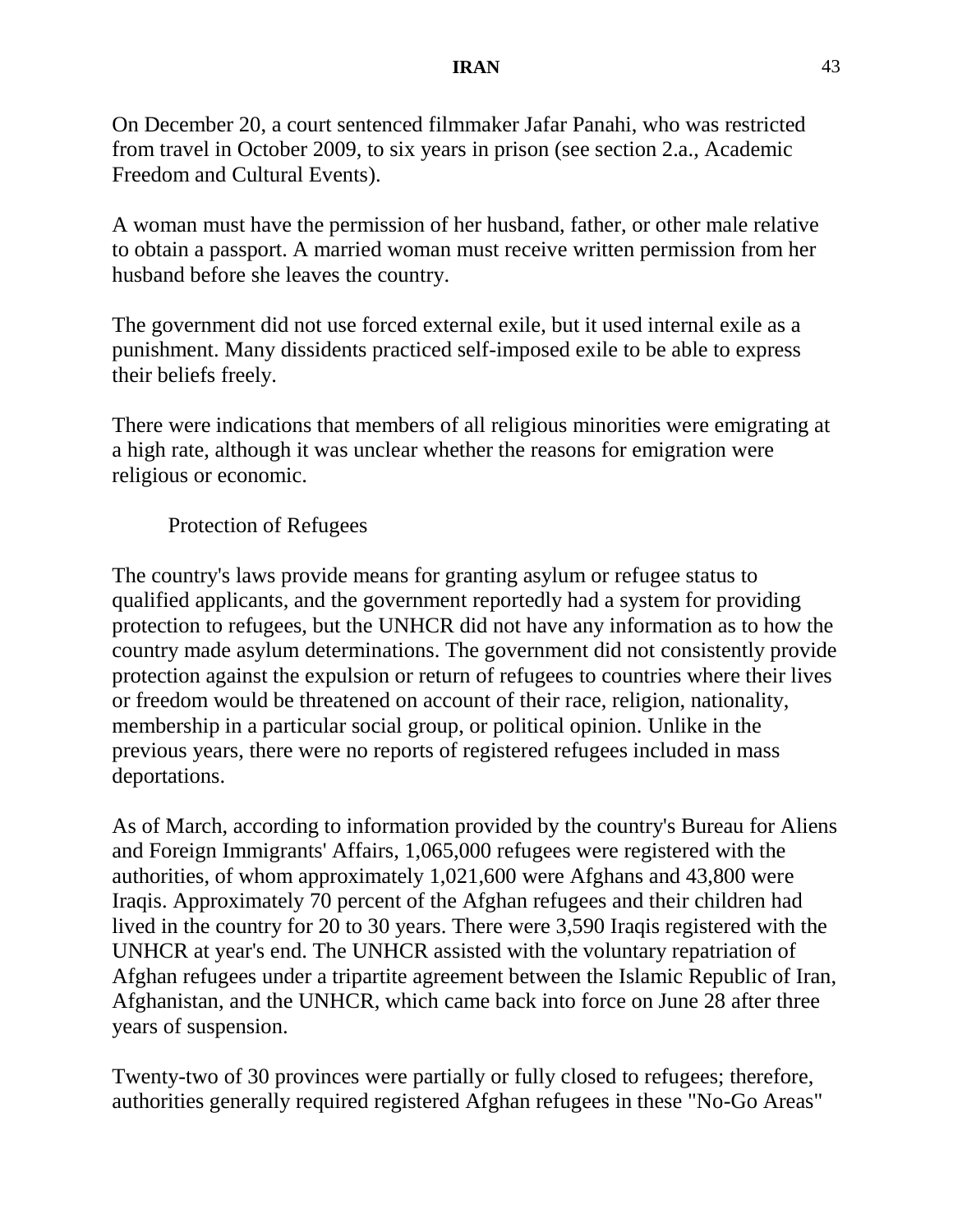to choose either to relocate to refugee settlements, sometimes in other parts of the country, or to repatriate. However, the UNHCR noted that some of these refugee settlements needed rehabilitation. The limited number of resettlement locations is a major constraint for the UNHCR to assist refugees with relocation within the country. Of the 7,922 Afghans who repatriated from January 1 to November 7, the vast majority said they were under pressure to return due to the government's No-Go Areas policy.

According to the UNHCR, the government's reregistration campaign launched in 2008 to assist male refugees to obtain work permits enabled more refugees to work in the country. The law allows only male refugees to work, but UNHCR has in the past provided limited assistance to female refugees.

In July 2009 according to the UNHCR, the government announced a policy to treat the enrollment of all school-age children, including lawful foreign residents and registered refugees, in the same manner. However, at year's end there was no information available about how the new policy was enforced. According to 2009 reports, more than a quarter of primary-school-aged refugees were not enrolled in school. The U.S. Committee for Refugees and Immigrants reported in 2008 that Afghan refugee children were charged fees to attend school, while Iraqi refugee children were able attend public school for free. In some cases, local government officials reportedly suspended education services for refugees to encourage them to repatriate.

Section 3 Respect for Political Rights: The Right of Citizens to Change Their Government

The constitution provides citizens the right to peacefully change the president and the parliament through free and fair elections, but the authority of unelected representatives over the election process severely abridged this right in practice. The Assembly of Experts elects the supreme leader, the recognized head of state, who may be removed only by a vote of the assembly. The supreme leader exercises influence over the government appointments of the 12 clerics and religious jurists who make up the Guardian Council. The Guardian Council then approves the list of candidates for the Assembly of Experts, whose 86 members must also be clerics, who serve eight-year terms and are chosen by popular vote. There was no separation of state and religion, and clerical influence pervaded the government. The supreme leader also approved presidential candidates.

Elections and Political Participation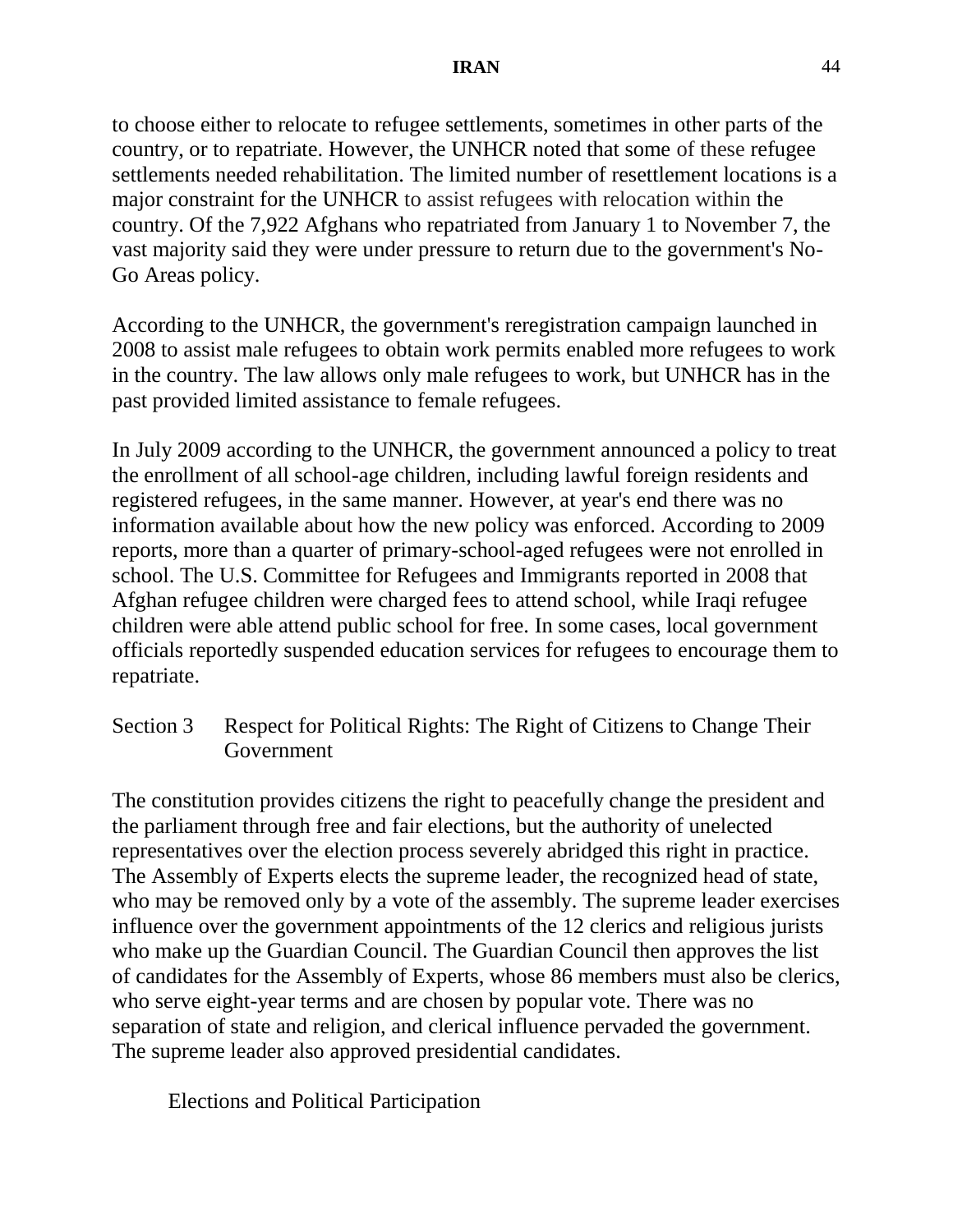In June 2009 the country held its 10th presidential election, which outside observers regarded as neither free nor fair. International observers were not allowed entry to monitor the election results. The Guardian Council approved only four candidates out of more than 450 prospective candidates, including 42 women and former officials. No women were approved to run as candidates. Authorities increased censorship and surveillance during the campaign, blocking cell phone signals and access to social networking and opposition Web sites. The government also reportedly harassed and arbitrarily arrested political activists, members of the country's religious and ethnic minority communities, students, trade unionists, and women's rights activists during the preelection period.

For example, in April 2009 authorities detained Mehdi Mo'tamedi Mehr, a member of the Committee to Defend Free, Healthy, and Fair Elections and the banned political organization the Freedom Movement of Iran, after the committee published a statement about civil society institutions as election observers. In December 2009 according to local press reports, the MOIS summoned Mehr and other members of the Freedom Movement, and at year's end they remained in detention.

In May 2009 authorities detained Emad Bahavar, also a member of the Freedom Movement, for "spreading propaganda against the system" by campaigning for presidential candidate Mousavi. According to IHRV, he was released 96 hours later. He was detained again in June 2009 and was released after 46 days in solitary confinement. Nine months later on March 7, Bahavar defended himself at a trial for his June 2009 detention and was immediately arrested. On November 29, Bahavar was convicted of "assembly and collusion to act against national security," "propagating against the regime," and "insulting the leader." He was sentenced to a 10-year prison term and a 10-year ban on any political activity. At year's end he remained in Evin Prison.

Anecdotal evidence suggested that authorities forced some election observers representing opposition candidates to leave polling stations and that millions of unused paper ballots went missing. Before all polls closed and ballot counting had commenced, government-controlled media announced that President Ahmadi-Nejad had been reelected in the first round of elections, obtaining a majority of the votes. Contrary to the election law, Supreme Leader Ayatollah Khamenei approved the election results before the Guardian Council certified the election and before the Interior Ministry announced the final results. Independent analysts studied election data and concluded there were a number of irregularities, including at least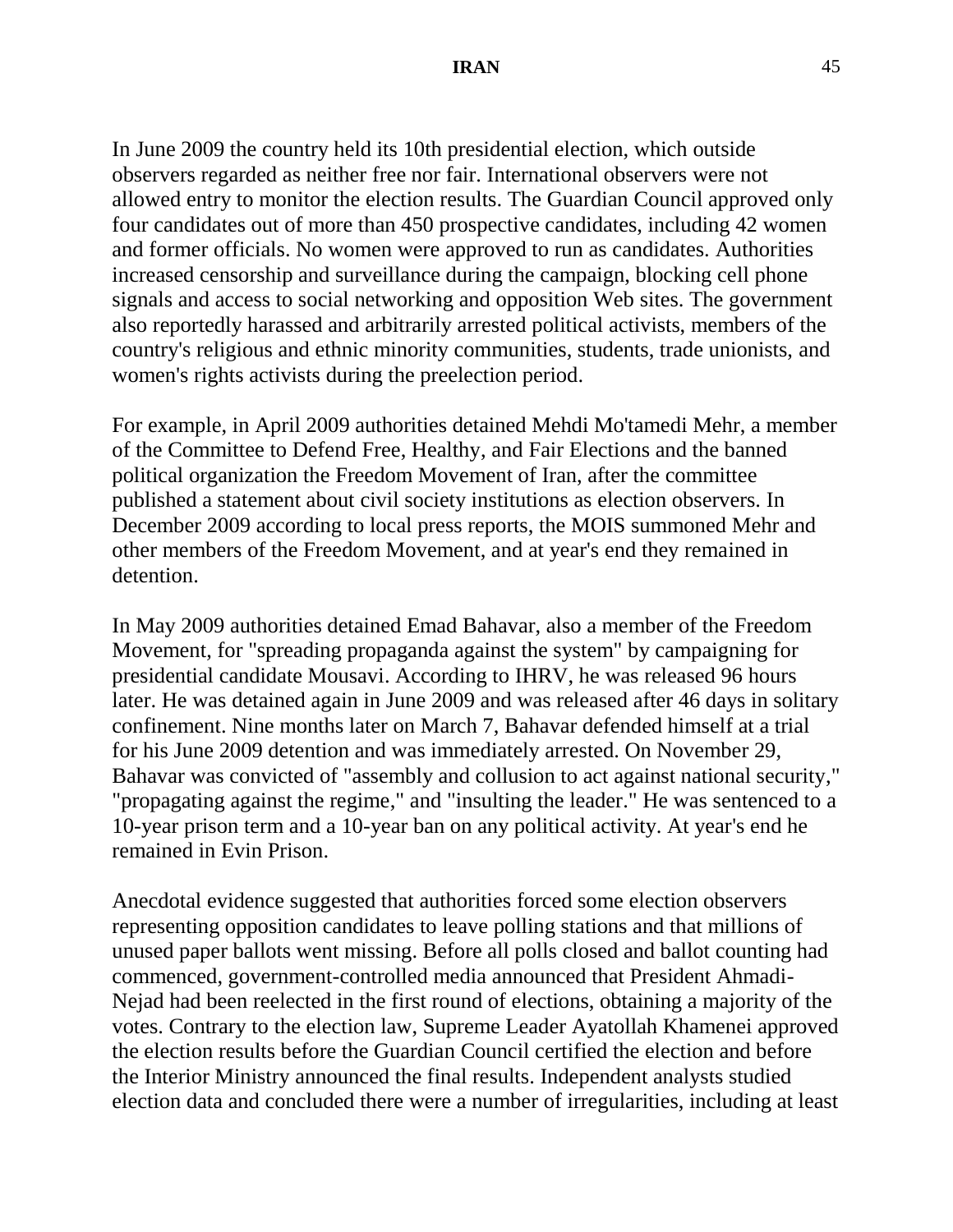two provinces showing a turnout of more than 100 percent and the absence of longstanding regional variations in turnout, which appeared abnormal despite regulations that allow Iranians to vote at any polling station. According to official government data, President Ahmadi-Nejad took not only all former conservative voters, all former centrist voters, and all new voters, but also up to 44 percent of former reformist voters, a scenario analysts questioned.

The constitution allows for the formation of political parties, although the Interior Ministry granted licenses only to parties with ideological and practical adherence to the system of government embodied in the constitution. There were more than 240 registered political organizations that generally operated without restriction or outside interference, but most were small entities, often focused around an individual, and did not have nationwide membership. Members of political parties and individuals with any political affiliation that the government deemed unacceptable faced harassment, violence, and sometimes imprisonment.

In 2009 both former presidential candidates experienced raids on their homes and offices. Specifically, in early September militants believed to be connected to the government repeatedly targeted the home of former presidential candidate Mehdi Karroubi in consecutive evening attacks. On September 16, security forces raided the office of former presidential candidate Mir Hossein Mousavi.

In March Minister of Science, Research, and Technology Kamrn Daneshjoo said that only those who have proven commitment to Islam and the "rule of the jurisprudent" (velayat-e-faghih) can teach or study at universities, and during the year the government continued to dismiss professors and ban students from higher education institutions based on their political affiliations or actions. According to the ICHRI, university officials dismissed or forced the retirement of at least 50 university faculty members during the year for their affiliation or support of the Green Movement. For example, in August the Ministry of Science suddenly dismissed Yousef Sobouti, head of the Institute for Advanced Studies in Basic Sciences in Zanjan Province, allegedly for political reasons, and replaced him with a scientist reportedly known to have links with the Basij militia. Following calls for an investigation into the dismissals and retirements, various members of the parliament called for a review; however, at year's end, no formal investigation had been launched.

The two leading reformist political parties, Islamic Iran Participation Front and the Islamic Revolution Mujahedin Organization, were banned in September.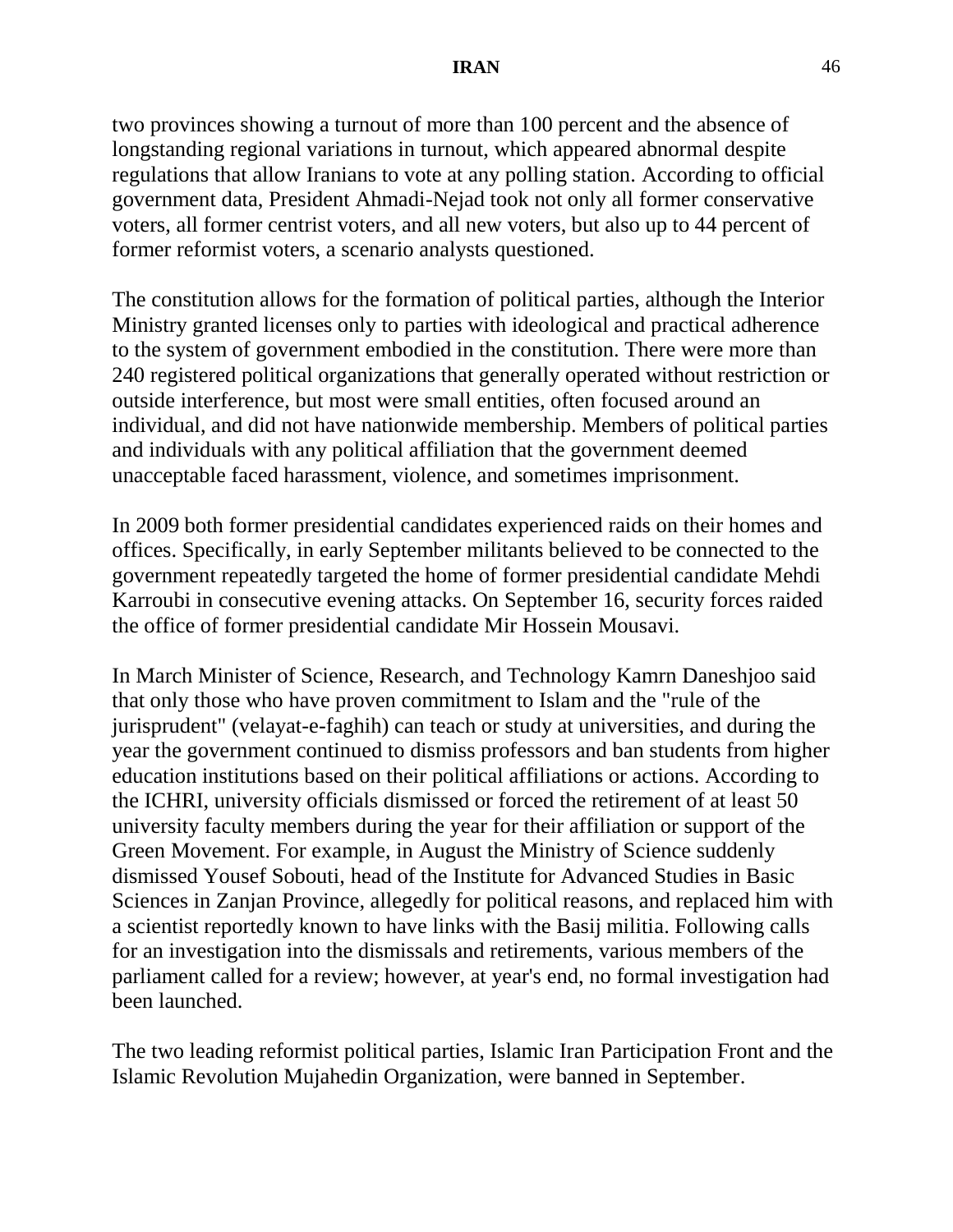Admission to universities was politicized; in addition to standardized examinations, all applicants had to pass "character tests" in which officials eliminated applicants critical of the government's ideology. According to a December ICHRI report, there were at least 70 such cases during the year. Basij members were given advantages in the admissions process. During the previous three years, according to the ICHRI, government interference with university admissions considerably increased.

Authorities relied on university disciplinary committees to suspend, transfer, or expel enrolled students based on social and political activism, involvement in student publications, or participation in student associations. Student groups reported that a "star" system inaugurated by the government in 2005 to rank politically active students was still in use. Students deemed antigovernment through this system reportedly were prevented from registering for upcoming terms. Repeated suspensions through this mechanism resulted in effectively denying the rights of targeted students to complete and continue their studies.

During the year Ministry of Intelligence agents used threats, intimidation, and arrests to silence students who attempted to seek accountability and legal justification for their deprivation from higher education.

For instance, during the year a disciplinary committee at Qazvin International University expelled Payam Heydar Ghazvini, who was in the last term of his theology and law studies, and banned him from any university for three years. Ghazvini was the head student campaigner for opposition presidential candidate Mehdi Karroubi in Qazvin Province.

Also during the year the Central Disciplinary Committee expelled Kazem Rezaee from Shiraz University, where he was studying mechanical engineering. Rezaee was editor in chief of the student publication *Farvardin* and was arrested four times for his student activism between 2007 and 2009.

In November the Ministry of Science confirmed the expulsion of Kaveh Daneshvar from Babol's Noshirvani Industrial University. Daneshvar went on a hunger strike in 2009 to protest the arrests of Babol University's student activists during the postelection events.

According to the Guardian Council's interpretation, the constitution barred women and persons of non-Iranian origin or religions other than Shia Islam from becoming president. Women were also barred from serving as supreme leader; as members of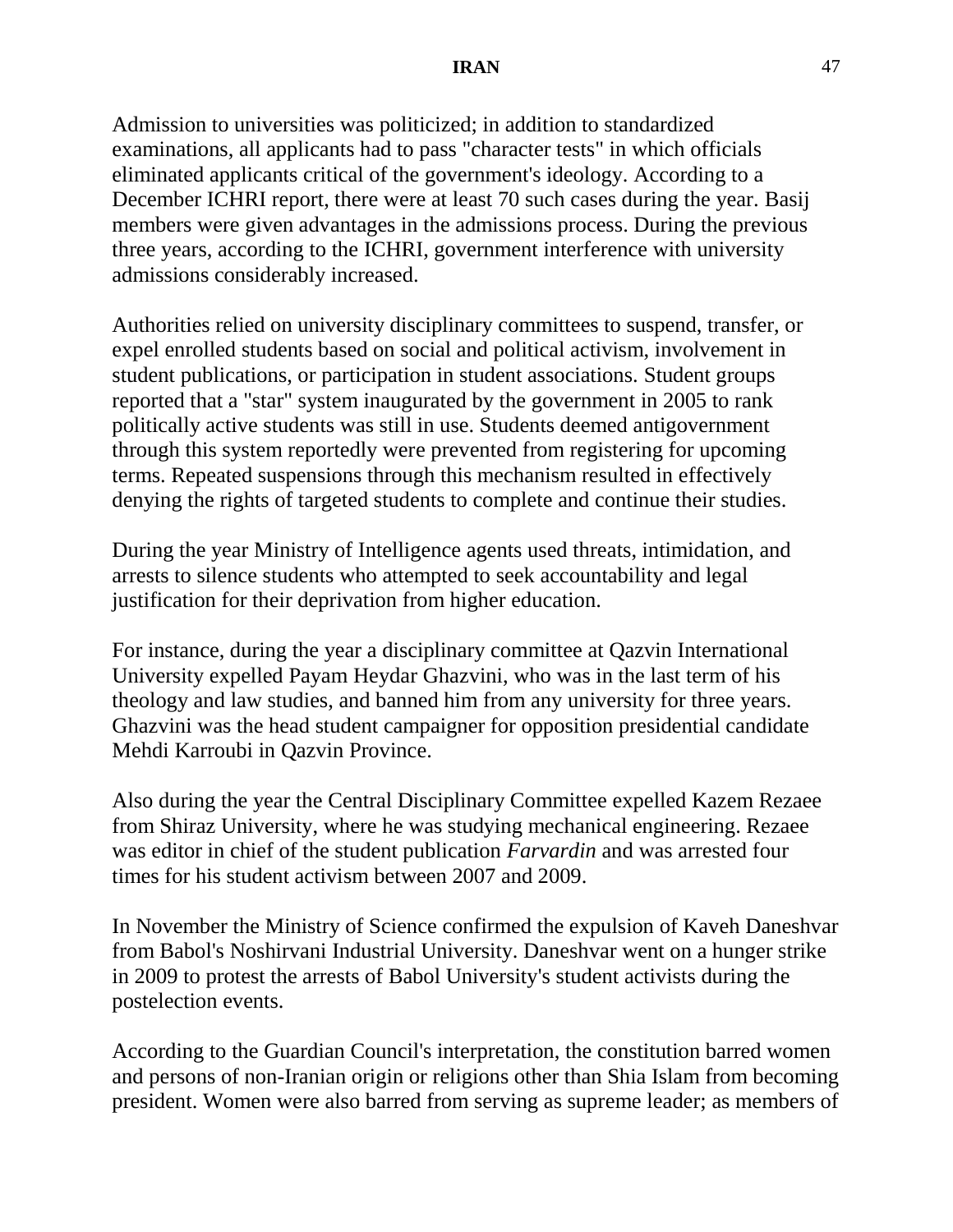the Assembly of Experts, Guardian Council, or Expediency Council (a body responsible for mediating between the Majles and the Guardian Council and serving as a consultative council for the supreme leader); and as certain types of judges (see section 6, Women). On December 20, President Ahmadi-Nejad appointed Farahnaz Torkestani to a vicepresidential cabinet post as head of the National Youth Organization. Women also served as the vice presidents of legal affairs and science and technology and as the health minister. Twelve women served in the Majles during the year.

Five Majles seats were reserved for recognized religious minorities. Other ethnic minorities in the Majles included Arabs and Kurds. There were no non-Muslims in the cabinet or on the Supreme Court.

## Section 4 Official Corruption and Government Transparency

The law provides criminal penalties for official corruption, but the government did not implement the law effectively, and official corruption and impunity remained a serious and ubiquitous problem in all three branches of government. In a September interview with state media, former prosecutor general Ayatollah Abdolnabi Namazi alleged that judiciary officials were under pressure not to pursue corruption charges against cases referred to the Committee to Fight Economic Corruption. Many officials expected bribes for providing even routine service. Individuals routinely bribed officials in order to obtain permits for illegal construction.

According to a May report by the Foundation for Defense of Democracies' Iran Energy Project, the supreme leader continued to transfer a large portion of the country's commerce, industry, oil and gas, and services sectors to the IRGC. In recent years the government gave control over state enterprises to the IRGC through the granting of special privileges. IRGC companies were large enough to underbid competitors and were generally favored in the bidding process for large contracts. In October the IRGC was awarded a road-building contract of 15 trillion toman (\$15 billion), the largest in the country's history. According to the report, the IRGC does not answer to either the executive or legislative branches with regard to its economic activities and does not publish any records or reports about its revenues. Under a 1993 decree, all of the IRGC's economic activities are exempt from taxation. The IRGC is also widely considered to control the vast majority of the underground and black market economy. Up to 80 percent of illegal goods enter the country through unregistered ports and jetties controlled by the IRGC.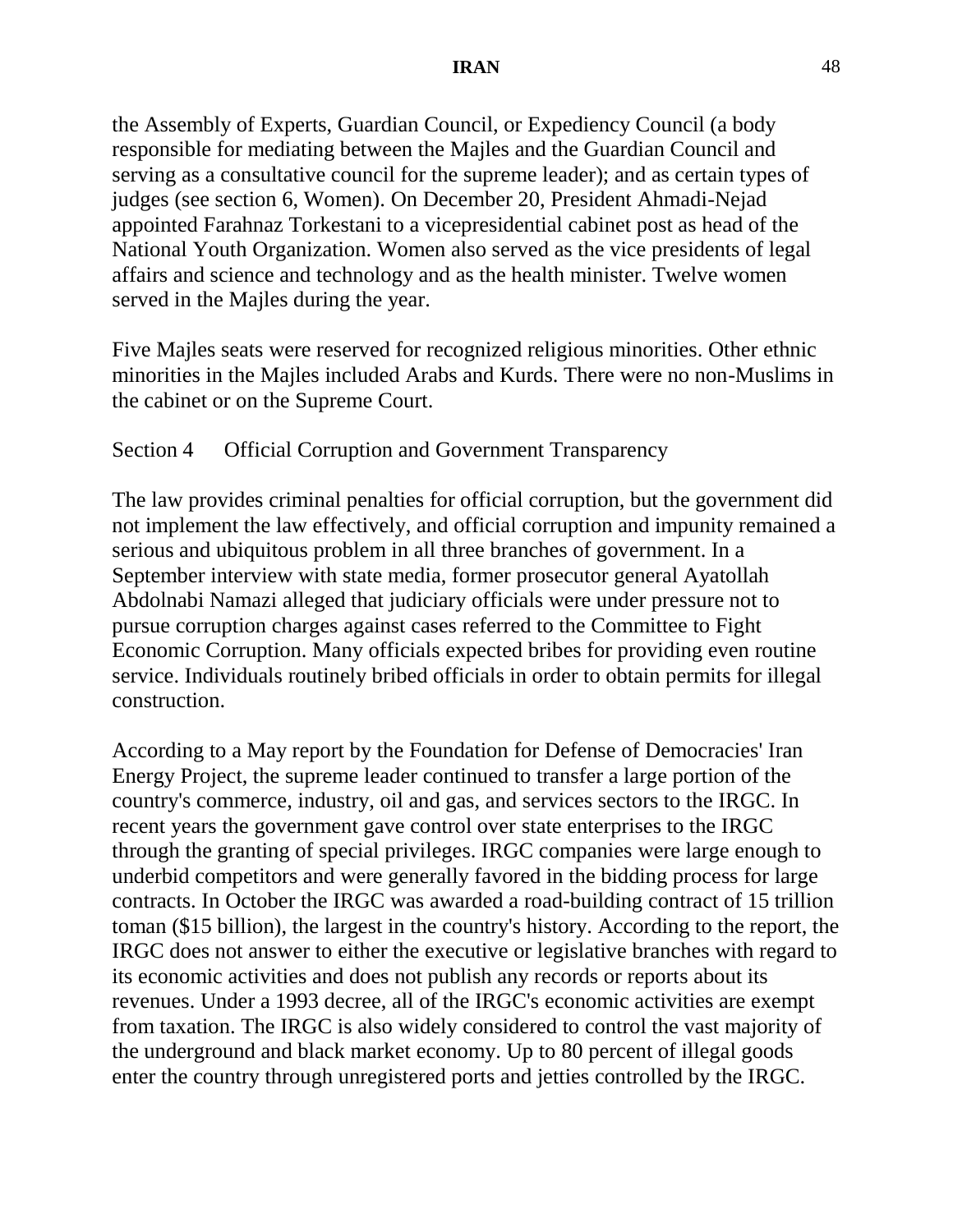According to Freedom House, the hardline clerical establishment also grew wealthy through its control of bonyads, tax-exempt foundations that monopolize many sectors of the economy such as cement and sugar production. Bonyads receive benefits from the government but are not required to have their budgets publicly approved.

All government officials, including cabinet ministers and members of the Guardian Council, Expediency Council, and Assembly of Experts, were required to submit annual financial statements to the state inspectorate. There was no information available regarding whether these officials obeyed the law.

Numerous government agencies existed to fight corruption, including the Anticorruption Headquarters, the Anticorruption Task Force, the Committee to Fight Economic Corruption, and the General Inspection Organization.

In late January according to media reports, intelligence agents arrested 15 individuals in Karaj, including the mayor and three city council members, under embezzlement charges. The cases of the detained were forwarded to the Karaj public prosecutor, but there was no further information regarding the case at year's end.

On December 20, the judiciary announced that First Vice President Mohammad Reza Rahimi would face corruption charges. In April members of parliament had publicly accused Rahimi of corruption. Rahimi denied the charges. At year's end there were no updates about the status of the charges, and Rahimi remained in his position.

There were no developments related to the February 2009 National Audit Office report that revealed that the Oil Ministry had not returned 1.2 trillion toman (\$1.2 billion) in oil revenues to the treasury or to the November 2009 parliamentary commission's criticism of the government's recent privatization efforts, which concluded that the government essentially gave the national telecommunications company to the IRGC.

There were no laws providing for public access to government information.

Section 5 Governmental Attitude Regarding International and Nongovernmental Investigation of Alleged Violations of Human Rights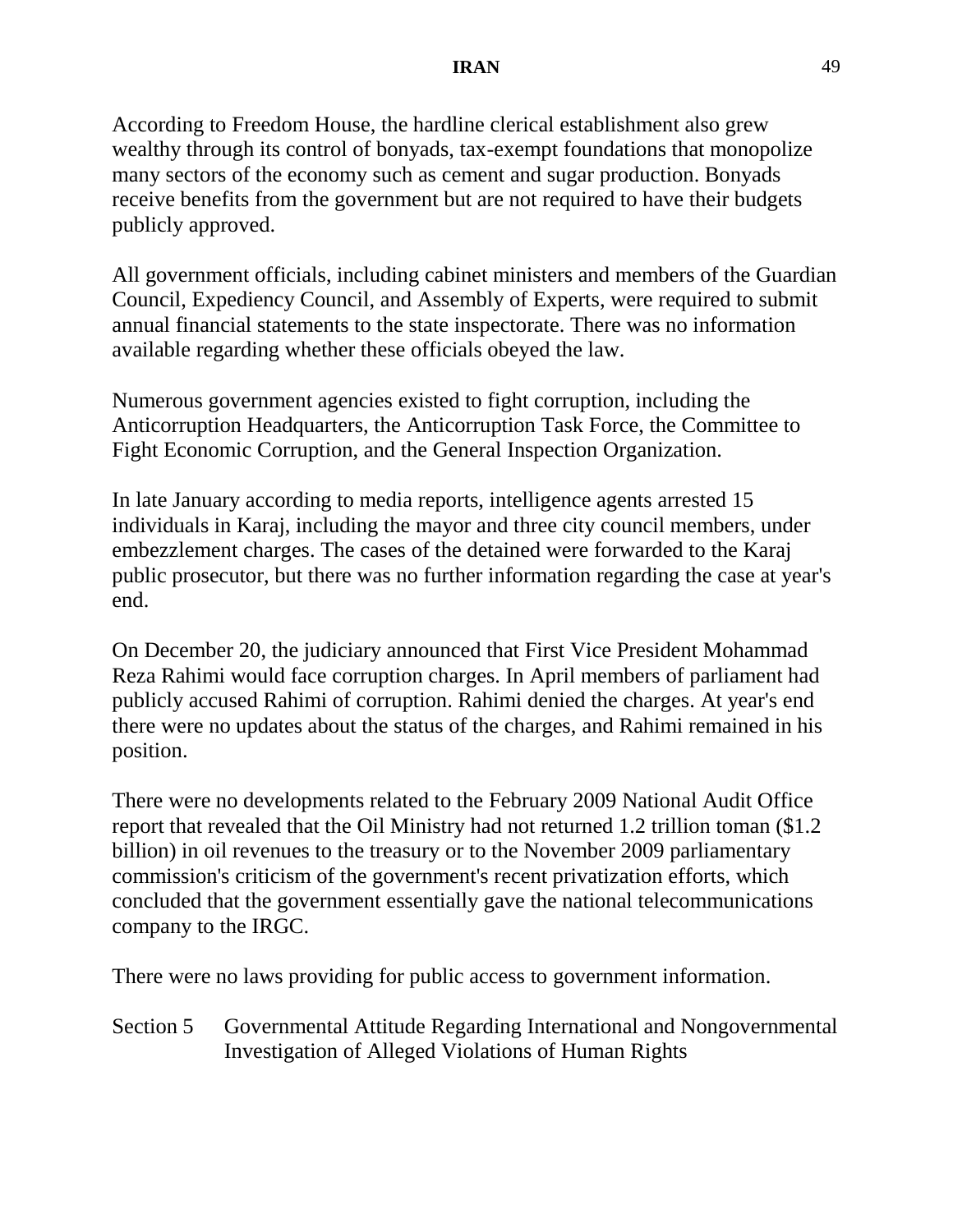The government continued to restrict the work of human rights groups and activists and sometimes responded to their inquiries and reports with harassment, arrests, monitoring, unlawful raids, and closures (see also sections 1.d., 1.e., 2.a., 6, and 7). The government continued to deny the universality of human rights and stated that human rights issues should be viewed in the context of a country's "culture and beliefs."

Hundreds of domestic NGOs focused on issues such as health and population, women's rights, development, youth, environmental protection, human rights, and sustainable development, despite the restrictive environment, including pressure not to accept foreign grants. NGOs must register with the Interior Ministry and apply for permission to receive foreign grants. According to various sources, independent human rights groups and other NGOs faced intensifying harassment and threat of closure from government officials as a result of prolonged and often arbitrary delays in obtaining official registration.

During the year the government prevented human rights defenders, civil society activists, journalists, and scholars from traveling abroad (see section 2.d.). Human rights activists reported receiving intimidating phone calls and threats of blackmail from unidentified law enforcement and government officials. Government officials routinely harassed and sometimes arrested family members of human rights activists (see section 1.f.). Courts routinely applied suspended sentences to human rights activists; this form of sentencing acted as de facto probation, leaving open the option for authorities to suddenly and arbitrarily arrest or imprison individuals. This threat was sometimes enough to silence activists or pressure them into providing information about other activists.

Professional groups representing writers, journalists, photographers, and others attempted to monitor government restrictions in their respective fields, as well as harassment and intimidation against individual members of their professions. The government severely curtailed these groups' ability to meet, organize, or effect change.

In June according to the ICHRI, a government intelligence official traveled with the NGO delegation to the UN Human Rights Council's Universal Periodic Review (UPR) of the country and reviewed statements made by the NGOs.

Throughout the year the government reportedly continued to exert significant pressure on the DHRC, a Tehran NGO headed by Nobel Peace Prize laureate Shirin Ebadi, and it systematically harassed and arrested lawyers affiliated with the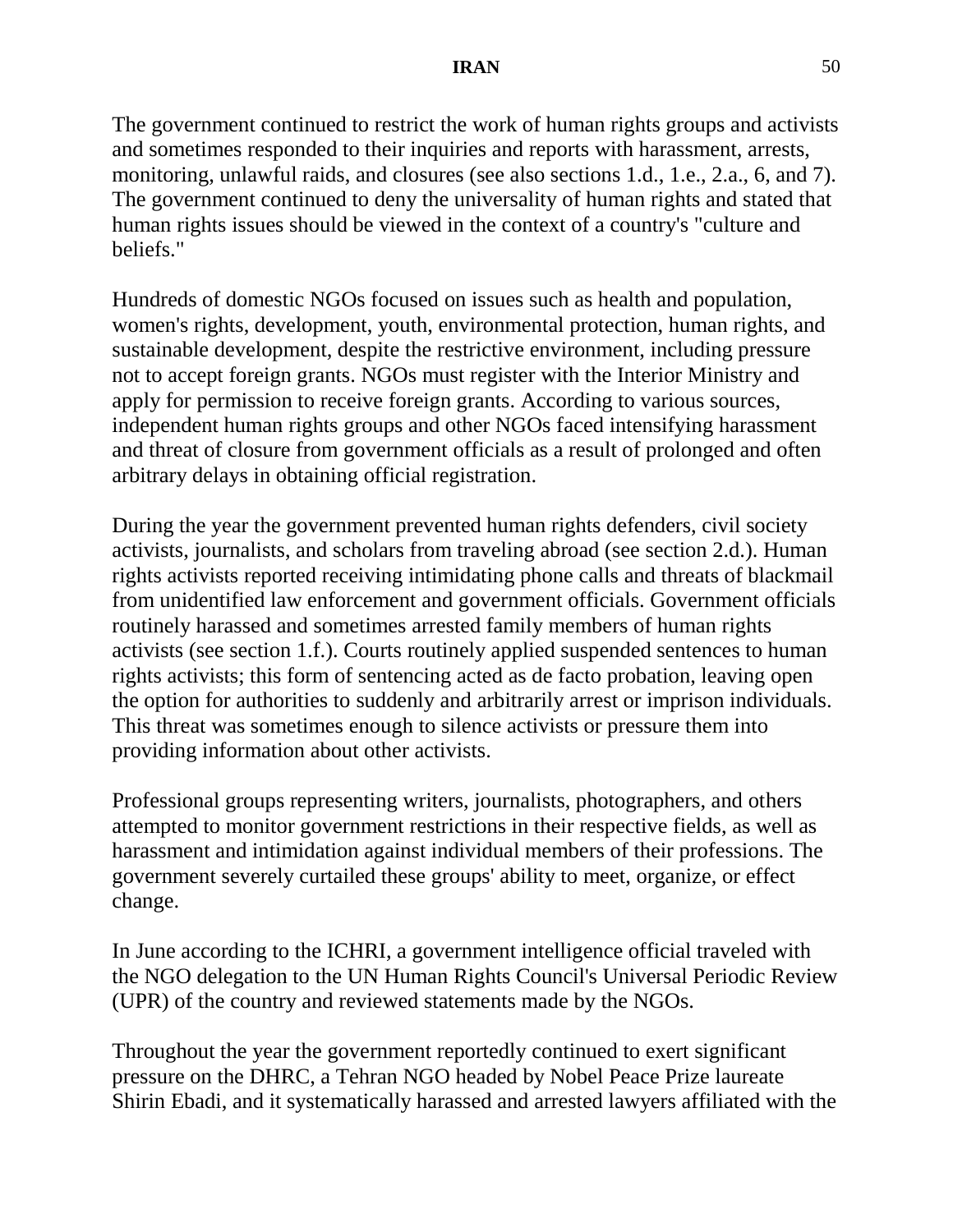organization. On October 30, Branch 15 of the Revolutionary Court sentenced Mohammad Seifzadeh, a lawyer and one of DHRC's founders, to nine years in prison and a 10-year ban on practicing law for "acting against national security" by establishing the DHRC. Seifzadeh told the ICHRI that his trial occurred behind closed doors.

In 2009 a Basij-student mob attacked Ebadi's offices and home, and the government pressured at least two of the DHRC's employees to resign; prevented several DHRC members from traveling outside the country; arrested and detained a DHRC secretary for 55 days; regularly summoned DHRC members for interrogation; and warned individuals not to attend the DHRC's gatherings, some of which police dispersed. On January 12, authorities released Ebadi's sister, Nushin, a professor of dentistry, after 17 days in detention. Nooshin reportedly also faced threats of dismissal from her university job.

Despite numerous appeals, including from the UN, the government denied requests from international human rights NGOs to establish offices in, or conduct regular investigative visits to, the country. The last visit by an international human rights NGO was AI's 2004 visit as part of the EU's human rights dialogue with the country.

The International Committee of the Red Cross and the UNHCR both operated in the country with some restrictions. Since the government issued a standing invitation to all UN human rights agencies in 2002, there have been six visits to the country by UN special human rights institutions, but none since 2005. The government generally ignored recommendations these bodies made and failed to submit required reports to the UN Human Rights Committee or the UN Committee on Economic, Social, and Cultural Rights. The government ignored repeated requests for visits by UN special rapporteurs.

A February 5 global study by the UN special rapporteur on torture and other similar practices stated that there were "credible" allegations that the country's security forces used excessive force against peaceful demonstrators and committed politically motivated torture following demonstrations.

In a March 11 interview with Radio Free Europe (RFE), then UN special rapporteur on torture Manfred Nowak said he was "really concerned about the situation" in the country, including allegations of torture in prisons following the 2009 elections, but that the government would not permit him to visit and investigate the claims.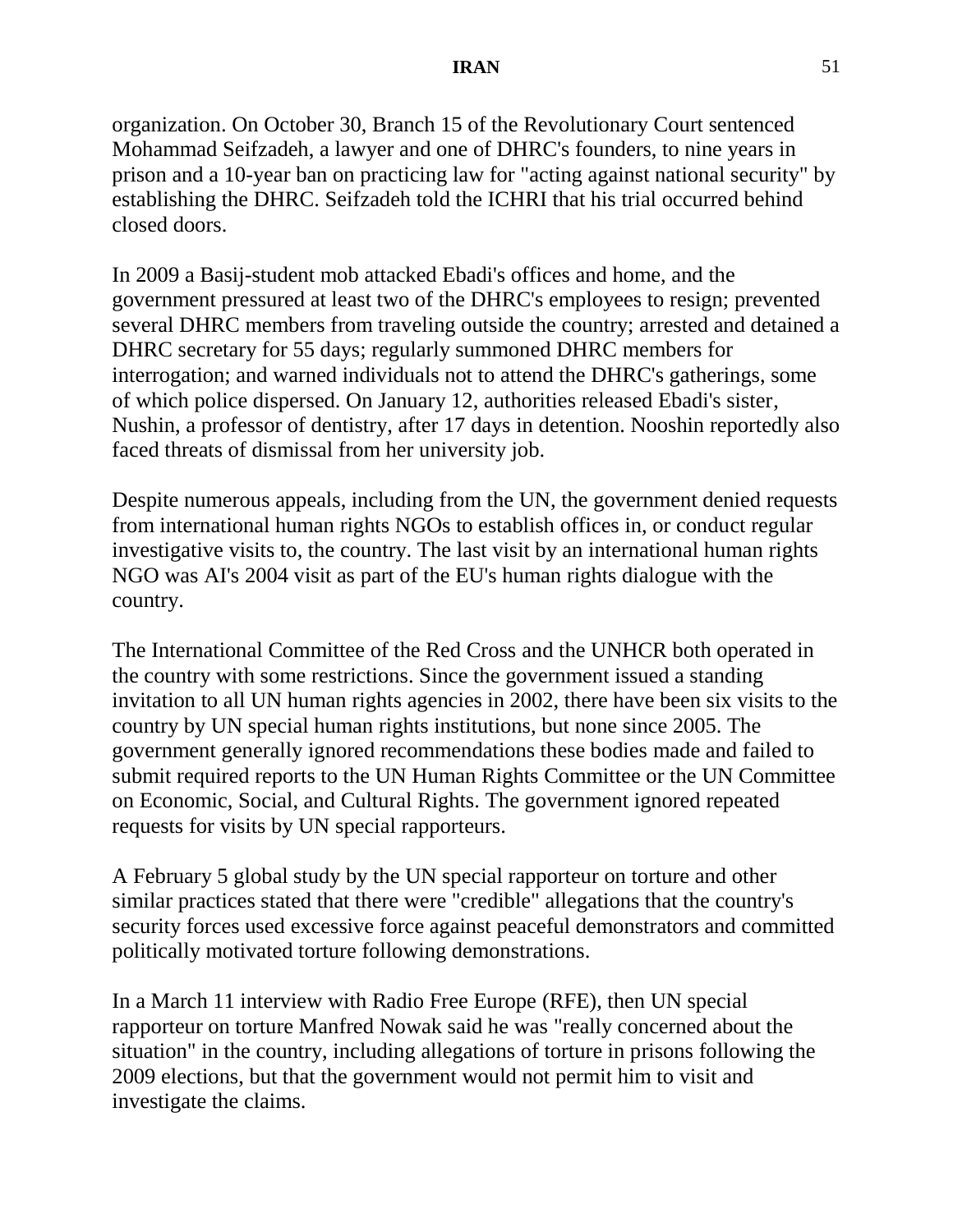In June the UN Human Rights Council reviewed the country's human rights record as part of the UPR process. The government rejected 45 of the 189 UPR recommendations, including concerns over torture, the lack of due process, and independence of civil society. Mohammed Javad Larijani, chief of the country's High Council for Human Rights, said human rights activists were "inciting violence."

On October 29, for the eighth consecutive year, the UN General Assembly adopted a resolution expressing concern about the country's "serious ongoing and recurring human rights violations." High Council for Human Rights head Larijani said the resolution was "illegal" and was designed to undermine "constructive interaction between [his government] and the UN Human Rights Council."

The governmental High Council for Human Rights has not conducted formal investigations into post-election abuses. Larijani, the council's head, is the brother of Ali Larijani, speaker of the parliament, and Sadeq Larijani, head of the judiciary.

# Section 6 Discrimination, Societal Abuses, and Trafficking in Persons

Although the constitution formally prohibits discrimination based on race, gender, disability, language, and social status "in conformity with Islamic criteria," the government did not effectively enforce these prohibitions.

# Women

Rape is illegal and subject to strict penalties including the death penalty, but it remained a problem. There were reports of government forces raping individuals in custody (see sections 1.a., 1.c., and others). Spousal rape is not illegal. Cases of rape were difficult to document due to social stigma against the victims. Most rape victims did not report the crime to authorities because they feared societal reprisal such as ostracism or punishment for having been raped. According to the penal code, rape is a capital offense, and four male witnesses or a combination of three male and two female witnesses are required for conviction. A woman or man found making a false accusation of rape is subject to 80 lashes.

The law does not specifically prohibit domestic violence. Spousal abuse and violence against women occurred. According to a study published in 2008 using 2005 data, 52.7 percent of women reported being physically abused during their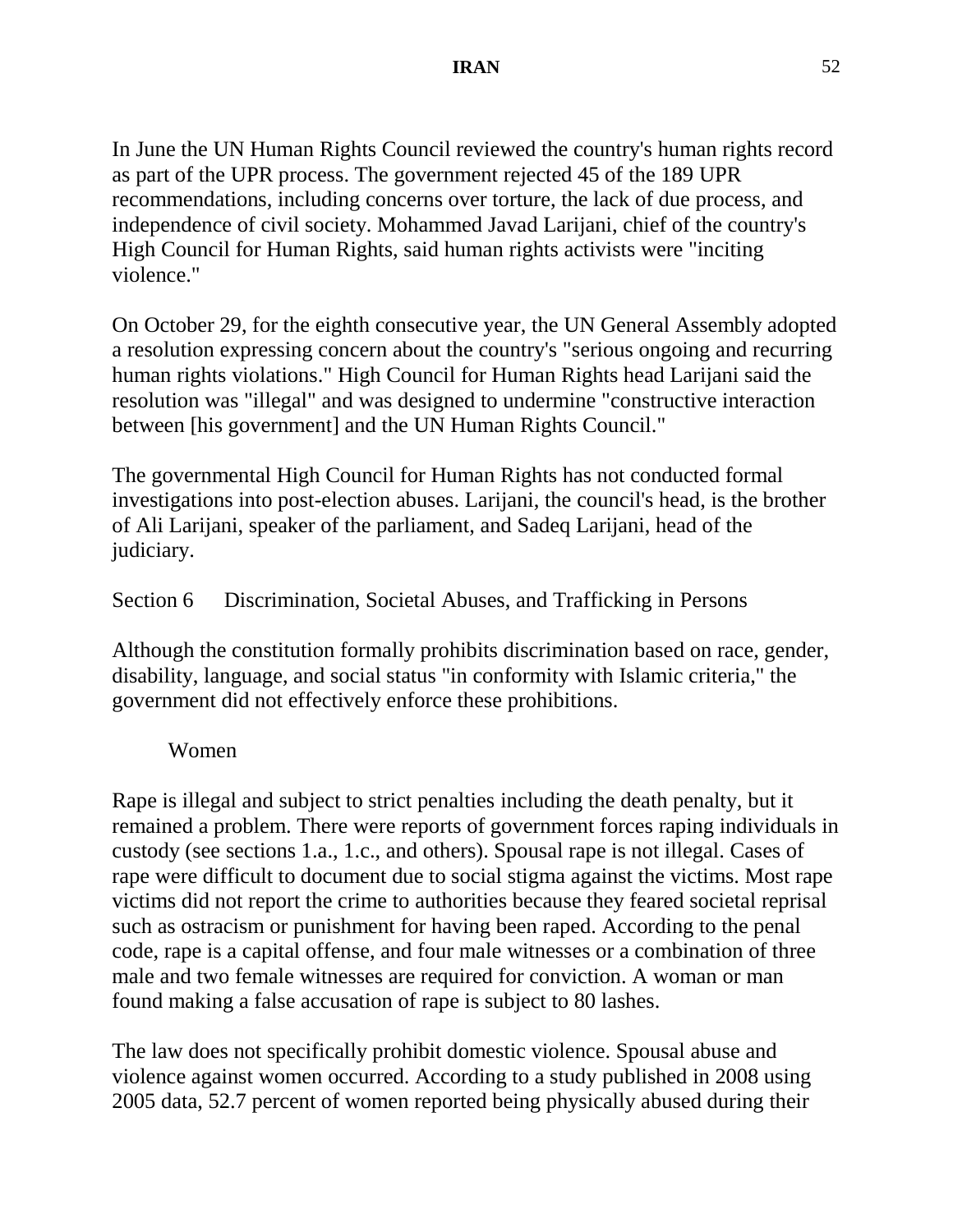married lives. A study published in 2009 using data from 2006 reported that half of the secondary students interviewed had witnessed spousal abuse in their families. A survey of women with infertility from August 2009 to January 2010 revealed that approximately 62 percent had experienced domestic abuse because of their infertility. Most women said their abuse was psychological; 22 percent of women had experienced physical or sexual abuse because of infertility. Abuse in the family was considered a private matter and seldom discussed publicly, although there were some efforts to change this attitude, particularly by the "One Million Signatures for the Repeal of Discriminatory Laws" (also known as OMSC and "Change for Equality") campaign. Some nongovernmental shelters and hotlines assisted victims during the year.

There is no law prohibiting "honor" killings, although no cases were documented during the year. The law permits a man to kill his adulterous wife and her consorts if he is certain she consented. Women convicted of adultery may also be sentenced to death, including by stoning. According to a police official quoted in a domestic newspaper in 2008, 50 honor killings were reported during a seven-month period, although official statistics were not available. The punishment for perpetrators was often a short prison sentence.

There was no update on the February 2009 case where a father killed his 16-yearold daughter for suspicious activity; the 2008 cases of a man known as Ahmad, who allegedly killed his daughter after her former brother-in-law kidnapped and slept with her; or Morteza, who allegedly killed his sister after she married a man without her family's permission.

There was a lack of reliable data on the prevalence of sexual harassment in the country. Media reports indicated that unwanted physical contact and verbal harassment occurred. Government officials, however, often blamed women's sexuality for problems in society; for example, on April 16, cleric Kazem Sadighi said, "many of the ladies who do not have a proper appearance cause the hearts of the youth to be swayed and they become defiled by sin, and this leads to the spread of adultery in society, which increases earthquakes." There are laws addressing sexual harassment in the context of physical contact between men and women. Physical contact between unrelated men and women is strictly prohibited and is punishable by lashing.

The 1993 family planning law recognizes the basic right of married couples to decide freely and responsibly the spacing and timing of their first three children and have the information and means to do so free from discrimination, coercion,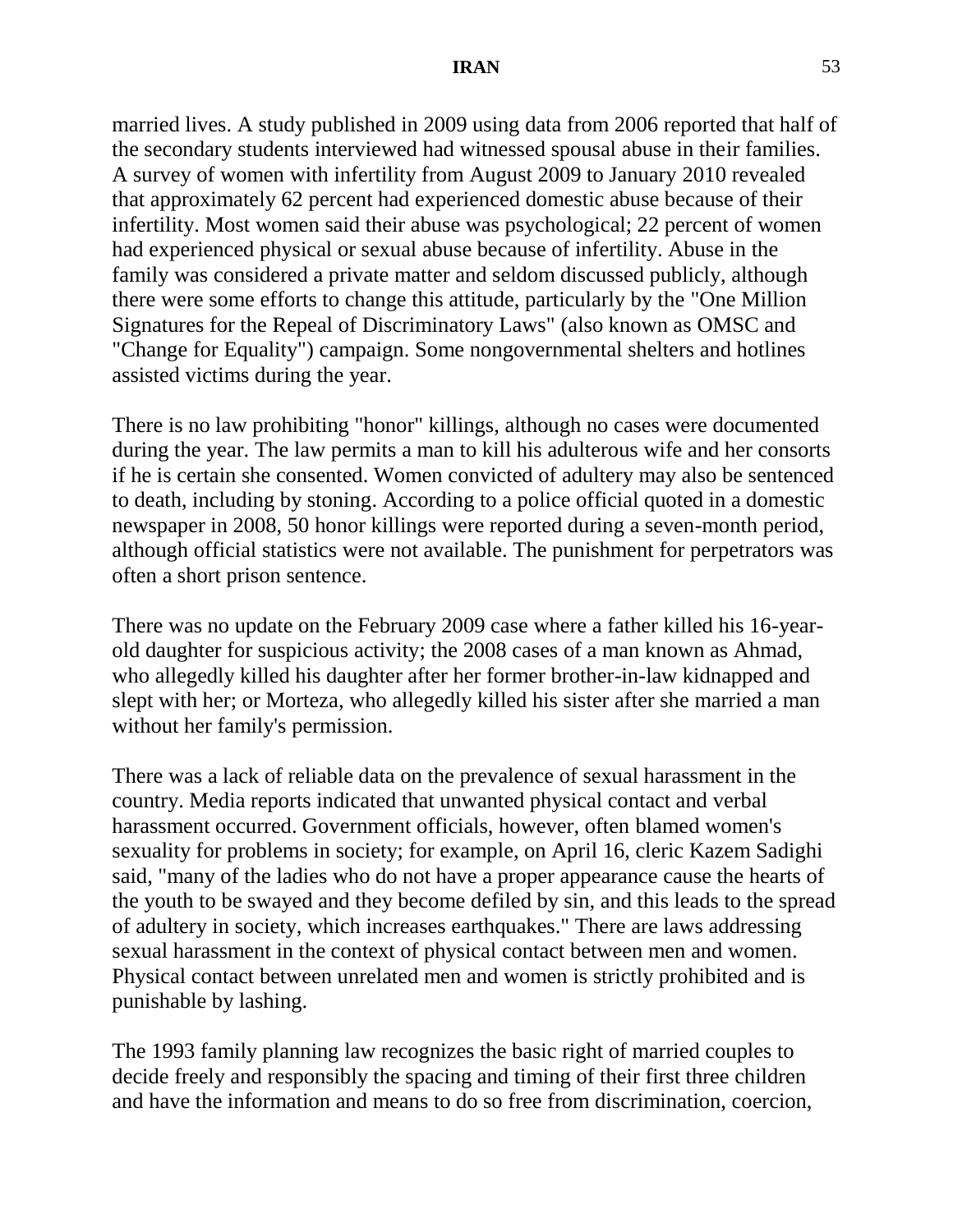and violence. According to the law, health and maternity benefits are cut for the family after three children. Local clinics and rural health centers disseminated information on family planning under the guidance of the Ministry of Health and Medical Education. There were no restrictions on the right of married persons to access contraceptives. According to the Population Reference Bureau, nearly 80 percent of married women of reproductive age used family planning methods, 75 percent of whom used modern methods of contraception. Couples who plan to marry must take a class in family planning. According to the UN Children's Fund (UNICEF), the 2008 adjusted maternal mortality ratio was 30 per 100,000 live births. According to UNICEF, 97 percent of women gave birth with a skilled attendant present. Men and women received equal access to diagnosis and treatment of sexually transmitted infections, including HIV. However, women tested less regularly than men because of social stigmas attached to doing so.

The constitution nominally provides women with equal protection under the law and all human, political, economic, social, and cultural rights in conformity with Islam. Provisions in the Islamic civil and penal codes, particularly sections dealing with family and property law, discriminate against women. Shortly after the 1979 revolution, the government replaced those laws that provided women with increased rights in the home and workplace with a legal system based largely on Shari'a practices. In March 2009 President Ahmadi-Nejad instructed the relevant bodies to implement a law in which women's share of their husband's inheritance would increase to one-fourth from the previously stipulated one-eighth of his property. At year's end there was no information on the law's implementation. The governmental Center for Women and Family continued to publish reports on feminism with a negative slant and limited the debate on women's issues to matters related to the home. Women cannot directly transmit citizenship to their children or to a non-Iranian spouse (see section 6, Children).

Although a man (or boy) can marry at age 15 without parental consent, the law states that a virgin woman or girl needs the consent of her father or grandfather to wed, or the court's permission, even if she is older than 18. The country's Islamic law permits a man to have as many as four wives and an unlimited number of sigheh, based on a Shia custom in which a woman may become the wife of a Muslim man after a simple religious ceremony and a civil contract outlining the union's conditions. Sigheh wives and any resulting children were not granted rights associated with traditional marriage. The government does not recognize marriages between Muslim women and non-Muslim men or Baha'i marriages.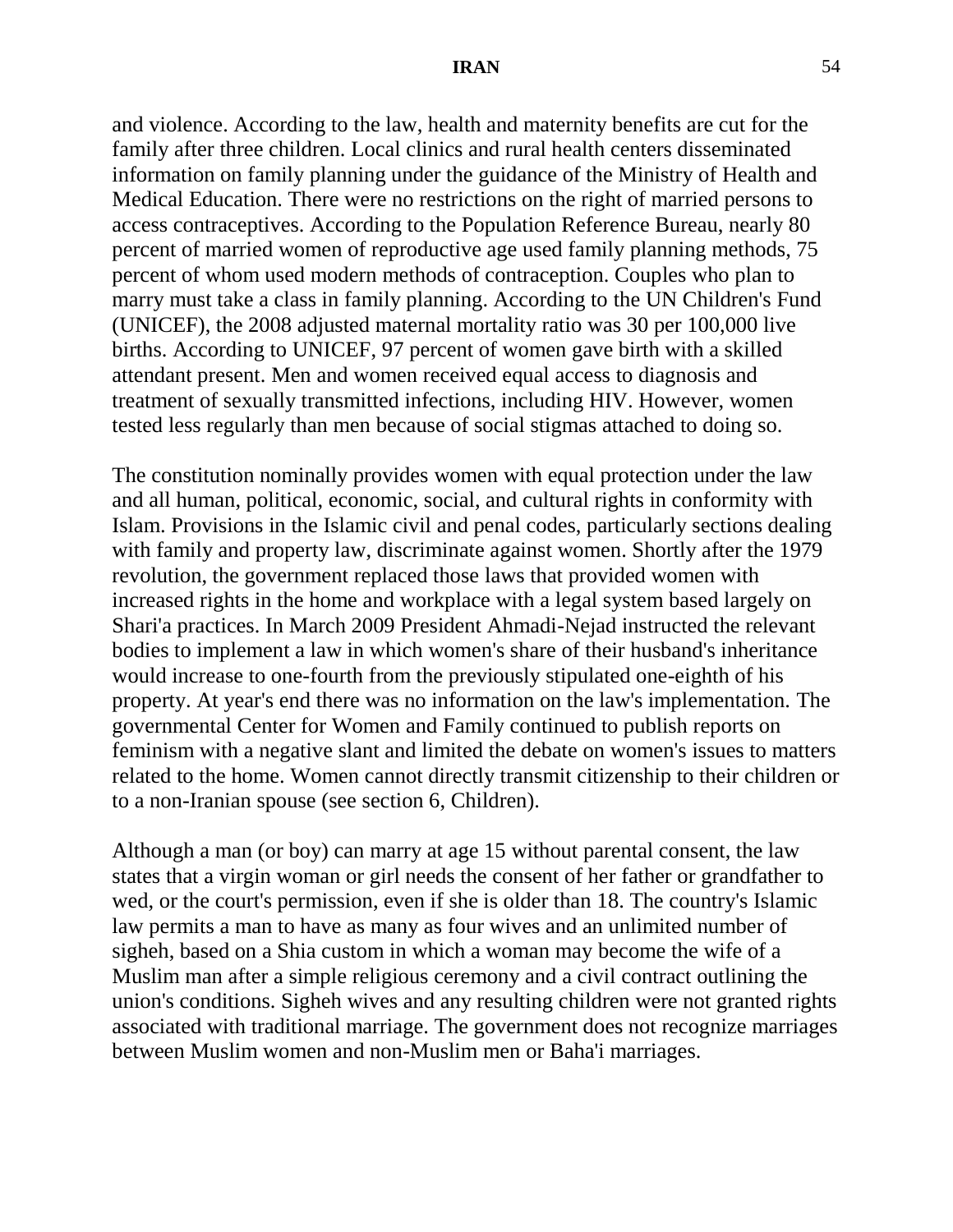A woman has the right to divorce only if her husband signs a contract granting that right, cannot provide for his family, or is a drug addict, insane, or impotent. A husband was not required to cite a reason for divorcing his wife. Traditional interpretations of Islamic law recognized a divorced woman's right to part of shared property and to alimony. These laws were not enforced. According to a study by the National Organization for Civil Registration, quoted in a book by a women's rights activist, more than 89 percent of women did not receive their due alimony, and 9 percent did not receive their share of the wedding gift (wedding contracts traditionally stipulate that in case of divorce the groom give his bride the wedding gift for financial support). The law provides divorced women preference in custody for children up to age seven; divorced women who remarry are forced to give the child's father custody. After the child reaches age seven, the father is entitled to custody (unless the father has been proven unfit to care for the child). The court determines custody in disputed cases.

Women sometimes received disproportionate punishment for crimes such as adultery, including death sentences (see sections 1.a. and 1.e., Trial Procedures). The testimony of two women is equal to that of one man. The blood money paid to the family of a female crime victim is half the sum paid for a man.

Women had access to primary and advanced education, and approximately 65 percent of university students were women. Government officials acknowledged the use of quotas to limit women's university admissions in certain fields such as medicine and engineering. In addition social and legal constraints limited women's professional opportunities. Women were represented in many fields, including the legislature, municipal councils, police, and firefighters, but a woman must seek her husband's consent before working outside the home. According to a 2009 World Economic Forum report, the unemployment rate for women, who constituted 33 percent of the workforce, was 15.8 percent, compared with 9.3 percent for men. Cultural discrimination remained a factor; one member of parliament suggested that banning women from the workplace could solve the country's unemployment problems. Women cannot serve in many high-level political positions or as judges, except as consultant or research judges without the power to impose sentences.

On November 17, Khadijeh Azadpour, who won a gold medal in martial arts at the Asian Games, told the local press that authorities told her she would only receive a promised apartment if she were married. Previously, she said she was promised an apartment if she won a gold medal.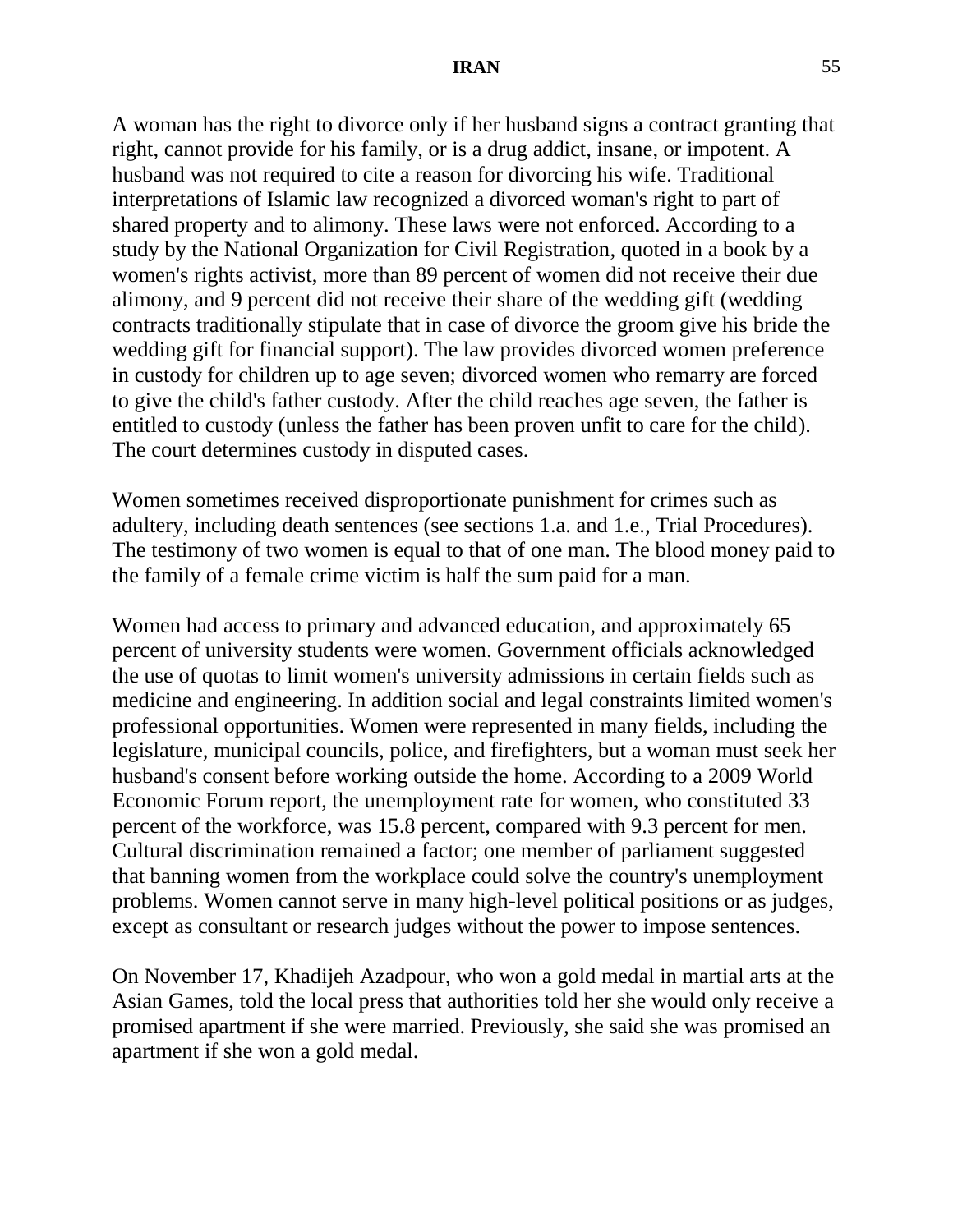The government enforced gender segregation in most public spaces, including for patients during medical care, and prohibited women from mixing openly with unmarried men or men not related to them. Women must ride in a reserved section on public buses and enter public buildings, universities, and airports through separate entrances. The penal code provides that a woman who appears in public without an appropriate hijab can be sentenced to lashings and fined. However, absent a clear legal definition of "appropriate hijab" or the punishment, women were subject to the opinions of disciplinary forces or judges. Pictures of uncovered or immodestly dressed women in the media or in films were often digitally altered.

In August a controversial family law that would make polygamy more permissive was reintroduced to the parliament. Women's groups successfully lobbied to table the bill in 2008; the bill would allow men to take additional wives without the first wife's permission, tax women's dowries, and remove conditions for the registration of temporary marriages.

The government continued its intense crackdown against members of the OMSC, which activists launched in 2006 to promote women's rights, particularly by advocating reform of discriminatory laws. Several members of the OMSC remained under suspended prison sentences and travel bans, were in prison, or were in self-imposed exile at year's end.

On March 2, authorities rearrested Mahoubeh Karami and searched her house. IRGC officials took her to Evin Prison where according to the ICHRI she remained for 80 days. She reportedly suffered abuse during interrogation, including being hit on the head with a water bottle. According to her brother, her charges stemmed from her membership in OMSC and her support for the DHRC. On August 18, according to press reports, a court sentenced her to four years' imprisonment for membership in a prohibited organization and spreading of propaganda against the state, but at year's end she was free on bail of 500 million toman (\$500,000).

In March according to the Human Rights House of Iran, the Branch 15 of the Revolutionary Court acquitted Khadijeh Moghaddam on two counts of propaganda activity against the regime and disobeying police orders but sentenced her to a oneyear suspended prison term for assembly and conspiracy with intent to act against national security.

In March 2009 security forces detained Moghaddam for approximately one month along with 11 other members from OMSC and the NGO Mothers for Peace-- Delaram Ali, Leila Nazari, Farkhondeh Ehtesabian, Mahboubeh Karami, Bahara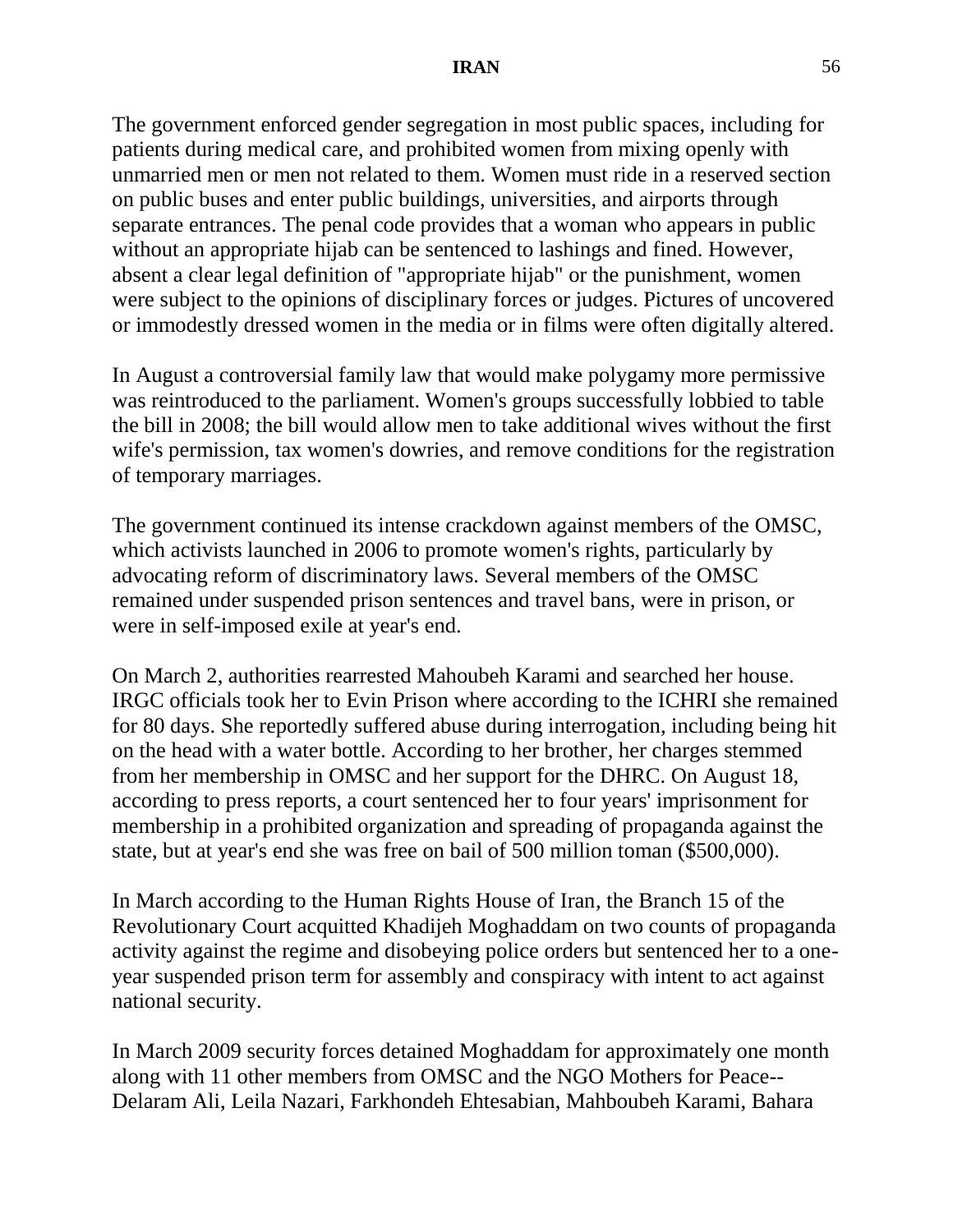Behravan, Ali Abdi, Amir Rashidi, Mohammad Shoorab, Arash Nasiri Eghbali, Soraya Yousefi and Shahla Forouzanfar--as the group met to make traditional Nowruz (New Year) visits to families of several political prisoners. The ICHR suggested that security and intelligence forces must have eavesdropped on activists' private communications to apprehend them. Judge Matin Rasekh charged the 12 with "disturbing public opinion" and "disrupting public order," and they were transferred to Section 209 of Evin Prison under MOIS control. All 12 were released on bail in June 2009.

On December 5, local news reported that authorities arrested Hakimeh Shokri at at Behesht Zahara Cemetary along with several other mothers who were celebrating the birthday anniversary of [Amir Arshad Tajmir,](http://persian2english.com/?p=3149) one of the protesters killed during the 2009 Ashura protest. They were gathered at Behesht Zahra Cemetery and were arrested. At year's end Hakimeh was transferred to Evin Prison and charged with "espionage" and "acting against national security"; the other women were released.

There were no developments in the case of Maryam Malek, detained for several weeks in April 2009 and charged with "propaganda against the system" in connection with her OMSC membership.

On December 29, authorities summoned Maryam Bidogli and Fatemeh Masjedi to report to prison to serve their one-year sentences for membership in a feminist organization. In May 2009 authorities in Qom arrested the OMSC members, along with the male author of *The Women's Movement in the East*, Gholamreza Salami. Intelligence agents searched homes of both women and took personal belongings. According to news reports, the women had previously been investigating an honor killing.

In January and February, authorities released the activists reportedly arrested in December 2009, including Zohre Tonkaboni and Mahin Fahimi, members of Mothers for Peace; and OMSC members Atiey Youseffi, Somayeh Rashidi, and Mansourreh Shojaaiei. There were no other updates available in any cases related to these women.

There were no developments reported in the case of Mehri Moshrefi, sentenced in January 2009 along with her husband to a two-year suspended sentence. In 2008 authorities arrested Moshrefi, her husband, and two of her children at a cemetery where One Million Signatures was staging a protest and transferred them to Evin Prison despite activists' claims that the family was not involved in the gathering.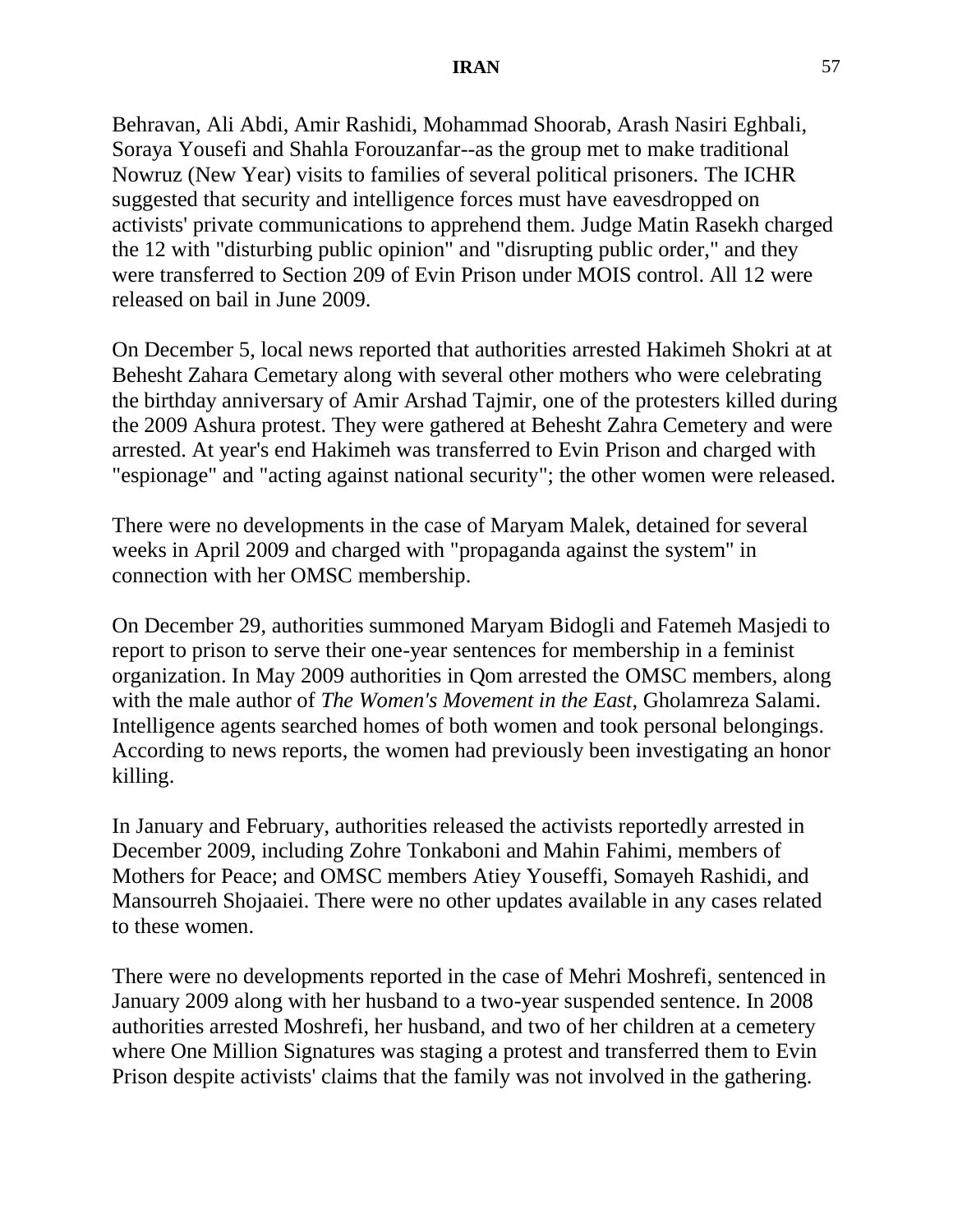### **IRAN** 58

As of July Ronek Safazadeh remained in Sanadaj Prison. In April 2009 a court sentenced her to six years in prison for spreading propaganda about the government in relation to her distribution of One Million Signatures pamphlets in 2007 and membership in the armed opposition group Free Life Party of Kurdistan, with which her lawyer maintained she was only marginally involved.

#### Children

Citizenship is derived by descent when a child is born to a citizen father regardless of the child's country of birth. In general birth within the country's borders does not confer citizenship, except when a child is born to unknown parents; when both parents are noncitizens, but at least one parent was born in the country; or when a child born to noncitizens continues to reside in the country for at least one year after age 18. The birth registration law requires that all births be registered within 15 days. The responsibility for implementing birth registration law falls to the Ministries of Justice, Interior, and Foreign Affairs. According to UNICEF, despite efforts to register rural births, 13 percent of births were not reported in 2005.

Although primary schooling up to age 11 is free and compulsory for all, media and other sources reported lower enrollment in rural areas for girls than for boys. More than 25 percent of refugee children of primary school age were not enrolled in school.

There was little information available to reflect how the government dealt with child abuse, including child labor. Abuse was largely regarded as a private family matter. In May the government announced that approximately 150,000 cases of child abuse had been recorded in the six months prior, and a prominent attorney added that the government did little to address the problem. According a 2005 study by the UN's Integrated Regional Information Network, child sexual abuse was rarely reported.

The law requires court approval for the marriage of girls younger than 13 and boys younger than 15, but it was reportedly not unusual in rural areas for parents to have their children marry before they became teenagers, often for economic reasons. The age of criminal responsibility for girls is nine years, while the law does not consider boys criminally responsible until age 15; thus, if a 12-year-old girl accuses a 14-year-old boy of rape, the 12-year-old girl would face any criminal penalties alone. Sex outside of marriage is illegal and is punishable by death, although media reported that the common punishment was imprisonment and lashing.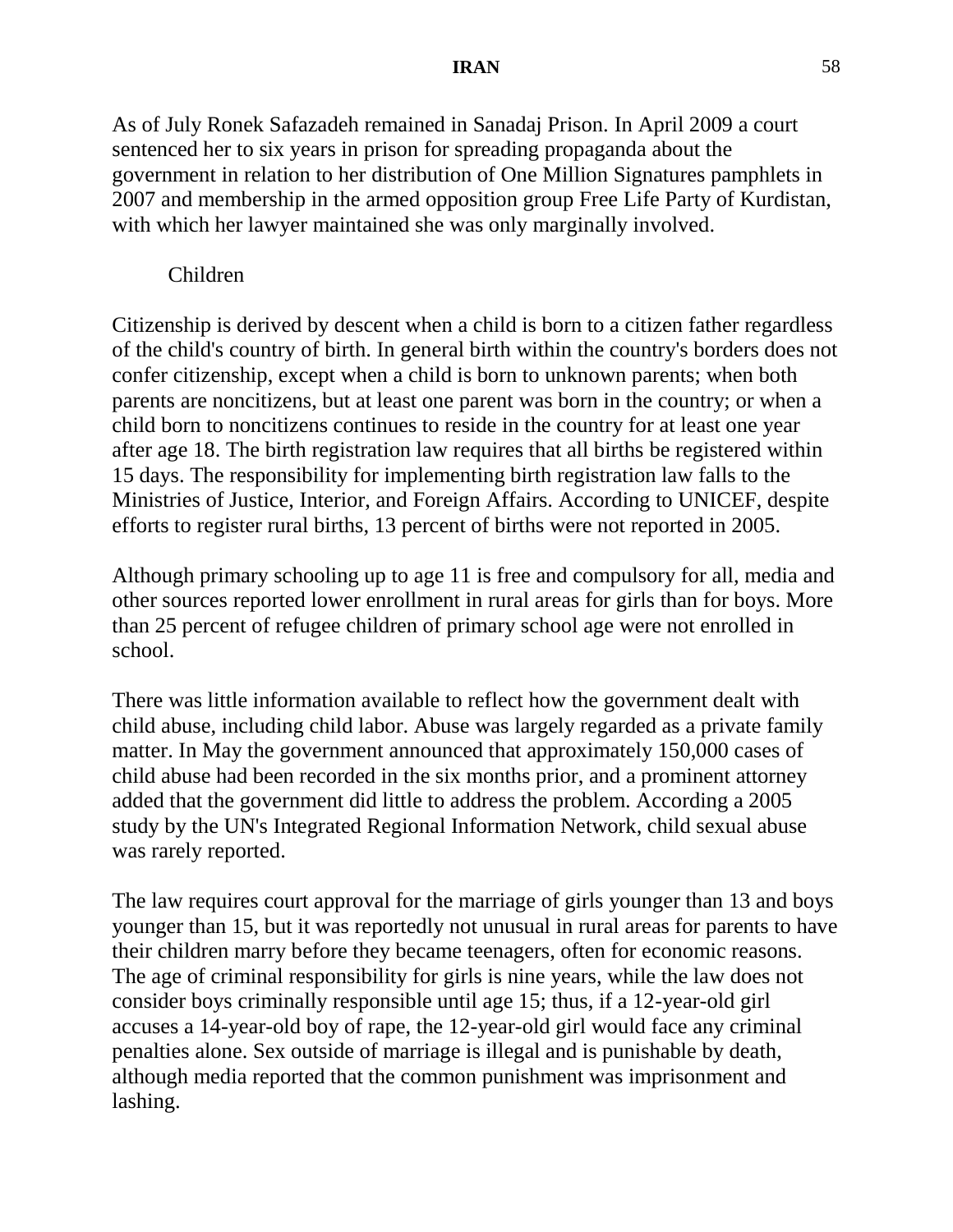In November 2009 according to the Mehr news agency, the leader of the student Basij organization, Mohammad Saleh Jokar, announced that 6,000 Basij units would be created in the country's elementary schools. Jokar said the action aimed to expand and promote Basij and revolutionary ideals among young persons. He added that approximately 4.5 million students and 320,000 teachers were members of the Basij. An RFE report noted that the Basij also began a program to register baby girls for later training in the Basji Hossein Haj Mousaee Basij unit. The report also discussed "resource centers" being built at elementary schools to prepare children to join the units.

There were reportedly significant numbers of children working as street vendors in Tehran and other cities and not attending school. International media sources reported there were as many as 250,000 street children in the country.

International news reported on the plight of children of imprisoned mothers. According to State Prisons Organization regulations, children could stay in prison with their mothers until the age of three; according to a report by the Association for Defending Prisoners' Rights, children sometimes stayed through the age of six.

In March authorities reportedly released child and women's rights activist Maryam Zia, arrested in December 2009, on bail of 30 million toman (\$30,000) due to health concerns and, according to some press reports, a 13-day hunger strike. In September Branch 28 of the Revolutionary Court sentenced Zia to one year in prison for propaganda against the regime.

The country is not a party to the 1980 Hague Convention on the Civil Aspects of International Child Abduction. For information on international parental child abduction, please see the Department of State's annual report on compliance at [http://travel.state.gov/abduction/resources/congressreport/congressreport\\_4308.htm](http://travel.state.gov/abduction/resources/congressreport/congressreport_4308.html) [l,](http://travel.state.gov/abduction/resources/congressreport/congressreport_4308.html) as well as country-specific information at [http://travel.state.gov/abduction/country/country\\_3781.html.](http://travel.state.gov/abduction/country/country_3781.html)

# Anti-Semitism

The government's anti-Israel stance, in particular the president's repeated speeches decrying the existence of Israel and calling for the destruction of its "Zionist regime," created a threatening atmosphere for the 25,000-person Jewish community. Government officials continued to make anti-Semitic statements, organize events during the year designed to deny the Holocaust, and sanction anti-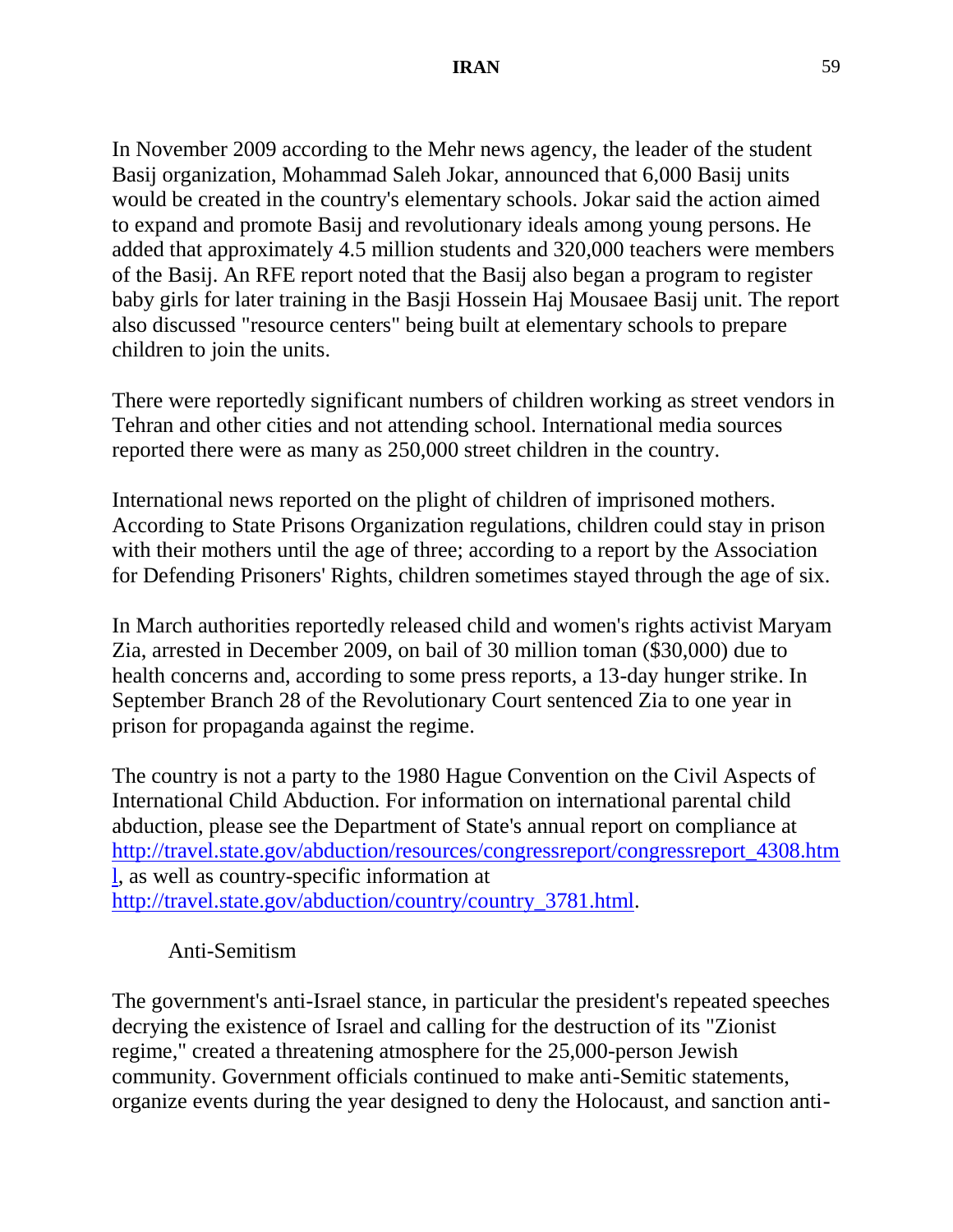### **IRAN** 60

Semitic propaganda. The government also limited distribution of nonreligious Hebrew texts and required Jewish schools to remain open on Jewish Sabbath.

Trafficking in Persons

For information on trafficking in persons, please see the Department of State's annual *Trafficking in Persons Report* at [www.state.gov/g/tip.](http://www.state.gov/g/tip)

### Persons with Disabilities

The law prohibits discrimination against persons with disabilities. The law also provides for state-funded vocational education for persons with disabilities, but according to domestic news reports, vocational centers were confined to urban areas and were unable to meet the needs of the entire population. Building accessibility for persons with disabilities remained a widespread problem. The Welfare Organization of Iran is the principal governmental agency charged with protecting the rights of persons with disabilities.

### National/Racial/Ethnic Minorities

The constitution grants equal rights to all ethnic minorities and allows for minority languages to be used in the media and in schools; in practice minorities did not have equal rights, and the government consistently denied their right to use their language in school. The government disproportionately targeted minority groups, including Kurds, Arabs, Azeris, and Baluch, for arbitrary arrest, prolonged detention, and physical abuse. These groups reported political and economic discrimination, particularly in their access to economic aid, business licenses, university admissions, permission to publish books, and housing and land rights. The government blamed foreign entities, including a number of governments, for instigating some of the ethnic unrest.

In January 2009 HRW released a report documenting government persecution of the 4.5 million Kurds in the country, who have frequently campaigned for greater regional autonomy. The report documented the government's use of security laws, media laws, and other legislation to arrest and persecute Kurds solely for exercising their right to freedom of expression and association (see section 1.e., Political Prisoners and Detainees). According to the report, the government consistently banned Kurdish-language newspapers, journals, and books and punished publishers, journalists, and writers for opposing and criticizing government policies. Although the Kurdish language is not banned, schools did not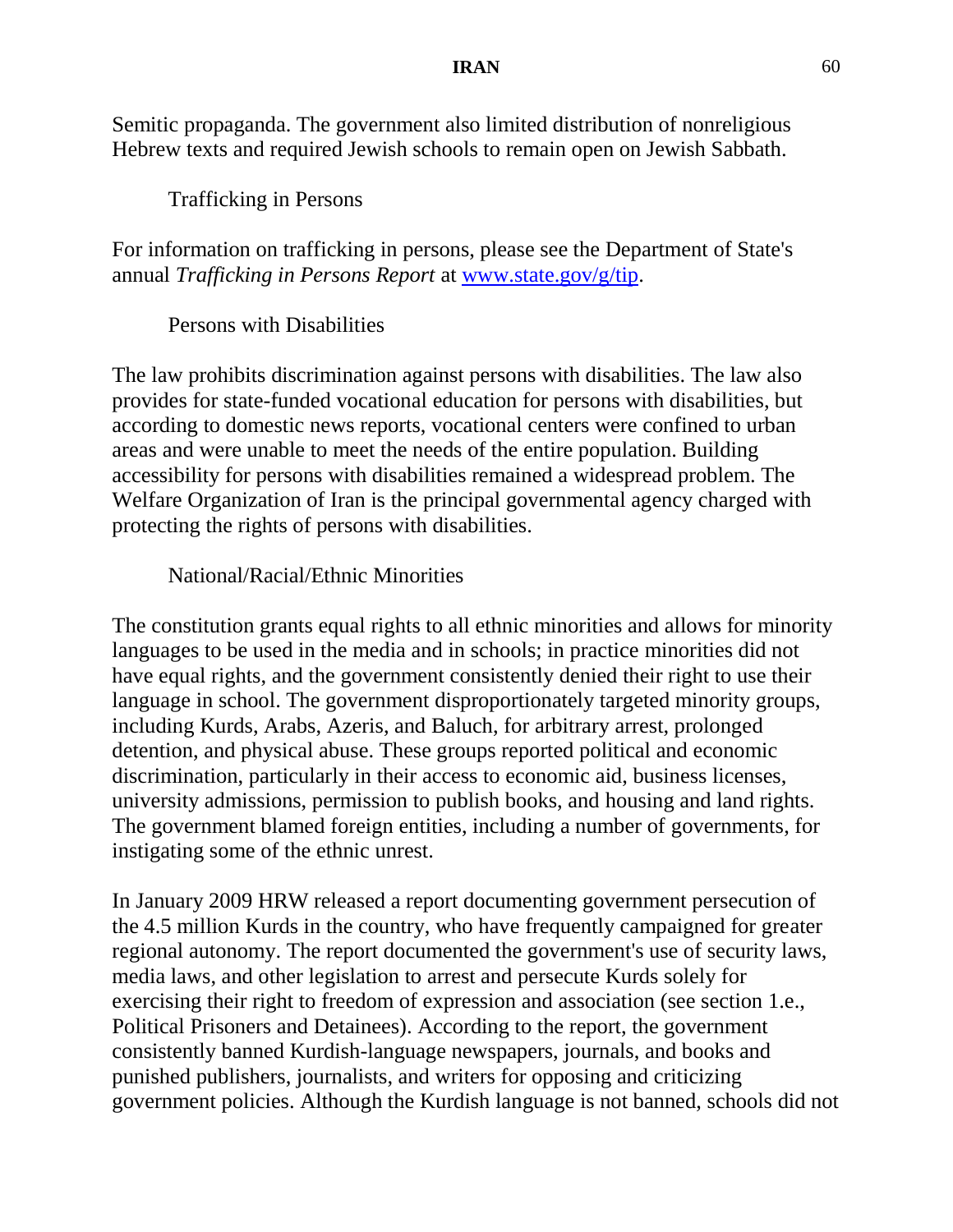teach it. Authorities suppressed legitimate activities of Kurdish NGOs by denying registration permits or bringing spurious charges of security offenses against individuals working with such organizations. Kurds were not allowed to register certain names for their children in official registries.

IHRV reported that two Kurdish students who passed entrance exams for graduate school in 2009 were denied admission based on their ethnicity.

There were no developments in the case of Jebraeil Khosravi, sentenced in January 2009 to a 20-year prison term for membership in an illegal organization. At year's end he was believed to remain in Bandar-Abbas Prison.

In November authorities reportedly released Kurdish writer Abbass Jalilian, who goes by the name "AKO," upon completion of his 15-month sentence for espionage.

On May 9, the government executed by hanging Farrad Karmangar, fellow Kurdish activists Ali Heydarian and Farhad Vakili, and two other political prisoners at Evin Prison (see section 1.a.). Authorities originally arrested the three men in 2006 because of their human rights activism.

Foreign representatives of the Ahvazi Arabs of Khuzestan claimed their community of two to four million in the country's southwest encountered oppression and discrimination, including the lack of freedom to study and speak Arabic. Ahvazi and human rights groups alleged torture and mistreatment of Ahvazi Arab activists, including allegations that in September 2009 IRGC intelligence officers raped two female activists.

In October 2009 relatives of seven men sentenced to death for killing a clergy member in Ahvaz told local human rights organizations that authorities had tortured them to coerce confessions.

Ethnic Azeris comprised approximately one-quarter of the country's population, were well integrated into government and society, and included the supreme leader among their numbers. Nonetheless, Azeris complained that the government discriminated against them, banning the Azeri language in schools, harassing Azeri activists or organizers, and changing Azeri geographic names. Azeri groups also claimed a number of Azeri political prisoners had been jailed for advocating cultural and language rights for Azeris. The government charged several of them with "revolting against the Islamic state."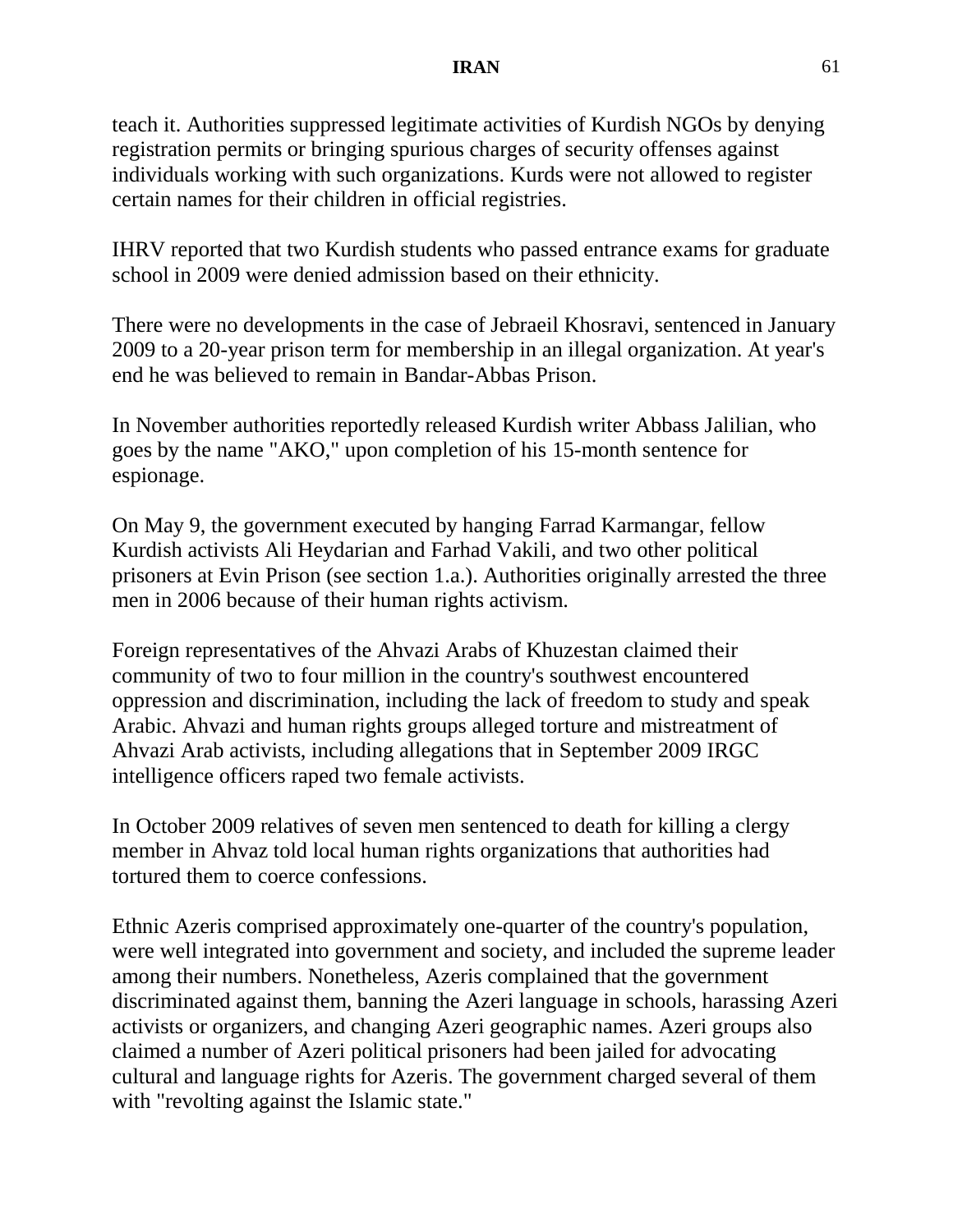On April 2, approximately 10,000 Azeris demonstrated near Lake Urmia, located between the provinces of West Azerbaijan and East Azerbaijan, to protest the government's lack of attention to the drying out of the lake. The protesters also demanded the preservation of Azerbaijan's cultural heritage. Authorities arrested more than 100 demonstrators.

On May 25, intelligence officials arrested Akbar Azad, an Azeri author and journalist, at his home in Tehran. After his arrest, security forces searched his home and confiscated his computer, books, and personal property. At year's end he remained in detention.

On August 1, two to three thousand Azeris reportedly demonstrated for the right to be educated in Azeri Turkish and to condemn discrimination against their community. According to the RFE report, Basij militants broke up the demonstration and arrested at least 12 individuals.

On August 25, the brother of Azeri activist Youssef Soleiman reported that prison authorities abused his brother (see section 1.c.).

In May 2009 media sources reported that 16 ethnic Azeris were injured during clashes with police in the city of Tabriz and 15 demonstrators were arrested. Protests also took place in the town of Orumiyeh and in Tehran. The demonstrations commemorated riots of 2006 in Tabriz and other cities protesting a newspaper caricature depicting Azeris as cockroaches.

Local and international human rights groups alleged serious economic, legal, and cultural discrimination against the Baluch minority during the year. Baluch journalists and human rights activists faced arbitrary arrest, physical abuse, and unfair trials, often ending in execution. In 2008 authorities executed Baluch journalist and education activist Yaghoob Mirnehad in Zahedan for alleged membership in the militant group People's Resistance Movement of Iran (formerly Jundallah), which the government considers a terrorist group.

Societal Abuses, Discrimination, and Acts of Violence Based on Sexual Orientation and Gender Identity

The government censored all materials relating to lesbian, gay, bisexual, and transgender (LGBT) issues. In 2008 President Ahmadi-Nejad called homosexual activity an "unlikable and foreign act" that "shakes the foundations of society."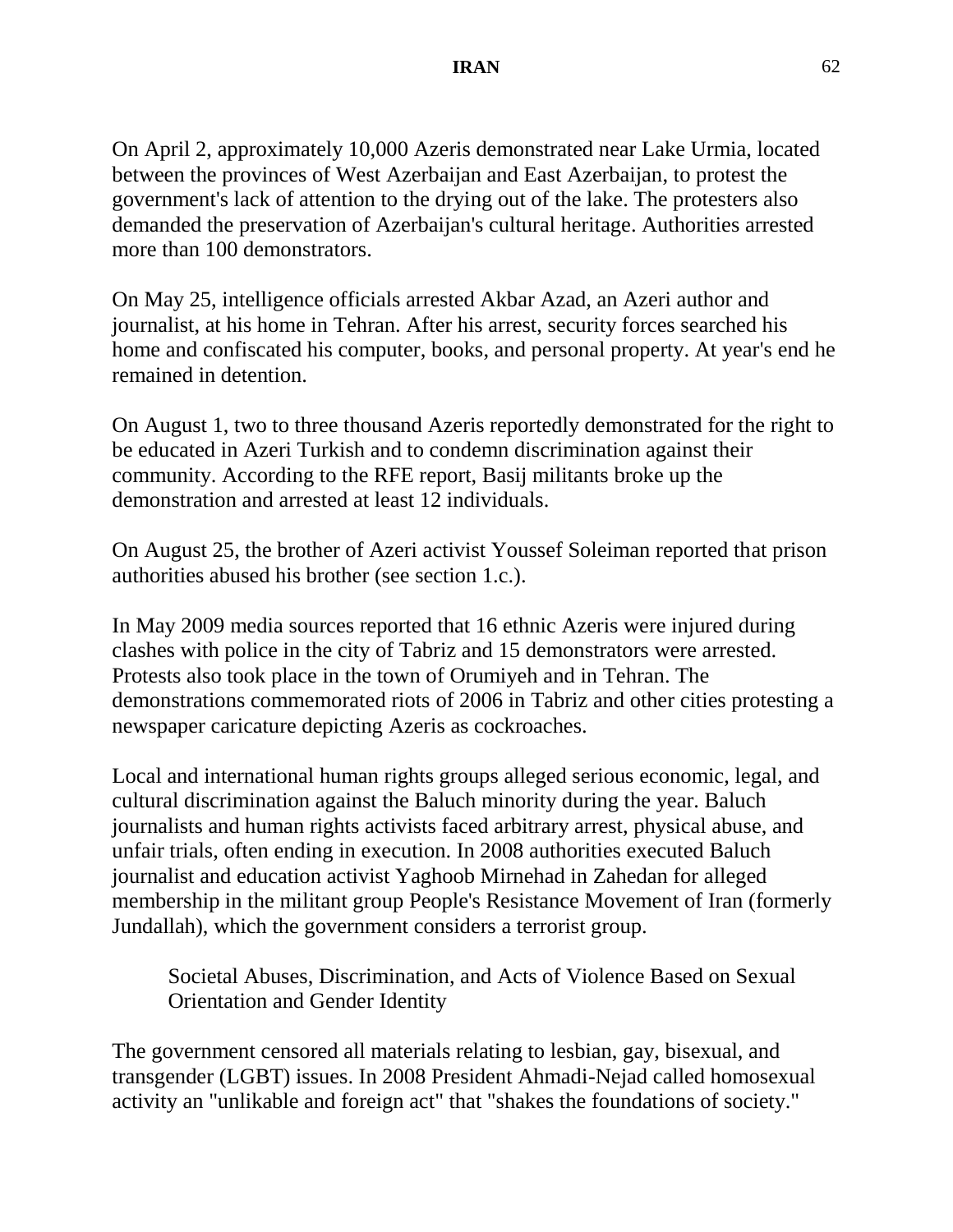The Special Protection Division, a volunteer unit of the judiciary, monitored and reported "moral crimes." The law prohibits and punishes homosexual conduct; sodomy between consenting adults is a capital crime. According to a December HRW report, security forces used discriminatory laws to harass, arrest, and detain individuals they suspected of being gay. In some cases security forces raided houses and monitored Internet sites for information on LGBT individuals. Those accused of sodomy often faced summary trials, and evidentiary standards were not always met. The punishment of a non-Muslim gay man or lesbian was harsher if the gay man or lesbian's partner was Muslim. Punishment for homosexual behavior between men was more severe than for such behavior between women.

The law defines transgender persons as mentally ill, encouraging them to seek medical help in the form of gender-reassignment surgery. The government provided grants of as much as 4.5 million toman (\$4,500) and loans of as much as 5.5 million toman (\$5,500) for transgender persons willing to undergo gender reassignment surgery. Human rights activists and NGOs reported that some members of the gay and bisexual community were pressured to undergo gender reassignment surgery to avoid legal and social persecutions in the country.

The size of the LGBT community was unknown, as many individuals feared identifying themselves. There were active LGBT NGOs in the country, but most activities to support the LGBT community took place outside the country.

On April 25, according to press reports, police found a 24-year-old transgender woman known as Mahsa strangled in her apartment. Mahsa had previously undergone male to female sex-change operations. Her two brothers confessed to killing her on moral grounds. Although the brothers were sentenced to prison time of eight years and three years, respectively, the sentences included suspended jail time, which reduced their actual sentence in prison to three years and one year, respectively.

In July according to HRW, a Tabriz court issued an execution order for Ebrahim Hamidi, who was originally charged at age 16 with raping a minor. After the victim retracted his accusation, the court acquitted three other defendants but convicted Hamidi of sodomy based on elm-e ghazi. According to his lawyer, Mohammed Mostafaei, officials tortured Hamidi into signing his confession. HRW reported four other men in the country were in danger of execution for sodomy.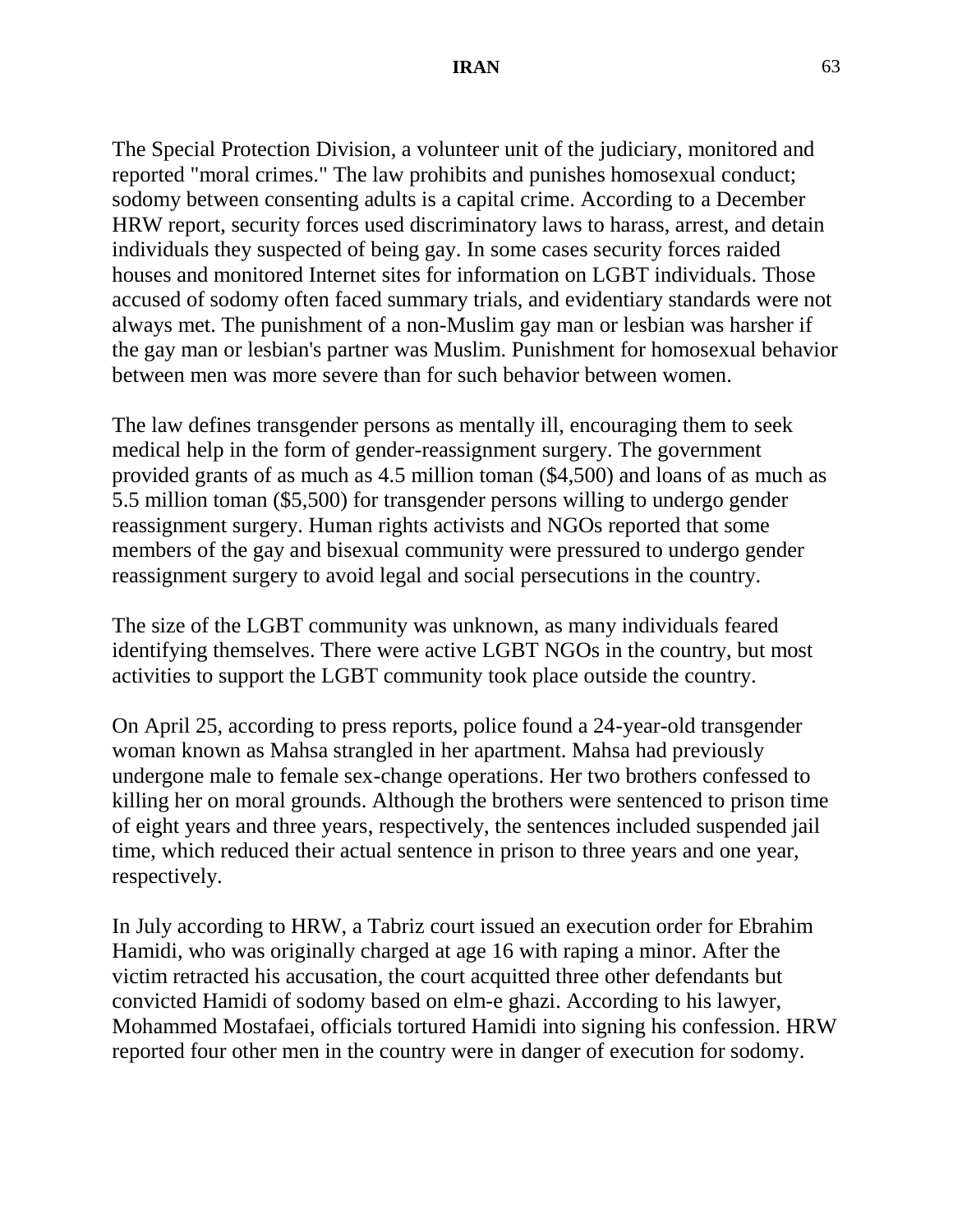### **IRAN** 64

According to the HRW report, family members threatened and abused many young gay men, who also faced harassment from religious scholars, schools, and community elders. Some LGBT persons were expelled from university for allegations of homosexual activities. The HRW report also alleged that Basij forces attempted to entrap for arrest persons engaged in homosexual behavior.

On July 10, officers raided a private party in Shirza and arrested 17 gay men. According to a local NGO the charges against the men were eventually dropped.

Other Societal Violence or Discrimination

Persons with HIV/AIDS reportedly faced discrimination in schools and workplaces. The government supported programs for HIV/AIDS awareness and generally did not interfere with private HIV/AIDS-related NGOs. Government hospitals diagnosed and treated AIDS patients free of charge.

Section 7 Worker Rights

a. The Right of Association

The law provides workers the right to establish unions; in practice the government did not permit independent unions and severely restricted workers' attempts to organize. Workers in transportation, education, and other sectors were systematically suppressed. A national organization known as Workers' House was the sole authorized national labor organization. It served primarily as a conduit for government control over workers. The leadership of Workers' House coordinated activities with Islamic labor councils in industrial, agricultural, and service organizations comprising more than 35 employees. According to the ICHRI, these councils, which consisted of representatives of workers and a representative of management, were essentially management-run unions that undermined workers' efforts to maintain independent unions, but they nonetheless frequently blocked layoffs and dismissals in support of workers' demands. During the year the government pressured workers to join the government-sponsored councils.

The 1990 labor code stipulates that workers may establish an Islamic labor council or a guild at any workplace or that workers may appoint an official representative. The law strongly favors Islamic labor councils; no other form of representation is allowed in a workplace where such a council has been established. Although Workers' House oversees Islamic labor councils, the Interior Ministry, the Ministry of Labor, and the Islamic Information Organization draft councils' constitutions,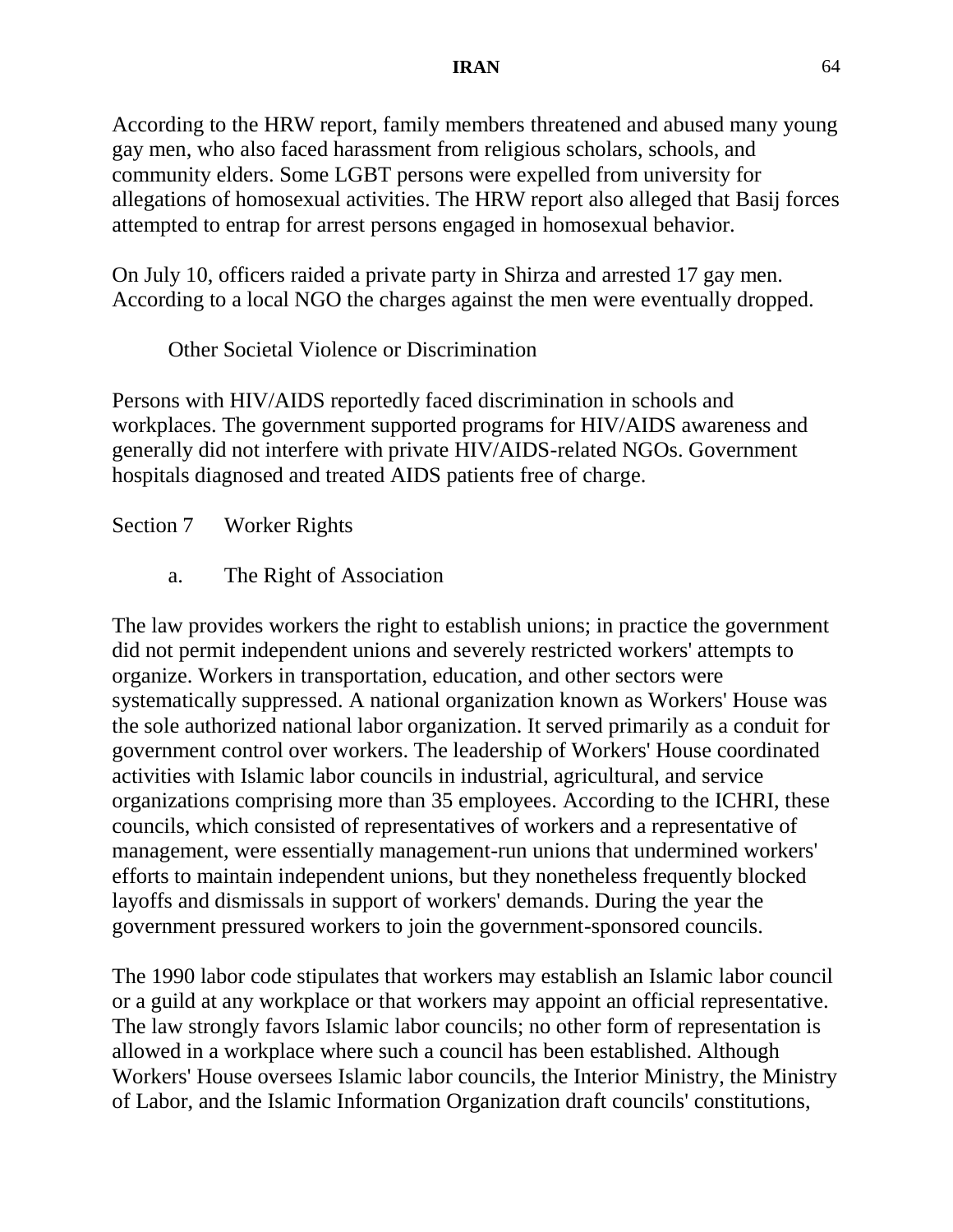operational rules, and election procedures. There is no representative workers' organization for workers who are noncitizens.

Restrictions on freedom of association for workers continued during the year as the government and the judiciary imprisoned and aimed to silence labor activists. Because of the severe crackdown on labor unions from the previous year, many workers groups cancelled annual May Day protests, including activities focused on the banned teachers union.

On April 16, leaders of the country's teachers associations met in the city of Yazd to formulate a statement. Officials from the local intelligence office telephoned to threaten them and warn them to leave. The statement by the leaders of the Coordinating Council of Teacher's Trade Association called for hunger strikes after National Teachers Day on May 2.

On April 22, intelligence officials summoned Tofigh Mortezapour and Hasan Kharatian, both from the Teachers' Trade Association in Tabriz. On April 26, authorities searched Mortezapour's house and confiscated personal items, including his computer and papers. On April 27, authorities interrogated both men.

On April 24, intelligence officials summoned three members of the Teachers' Trade Association in Hamedan--Ali Najafi, Asghar Mohammad Khani, and Jalal Naderi--to the local intelligence office. The ICHRI reports that authorities detained Najafi for a day and night. The three faced interrogations again on April 26.

Also on April 24, the Tehran Investigation Office of the Intelligence Ministry summoned Ali Akbar Baghani, the secretary general of the Teacher's Trade Association, and Mohammad Beheshti Langeroudi, the spokesperson for the association. On April 29, intelligence agents searched their houses and detained the two men without informing them of the charges. The events prefaced worker and teacher strikes planned for May 1 and 2. Both men were released in July after 63 days in prison.

In a related incident on April 28, the Human Rights Activists News Agency reported that security forces entered the house of Alireza Hashemi, head of the Teachers' Organization, and took him to an unknown location after confiscating his computer and a number of personal belongings. In June 2009 during a general crackdown on dissidents, authorities arrested and detained him for 25 days. At year's end he remained in prison.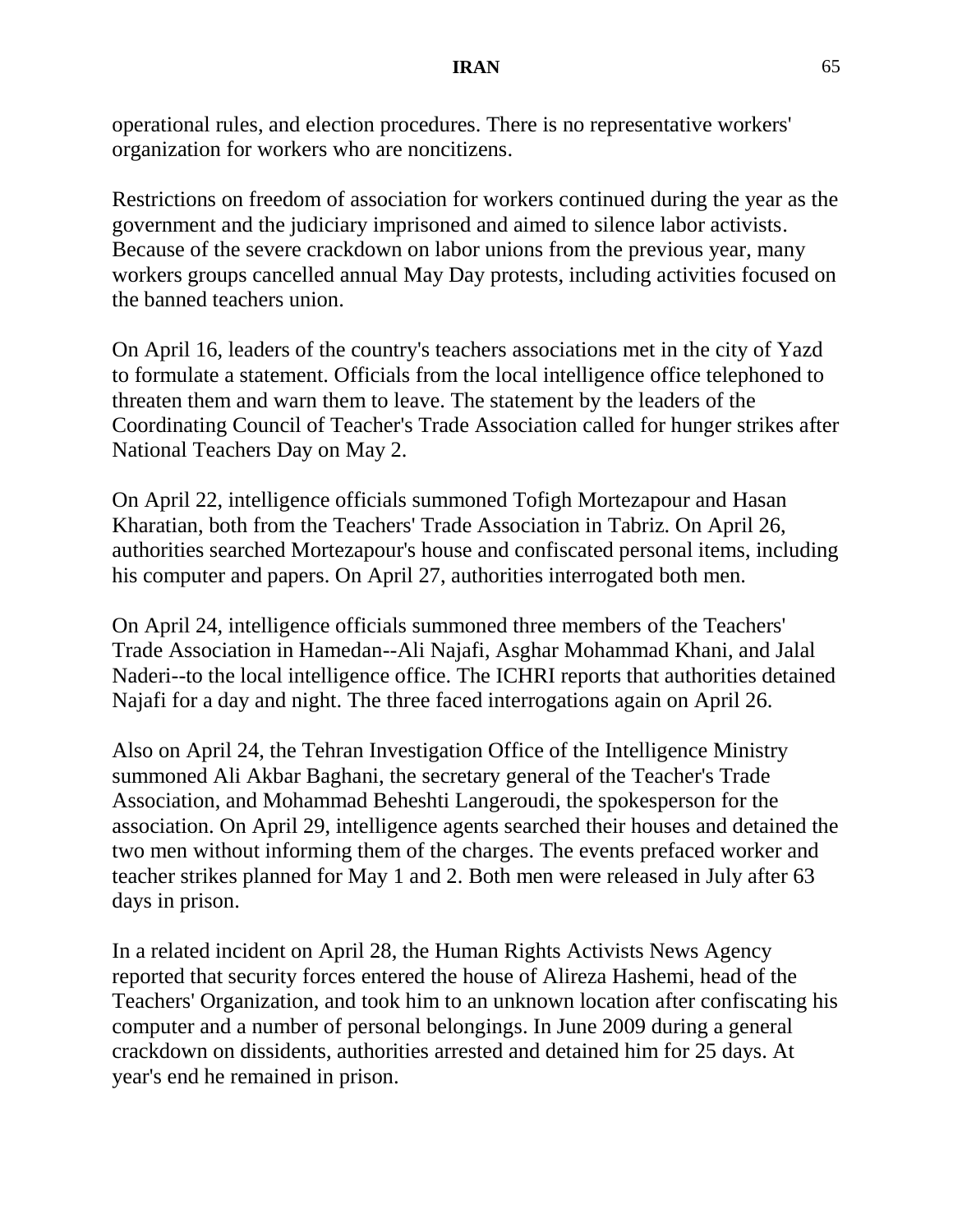On May 1, National Workers Day, union and student protesters clashed in Tehran, and dozens were reported injured. There were also reports of [demonstrations in](http://en.irangreenvoice.com/article/2010/may/01/1784)  [other cities including Tabriz,](http://en.irangreenvoice.com/article/2010/may/01/1784) [Shiraz,](http://en.irangreenvoice.com/article/2010/may/01/1783) Kermanshah, [Qazvin,](http://en.irangreenvoice.com/article/2010/may/01/1787) and Esfahan. International media reported that more than 16 persons were injured. Also on May 1, authorities reportedly briefly detained Mahmoud Salehi, former head of the Saqqez Bakery Workers' Union who completed a prison term in 2008, and asked him not to participate in Workers' Day activities.

On June 12, authorities arrested Reza Shahabi, a leader of the bus syndicate, and kept him in solitary confinement for 40 days. The Tehran bus company fired Shahabi four years prior for alleged union activity. The ICHRI reported that the Revolutionary Court had not at year's end charged Shahabi with any crime. In December Shahabi went on a hunger strike to protest that he had not been released after payment of his bail of one million toman (\$100,000). At year's end he remained in prison.

On August 3, a court sentenced Rasoul Bodaghi, a member of the board of directors of the teachers' association, to six years in prison and prohibited him from union activity for five years on charges of "propaganda against the system" and "assembly and attempt to disrupt the national security." Authorities arrested the veteran teacher in September 2009. Gohardasht Prison guards reportedly severely beat him on May 28.

On November 2, intelligence officials in Karaj briefly detained and reportedly assaulted bus syndicate leaders Saeed Torabian and Gholamreza Gholamhosseini. Two days later, intelligence officials arrested the two as they were posting a message on the Internet about the November 2 incident. On November 3, authorities reportedly released Torabian, but Gholamhosseini remained in prison at year's end, along with other syndicate leaders arrested in November, including Morteza Komsari and Ali Akbar Nazari. Authorities also detained Torabian from June 9 to July 20, charging him with acting against national security and speaking against the regime.

There was no update on the case of journalist and union organizer Sajad Khaksari, whose final charge was awaiting treatment by a public court in Tehran in December 2009. Khaksari is the son of Mohammad Khaksari and Soraya Darabi, both leaders of the Iran Teachers' Trade Association.

On January 4, security agents arrested the then public relations officer of the Haft Tapeh Sugar Cane Company's trade union, Reza Rakhshan, and detained him until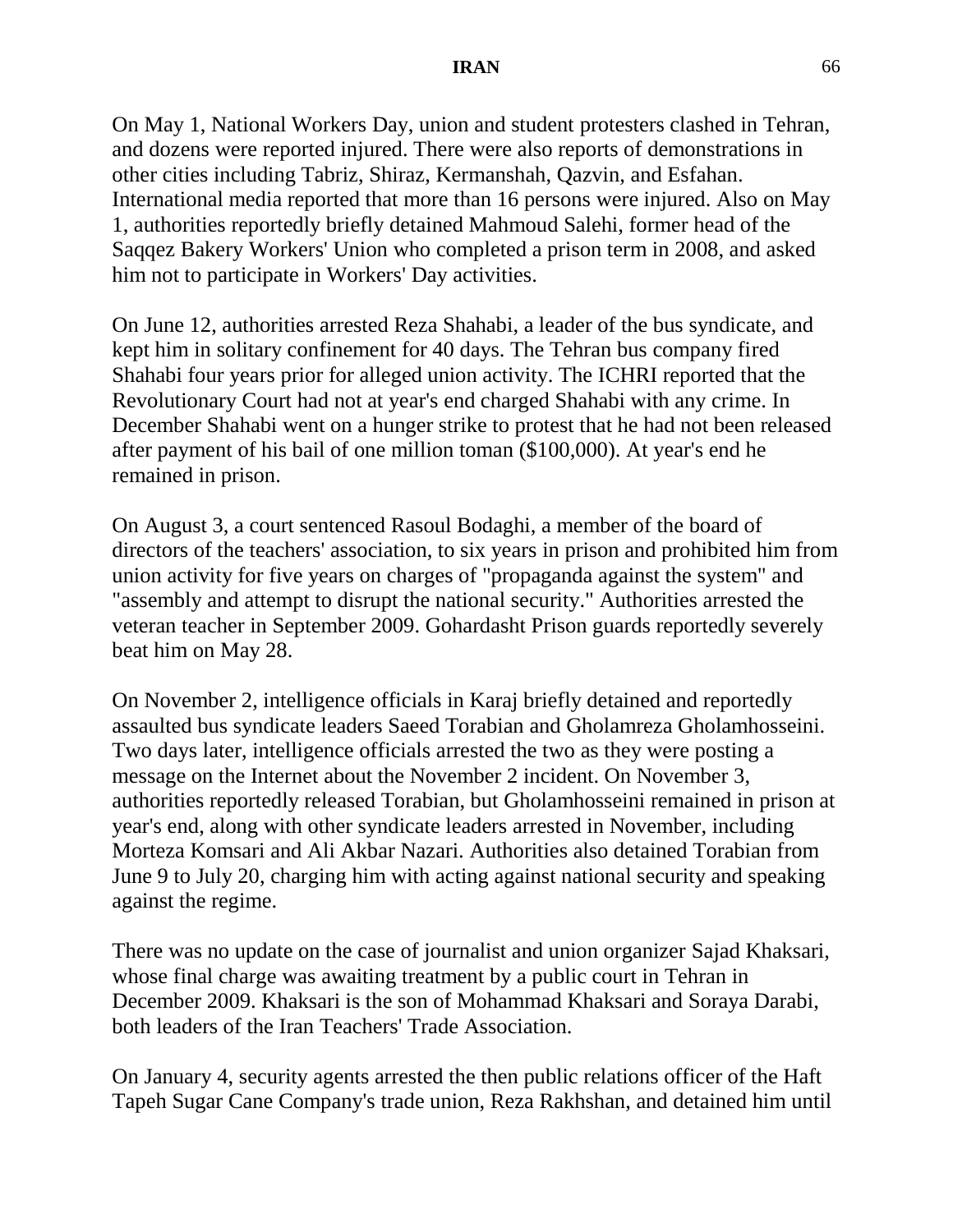his January 20 release on bail of 15 billion toman (\$15 million). On December 1, the Avhaz appeals court reversed a lower court's acquittal of Rakhshan, by that time the new president of the union, and sentenced him to six months in prison for "propagation of lies." Rakhshan had written an article commemorating the second anniversary of the union and describing his firing earlier in the year for union activities. On April 14, authorities released then union president Ali Nejati on bail. Union leaders Mohammed Heydari Mehr, Feridoun Nikoufard, Jalil Ahmadi, and Ghorban Alipour were all released after serving sentences of between four and six months.

In August 2009 security officers closed the offices of the Association of Iranian Journalists immediately before a union general meeting and President Ahmadi-Nejad's swearing-in. At year's end the association was inactive, and many of its members remained in prison.

There was no further information about Ebrahim Madadi, who remained in prison at year's end on charges from 2007.

On May 28, prison authorities transferred bus-driver syndicate leader Mansour Ossanloo from Evin Prison to solitary confinement in an IRGC ward at Gohardasht Prison. The ICHRI reported that intelligence ministry interrogators reportedly subjected Ossanloo to harsh interrogations and mental torture. AI noted that authorities denied Ossanloo medical care. In August Branch 1 of the Revolutionary Court reportedly sentenced Ossanloo to an additional year in prison for "propaganda against the regime." Ossanloo had no access to a lawyer during his sentencing, and authorities failed to notify his lawyers that he was going to court. Ossanloo's original charges dated from 2007.

The law prohibits public sector strikes, and the government considered unlawful any strike deemed contrary to government economic and labor policies, including strikes in the private sector, but strikes did occur. According to international media reports, security forces continued to respond with arbitrary arrests and violence to workers' attempts to conduct labor strikes.

b. The Right to Organize and Bargain Collectively

Workers did not have the right to organize independently or to negotiate collective bargaining agreements freely. According to the International Trade Union Confederation, labor legislation did not apply in export processing zones.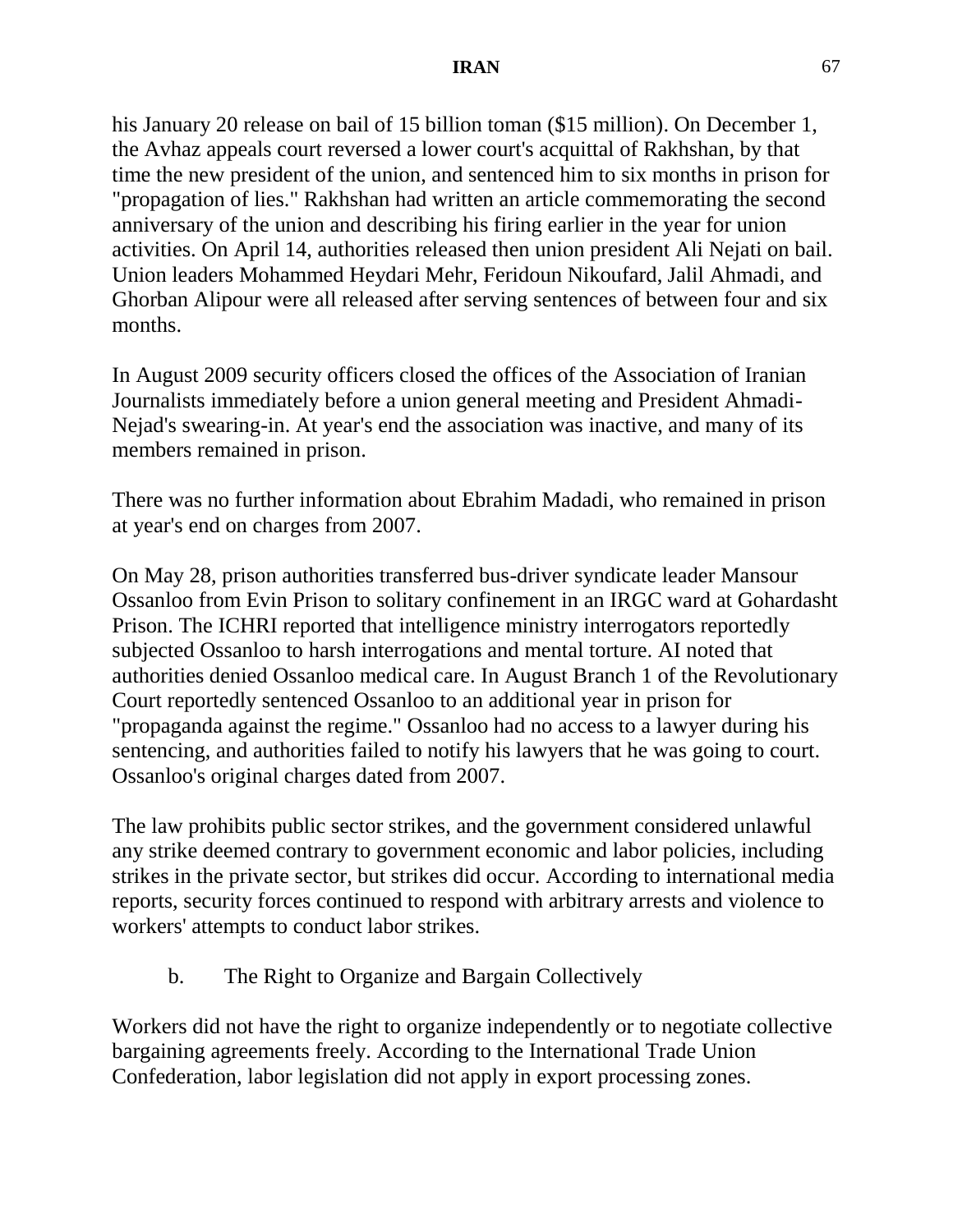c. Prohibition of Forced or Compulsory Labor

The labor code prohibits all forms of forced or compulsory labor, including by children; however, there were reports that such practices occurred. See also the Department of State's annual *Trafficking in Persons Report* at [www.state.gov/g/tip.](http://www.state.gov/g/tip)

d. Prohibition of Child Labor and Minimum Age for Employment

The law prohibits employment of minors younger than 15 and places restrictions on employment of minors younger than 18, such as prohibitions on hard labor or night work; however, it permits children to work in agriculture, domestic service, and some small businesses. The government did not adequately monitor or enforce laws pertaining to child labor, and child labor was a serious problem.

According to government sources, three million children were prevented from obtaining education because their families forced them to work. Unofficial sources claimed the figure was closer to five million, and credible reports stated that approximately 14 percent of children in the country were forced to work in dangerous conditions. There were reportedly significant numbers of children- primarily Afghan, but also Iranian--working as street vendors in major urban areas. Traffickers also exploited children for forced commercial sexual exploitation and involuntary servitude as beggars and laborers. Children also worked as mechanic apprentices or in clay/brickmaking operations. Also see the Department of State's annual *Trafficking in Persons Report* at [www.state.gov/g/tip.](file:///C:/Documents%20and%20Settings%20and%20Settings/PetersonBW/Desktop/www.state.gov/g/tip)

e. Acceptable Conditions of Work

On March 16, according to international media, the Supreme Labor Council announced an annual minimum wage of 303,048 toman (\$303); labor rights activists claimed that amount was insufficient to feed a family of four in Tehran.

The labor law does not cover an estimated 700,000 legal workers, as it applies in full only to workplaces with 10 or more workers. Workplaces with fewer than five workers or in export processing zones are exempt from all labor laws. Afghan workers, especially those working illegally, often were paid less than the minimum wage.

The law establishes a maximum six-day, 48-hour workweek with a weekly rest day (normally Friday), at least 12 days of paid annual leave, and several paid public holidays. Women have the right to maternity leave.